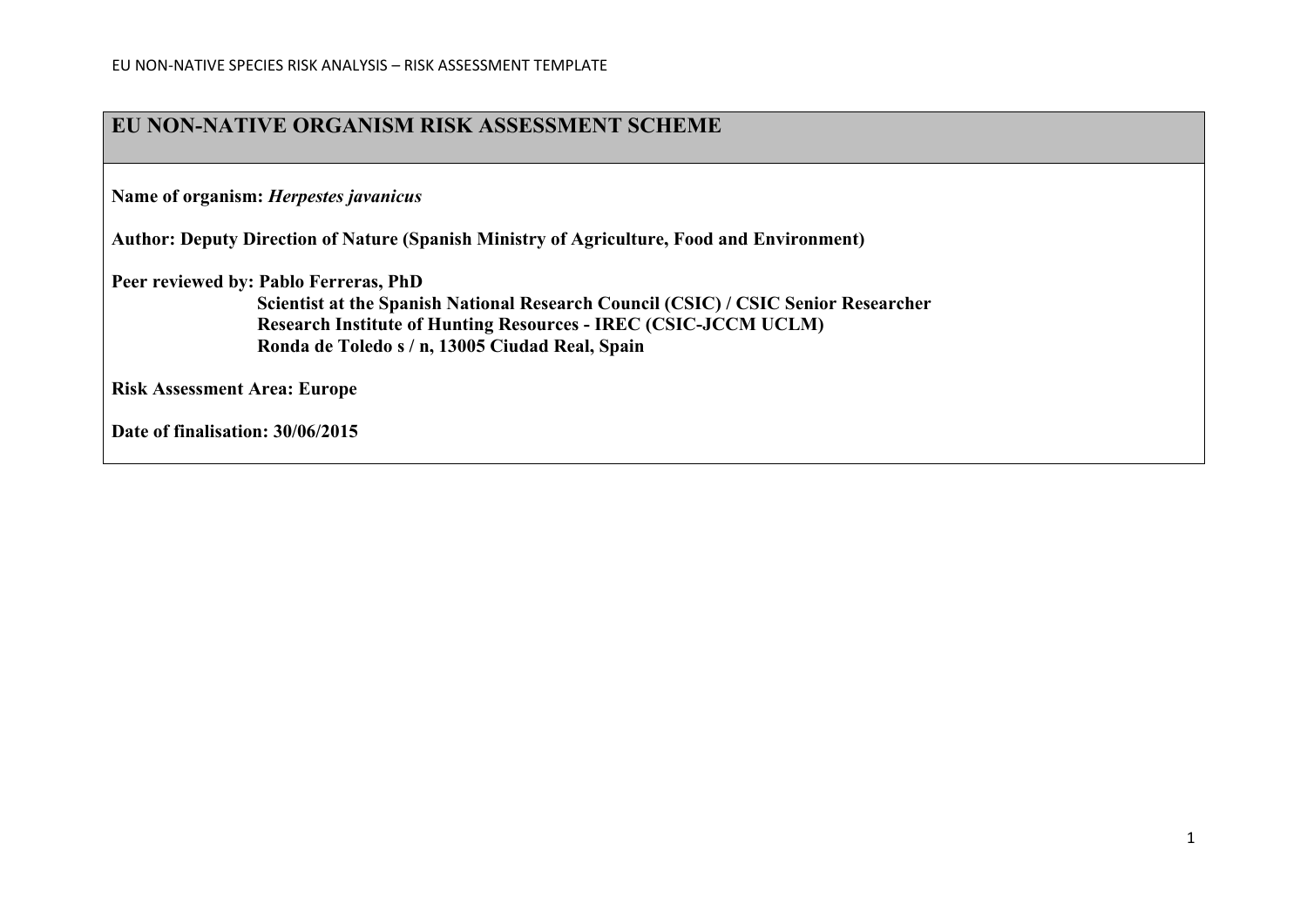| <b>EU CHAPPEAU</b>                                                                                                                                                     |                                                                                                                                                                                                                                                                                                                       |
|------------------------------------------------------------------------------------------------------------------------------------------------------------------------|-----------------------------------------------------------------------------------------------------------------------------------------------------------------------------------------------------------------------------------------------------------------------------------------------------------------------|
| <b>QUESTION</b>                                                                                                                                                        | <b>RESPONSE</b>                                                                                                                                                                                                                                                                                                       |
| 1. In how many EU member states has this species been recorded? List<br>them.                                                                                          | Croatia – islands and mainland coast, (Tvrtkovic and Krystufek 1990, Barun,<br>Simberloff et al. 2010, Cirović, Raković et al. 2011)                                                                                                                                                                                  |
| 2. In how many EU member states has this species currently<br>established populations? List them.                                                                      | One - Croatia                                                                                                                                                                                                                                                                                                         |
| 3. In how many EU member states has this species shown signs of<br>invasiveness? List them.                                                                            | One - Croatia                                                                                                                                                                                                                                                                                                         |
| 4. In which EU Biogeographic areas could this species establish?                                                                                                       | Mediterranean (European Topic Centre on Biological Diversity (EEA) October,<br>2009, http://biodiversity.eionet.europa.eu).                                                                                                                                                                                           |
| 5. In how many EU Member States could this species establish in the<br>future [given current climate] (including those where it is already<br>established)? List them. | Romania, Italy Bulgaria, Cyprus, Malta, Spain, Slovenia, Portugal, France and<br>Greece (according to the weather map in Peel, MC, Finlayson, BL, and McMahon,<br>TA: Updated world map of the Köppen-Geiger climate classification, Hydrol Earth<br>Syst Sci, 11, 1633-1644, doi 10.5194 / hess-11-1633-2007, 2007). |
| 6. In how many EU member states could this species become invasive<br>in the future [given current climate] (where it is not already<br>established)?                  | Romania, Italy Bulgaria, Cyprus, Malta, Spain, Slovenia, Portugal, France and<br>Greece (according to the weather map in Peel, MC, Finlayson, BL, and McMahon,<br>TA: Updated world map of the Köppen-Geiger climate classification, Hydrol Earth<br>Syst Sci, 11, 1633-1644, doi 10.5194 / hess-11-1633-2007, 2007). |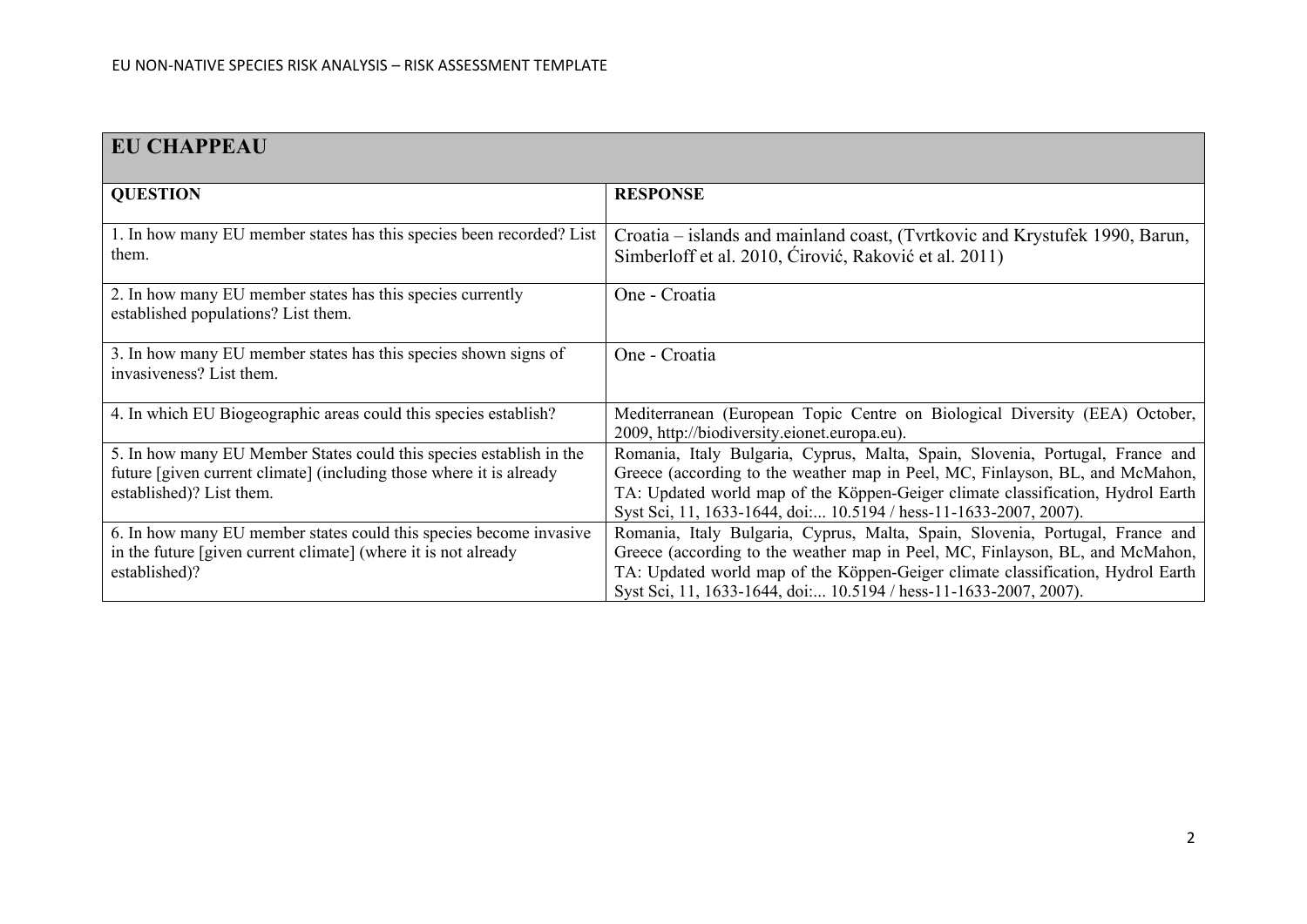| <b>SECTION A – Organism Information and Screening</b>                                                                                                |                                                                                                     |                                                                                                                                                                                                                                                                                                                                                                                                                         |  |
|------------------------------------------------------------------------------------------------------------------------------------------------------|-----------------------------------------------------------------------------------------------------|-------------------------------------------------------------------------------------------------------------------------------------------------------------------------------------------------------------------------------------------------------------------------------------------------------------------------------------------------------------------------------------------------------------------------|--|
| <b>Stage 1. Organism Information</b>                                                                                                                 | <b>RESPONSE</b><br>[chose one entry, delete all others]                                             | <b>COMMENT</b>                                                                                                                                                                                                                                                                                                                                                                                                          |  |
| 1. Identify the organism. Is it clearly a single<br>taxonomic entity and can it be adequately<br>distinguished from other entities of the same rank? | No.                                                                                                 | According to ITIS (Interagency Taxonomic<br>Information System), Herpestes javanicus (E.<br>Geoffroy Saint-Hilaire, 1818)<br>EN: Small Asian Mongoose, Javan Mongoose,<br>Small Indian Mongoose.                                                                                                                                                                                                                        |  |
| 2. If not a single taxonomic entity, can it be<br>redefined? (if necessary use the response box to<br>re-define the organism and carry on)           | Yes.                                                                                                | According to UICN,<br>Synonym: Herpestes<br>palustris Ghose, 1965.<br>Wozencraft<br>(2005)<br>considered Herpestes<br><i>auropunctatus</i> to be conspecific with <i>Herpestes</i><br>javanicus, but Taylor and Matheson (1999) and<br>Veron et al. (in press) suggest a specific status. H.<br><i>palustris</i> is considered conspecific<br>with $H$ .<br>auropunctatus (under H. javanicus) by Wozencraft<br>(2005). |  |
| 3. Does a relevant earlier risk assessment exist?<br>(give details of any previous risk assessment)                                                  | N <sub>o</sub>                                                                                      | Some countries out of the EU have developed<br>some RA: The State of Queensland, Department of<br>Employment, Economic Development<br>and<br>Innovation, (2010). Pest animal risk assessment:<br>mongoose<br>( <i>Herpestes</i><br>Indian<br><i>javanicus</i> ).<br>https://www.daf.qld.gov.au/_data/assets/pdf_file/<br>0013/71140/IPA-Indian-Mongoose-Risk-<br>Assessment.pdf                                         |  |
| 4. If there is an earlier risk assessment is it still<br>entirely valid, or only partly valid?                                                       | N <sub>o</sub>                                                                                      |                                                                                                                                                                                                                                                                                                                                                                                                                         |  |
| 5. Where is the organism native?                                                                                                                     | The small Indian mongoose is native to northern<br>Saudi Arabia, Iran, Iraq, Afghanistan, Pakistan, |                                                                                                                                                                                                                                                                                                                                                                                                                         |  |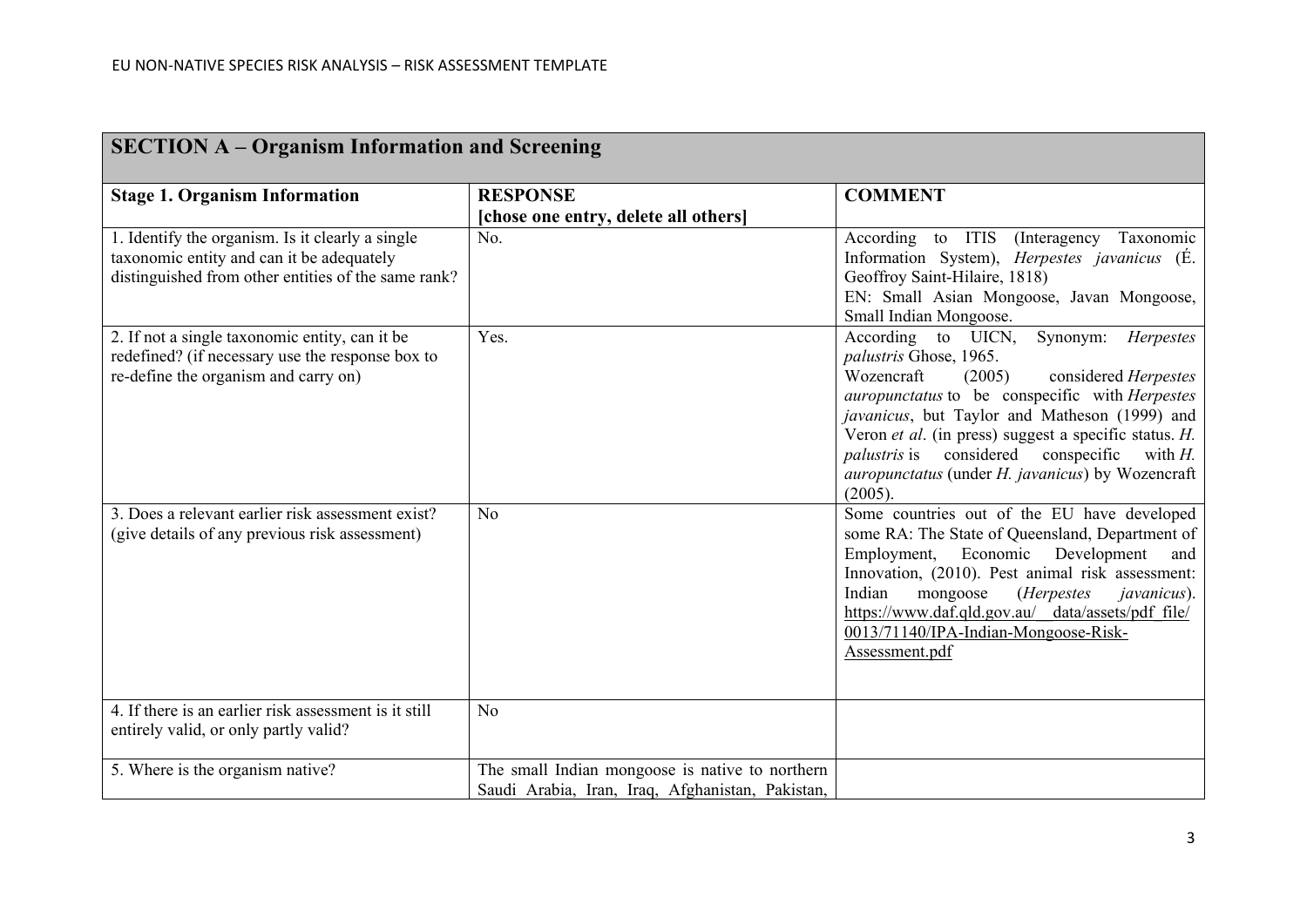|                                                                                                                           | India (south to Sind on the west and Orissa on the<br>east), Nepal, Bangladesh, Burma, Thailand,<br>Malaysia, Laos, Vietnam, and southern China<br>including Hainan Island (Global Invasive Species<br>Database, 2005).                                                                                                                                                                                                                                                                                                                                                                                                                                                                                                                                                                                                                                                                |                                                                                                                                                                                                                                                                                                                                                                                                    |
|---------------------------------------------------------------------------------------------------------------------------|----------------------------------------------------------------------------------------------------------------------------------------------------------------------------------------------------------------------------------------------------------------------------------------------------------------------------------------------------------------------------------------------------------------------------------------------------------------------------------------------------------------------------------------------------------------------------------------------------------------------------------------------------------------------------------------------------------------------------------------------------------------------------------------------------------------------------------------------------------------------------------------|----------------------------------------------------------------------------------------------------------------------------------------------------------------------------------------------------------------------------------------------------------------------------------------------------------------------------------------------------------------------------------------------------|
| 6. What is the global distribution of the organism<br>(excluding Europe)?                                                 | According to Global Invasive Species Database<br>(2005), the species has been introduced to (year of<br>introduction in parentheses) Antigua, Barbados<br>(1877). Beef Island, Buck Island (1910), Croatia<br>(1910), Cuba (1866), Fiji (found on Viti Levu and<br>Vanua Levu; introduced 1883), French Guiana,<br>Grenada (1882), Guadeloupe, Guyana, Hawai'I<br>(found on Hawai'I, Maui, Moloka'I, and O'ahu;<br>introduced 1883), Hispaniola (1895), Jamaica<br>(1872), Japan (found on Okinawa and Amami;<br>introduced 1910), Jost Van Dyke, La Desirade,<br>Lavango, Mafia (Tanzania), Marie- Galante,<br>Martinique, Nevis, Puerto Rico (1887), St. Croix<br>(1884), St. John, St. Kitts (1884), St. Lucia, St.<br>Martin (1888), St. Thomas, St. Vincent, Suriname<br>(1900), Tortola, Trinidad (1870), Vieques, and<br>Water Island (Nellis, 1989, Hays and Conant,<br>2007). | H. javanicus is a major pest in many locations<br>across the world and is listed among 100 of the<br>"World's Worst" invaders by the IUCN (Roy<br>2006).                                                                                                                                                                                                                                           |
| 7. What is the distribution of the organism in<br>Europe?                                                                 | Introduced in Croatia in 1910 (Global Invasive<br>Species Database, 2005).                                                                                                                                                                                                                                                                                                                                                                                                                                                                                                                                                                                                                                                                                                                                                                                                             | Southern<br>Adriatic including<br>Croatian<br>7<br>islands.                                                                                                                                                                                                                                                                                                                                        |
| 8. Is the organism known to be invasive (i.e. to<br>threaten organisms, habitats or ecosystems)<br>anywhere in the world? | Yes. It is invasive, particularly on offshore islands<br>in Caribbean and Hawaiian islands, Mauritius, Fiji.<br>Islands and coast of Adriatic- Mediterranean.<br>Southern Japanese islands (Ryukyus). (Roy 2001,<br>Barun, Simberloff et al. 2010) while its mainland<br>distribution is limited to Mainland East Africa,<br>Mainland South America (Haltenorth and Diller<br>1996).                                                                                                                                                                                                                                                                                                                                                                                                                                                                                                   | Species considered to have been driven extinct<br>through mongoose predation are the barred-wing<br>rail (see Nesoclopeus poecilopterus in IUCN Red<br>List of Threatened Species) in Fiji (Hays and<br>Conant, 2007). The Critically Endangered (CR)<br>and 'Possibly Extinct' Jamaica petrel (see<br>Pterodroma caribbaea in IUCN Red List of<br>Threatened Species) suffered drastic decline in |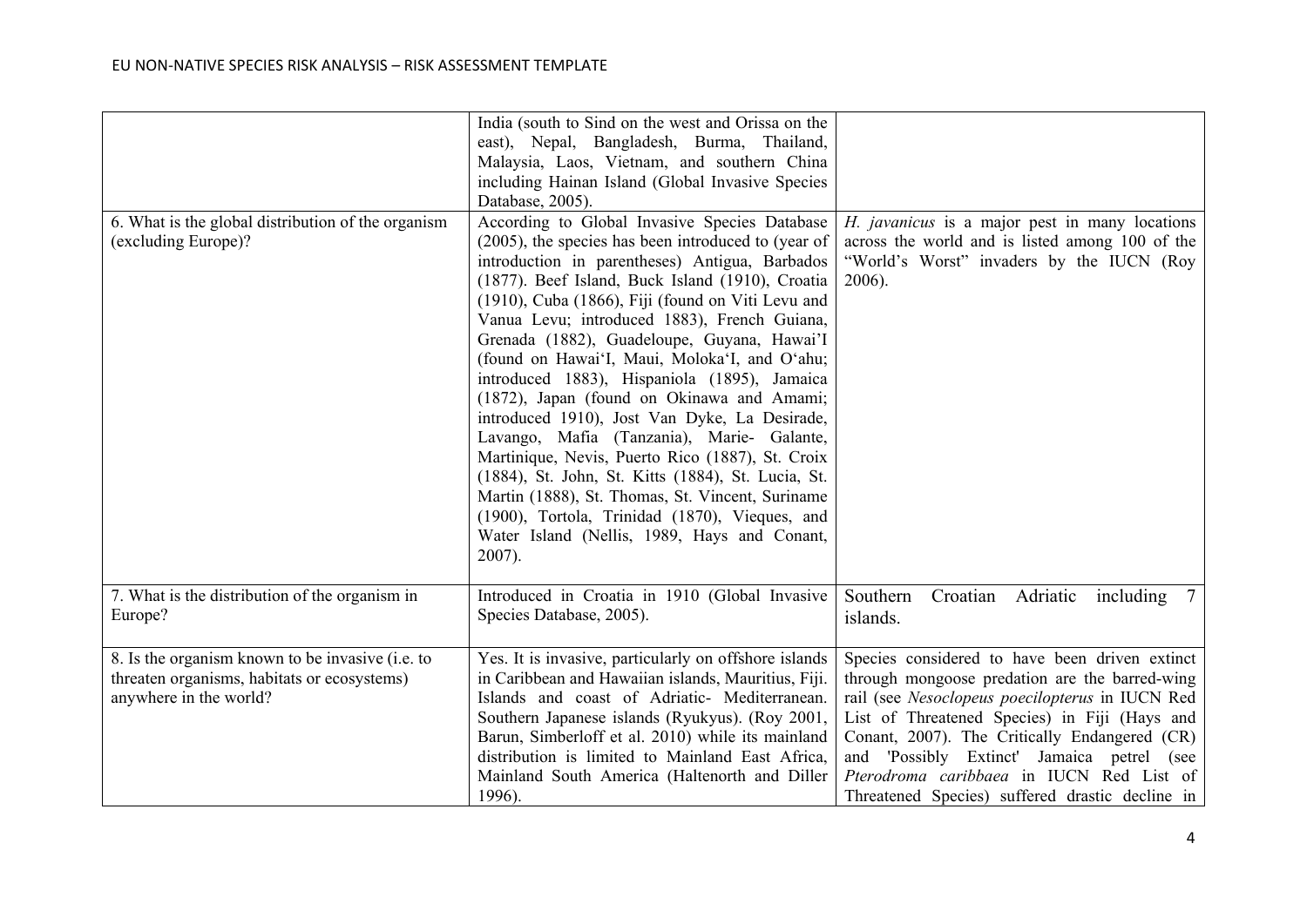|                                                  | numbers in the 19th century presumably due to               |
|--------------------------------------------------|-------------------------------------------------------------|
|                                                  | predation by mongoose (capable of taking                    |
|                                                  | incubating adults) and rats (BirdLife International         |
|                                                  | 2004). In the Caribbean, mongooses prey on the              |
|                                                  | 'Critically Endangered (CR)' hawksbill turtle (see          |
|                                                  | Eretmochelys imbricata in IUCN Red List of                  |
|                                                  | Threatened Species) eggs in fragmented beach                |
|                                                  | habitat (Leighton et al 2008, 2009, 2010, 2011).            |
|                                                  | Mongooses on Mauritius have been blamed for the             |
|                                                  | extirpation of introduced game birds and the                |
|                                                  | decline of endemic species such<br>as<br>the                |
|                                                  | 'Endangered (EN)' pink pigeon (see Nesoenas                 |
|                                                  | <i>mayeri</i> in IUCN Red List of Threatened Species)       |
|                                                  | (Roy et al. 2002). The mongoose has been shown              |
|                                                  | to have a strong negative effect on the 'Endangered         |
|                                                  | (EN)' Amami rabbit (see Pentalagus furnessi in              |
|                                                  | IUCN Red List of Threatened Species) (Watari et             |
|                                                  | al. 2008). (Global Invasive Species Database,               |
|                                                  | $2005$ ).                                                   |
|                                                  | Nose-horned viper (Vipera ammodyte) is listed as            |
|                                                  | strictly protected under Appendix II of the Berne           |
|                                                  | Convention, which sets out to conserve wild flora           |
|                                                  | and fauna and their natural habitats by all member          |
|                                                  | states of the Council of Europe, European Union             |
|                                                  | and several other neighboring countries. Was high           |
|                                                  | abundant on Mljet (Adriatic island) in 1910                 |
|                                                  | warranted such concern among authorities that the           |
|                                                  | mongoose was introduced to control this snake.              |
|                                                  | Barun et al. (2010) did not find a single viper on          |
|                                                  | Mljet or Korc <sup>o</sup> ula, where the mongoose has been |
|                                                  | present since 1910 and 1927, respectively                   |
|                                                  | (Tvrtkovic' & Krys'tufek, 1990), but Budinski et            |
|                                                  | al. (2008), after extensive search, found one on            |
|                                                  | Mljet in 2007.                                              |
| 9. Describe any known socio-economic benefits of | This mongoose was introduced into many nations              |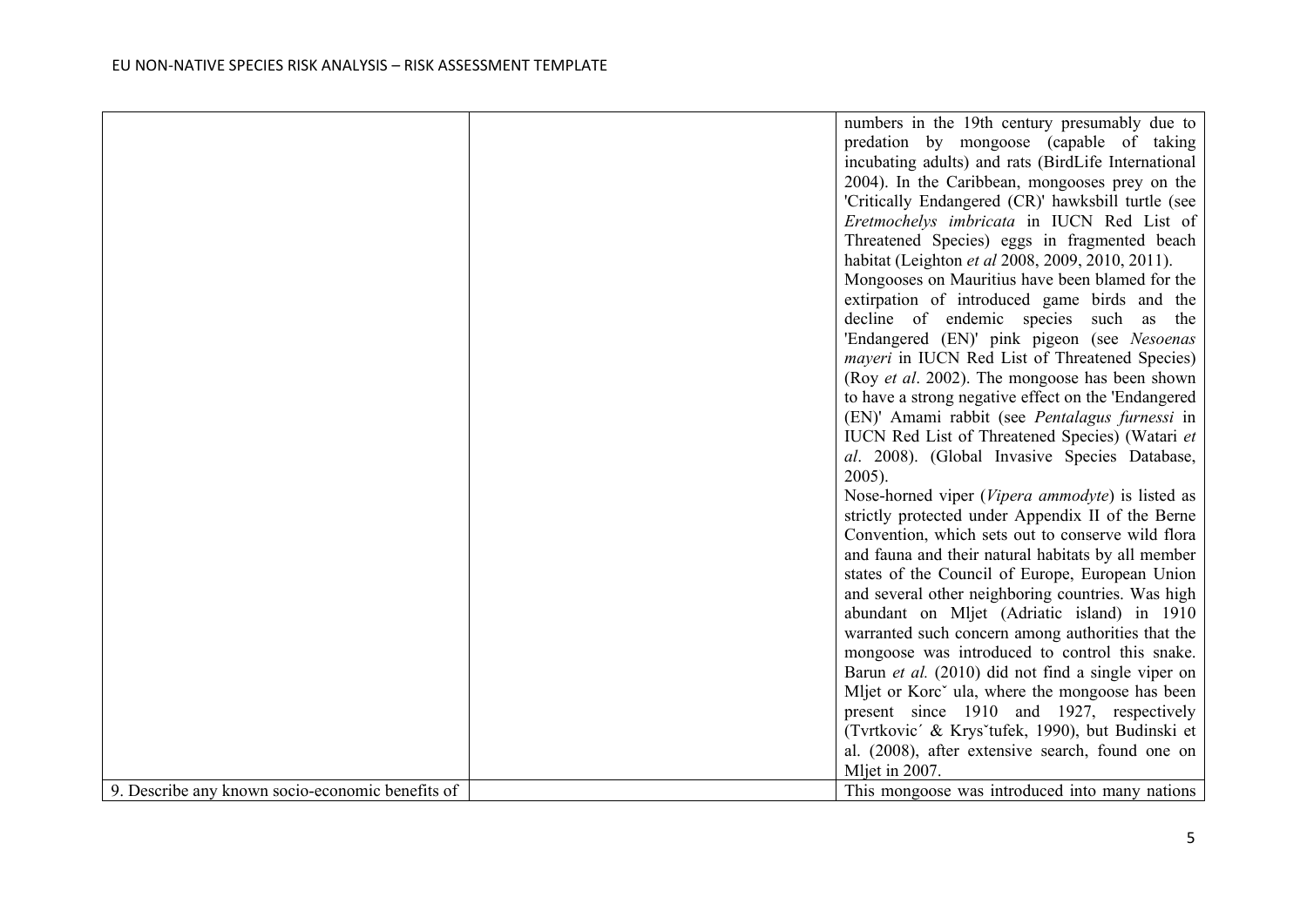| the organism in the risk assessment area. | of the West Indies, in the 1870s, for the purpose of  |
|-------------------------------------------|-------------------------------------------------------|
|                                           | controlling rats in sugar cane plantations. In 1883   |
|                                           | they were imported to the Hawaiian Islands for the    |
|                                           | same reason. In both instances the mongoose not       |
|                                           | only did tremendous damage on its own account         |
|                                           | (extirpating many native species) but at best only    |
|                                           | partially reduce the populations of rats (Hinton $\&$ |
|                                           | Dunn, 1967), according to Animal Diversity Web.       |
|                                           |                                                       |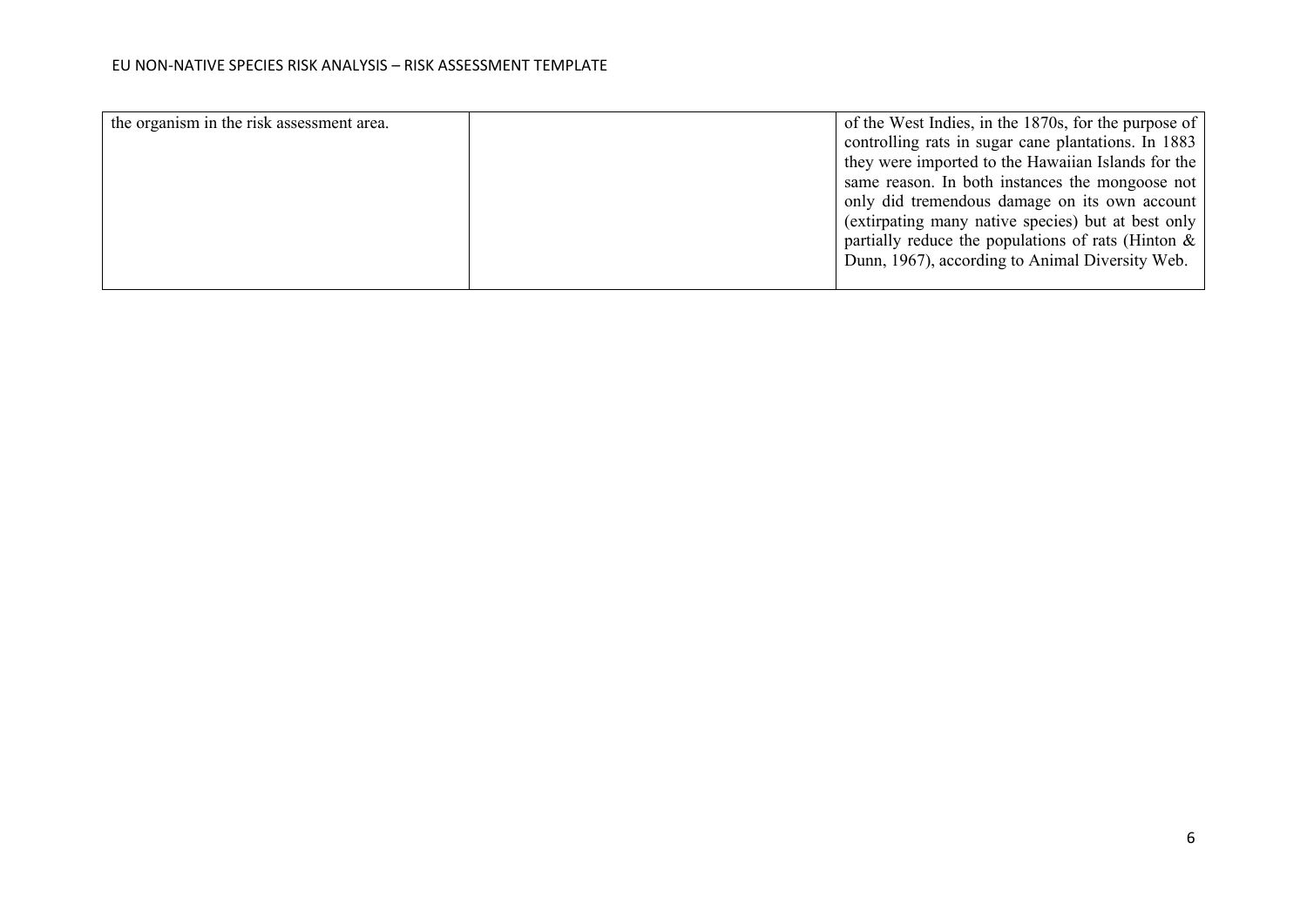### **SECTION B – Detailed assessment**

#### **PROBABILITY OF ENTRY**

Important instructions:

- Entry is the introduction of an organism into Europe. Not to be confused with spread, the movement of an organism within Europe.
- For organisms which are already present in Europe, only complete the entry section for current active pathways of entry or if relevant potential future pathways. The entry section need not be completed for organisms which have entered in the past and have no current pathways of entry.

| <b>QUESTION</b>                                                                                                                                                                                                   | <b>RESPONSE</b>   | <b>CONFIDENCE</b> | <b>COMMENT</b>                                                                                                                                                                                                                                                                                                                                                                                                                                                                                                                                                                                                                                                                                                                                                                                                                                                                                                                                       |
|-------------------------------------------------------------------------------------------------------------------------------------------------------------------------------------------------------------------|-------------------|-------------------|------------------------------------------------------------------------------------------------------------------------------------------------------------------------------------------------------------------------------------------------------------------------------------------------------------------------------------------------------------------------------------------------------------------------------------------------------------------------------------------------------------------------------------------------------------------------------------------------------------------------------------------------------------------------------------------------------------------------------------------------------------------------------------------------------------------------------------------------------------------------------------------------------------------------------------------------------|
|                                                                                                                                                                                                                   | [chose one entry, | [chose one        |                                                                                                                                                                                                                                                                                                                                                                                                                                                                                                                                                                                                                                                                                                                                                                                                                                                                                                                                                      |
|                                                                                                                                                                                                                   | delete all others | entry, delete all |                                                                                                                                                                                                                                                                                                                                                                                                                                                                                                                                                                                                                                                                                                                                                                                                                                                                                                                                                      |
|                                                                                                                                                                                                                   |                   | <i>others</i>     |                                                                                                                                                                                                                                                                                                                                                                                                                                                                                                                                                                                                                                                                                                                                                                                                                                                                                                                                                      |
| 1.1. How many active pathways are relevant to the<br>potential entry of this organism?<br>(If there are no active pathways or potential future)<br>pathways respond N/A and move to the Establishment<br>section) | few               | very high         | According to IUCN, this species is often captured and<br>sold as pets (Shekhar 2003) and there is some<br>commercial trade in China, India and Nepal. (A.<br>Choudury pers. comm.). In northern Viet Nam it is<br>hunted and sold in wild meat markets in both Vietnam<br>and China (S. Robertson pers. comm.). It is easy to trap<br>large numbers and bring them into captivity. This has<br>been done in Croatia already (Tvrtkovic and Krystufek<br>1990), and there were attempted introductions of<br>mongooses into Rome. This is believed to be of a<br>related species <i>H. edwardsii</i> which was a fashionable<br>pet in Roman times (Mallory and Adams 1997), but<br>whose deliberate introduction failed in the 1950s<br>(Gaubert and Zenatello 2009).<br>According to Global Invasive Species Database, this<br>species was introduced for biological control of rats and<br>snakes in agricultural habitats, from which the animals |
|                                                                                                                                                                                                                   |                   |                   | spread throughout local areas within decades.                                                                                                                                                                                                                                                                                                                                                                                                                                                                                                                                                                                                                                                                                                                                                                                                                                                                                                        |
| 1.2. List relevant pathways through which the organism                                                                                                                                                            | [Pet-trade and    |                   | This mongoose was introduced into many nations of the                                                                                                                                                                                                                                                                                                                                                                                                                                                                                                                                                                                                                                                                                                                                                                                                                                                                                                |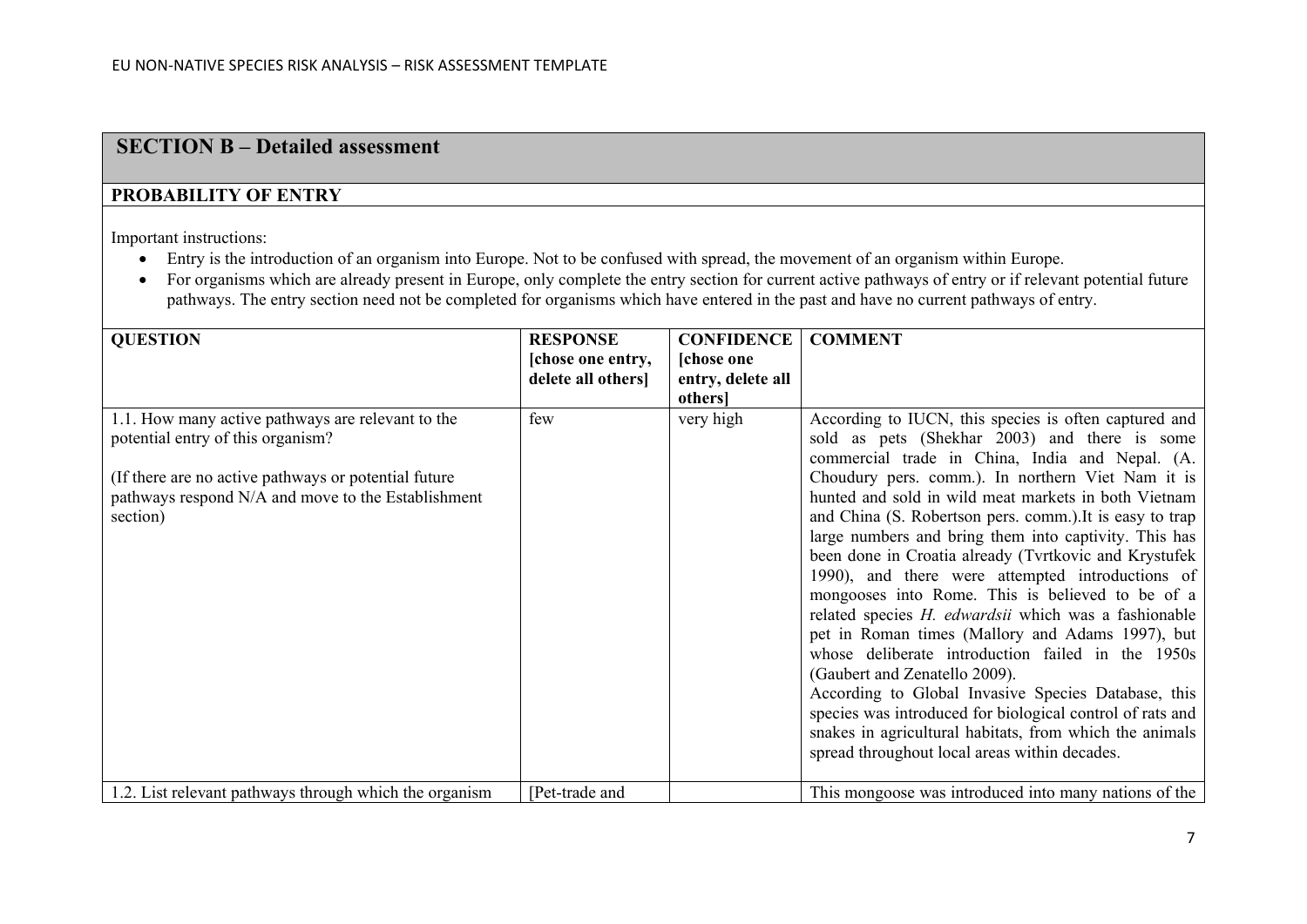| could enter. Where possible give detail about the specific<br>origins and end points of the pathways.<br>For each pathway answer questions 1.3 to 1.10 (copy and<br>paste additional rows at the end of this section as<br>necessary). | biological control]                |           | West Indies, beginning in the 1870s, for the purpose of<br>controlling rats in sugar cane plantations. In 1883 they<br>were imported to the Hawaiian Islands for the same<br>reason. Both cases proved to be among the most<br>disastrous attempts ever made at biological control. In<br>both instances the mongoose not only did tremendous<br>damage on its own account (extirpating many native<br>species), but at best only partially reduced the<br>populations of rats (Hinton & Dunn 1967). (Hinton and<br>Dunn, 1967)<br>Possible food and hunting. In northern Viet Nam it is<br>hunted and sold in wild meat markets in both Vietnam<br>and China (S. Robertson pers. comm. to Wozencraft, C.<br>et al, 2008). Small Asian Mongoose had not been<br>recorded in Hong Kong until recently, are suspected to<br>have colonized Hong Kong by expanding from nearby<br>areas of their natural range or by accidental or<br>release<br>$\sigma$ f<br>deliberate<br>individuals<br>(https://www.afcd.gov.hk/english/conservation/hkbiodi<br>versity/speciesgroup/speciesgroup mammals). |
|----------------------------------------------------------------------------------------------------------------------------------------------------------------------------------------------------------------------------------------|------------------------------------|-----------|-----------------------------------------------------------------------------------------------------------------------------------------------------------------------------------------------------------------------------------------------------------------------------------------------------------------------------------------------------------------------------------------------------------------------------------------------------------------------------------------------------------------------------------------------------------------------------------------------------------------------------------------------------------------------------------------------------------------------------------------------------------------------------------------------------------------------------------------------------------------------------------------------------------------------------------------------------------------------------------------------------------------------------------------------------------------------------------------------|
| Pathway name:                                                                                                                                                                                                                          | [Pet-trade and biological control] |           |                                                                                                                                                                                                                                                                                                                                                                                                                                                                                                                                                                                                                                                                                                                                                                                                                                                                                                                                                                                                                                                                                               |
| 1.3. Is entry along this pathway intentional (e.g. the<br>organism is imported for trade) or accidental (the<br>organism is a contaminant of imported goods)?<br>(If intentional, only answer questions 1.4, 1.9, 1.10, 1.11)          | Intentional                        | very high | Indian mongoose populations are not likely to become<br>established without human agency, though this could<br>occur unintentionally (e.g., by release of pet<br>mongooses) (Warren S. T, 2006). According to IUCN,<br>often taken aboard ships, indirectly introducing them to<br>new areas (J.W. Duckworth pers. comm.).                                                                                                                                                                                                                                                                                                                                                                                                                                                                                                                                                                                                                                                                                                                                                                    |
| 1.4. How likely is it that large numbers of the organism<br>will travel along this pathway from the point(s) of origin<br>over the course of one year?<br>Subnote: In your comment discuss how likely the                              | likely                             | high      | Pet trade is an enormous pathway. Using this species as<br>biological control may happen in poor management pest<br>control. Accidentally sometimes is taken aboard ships.<br>The recent "trends" create high demands of alien                                                                                                                                                                                                                                                                                                                                                                                                                                                                                                                                                                                                                                                                                                                                                                                                                                                                |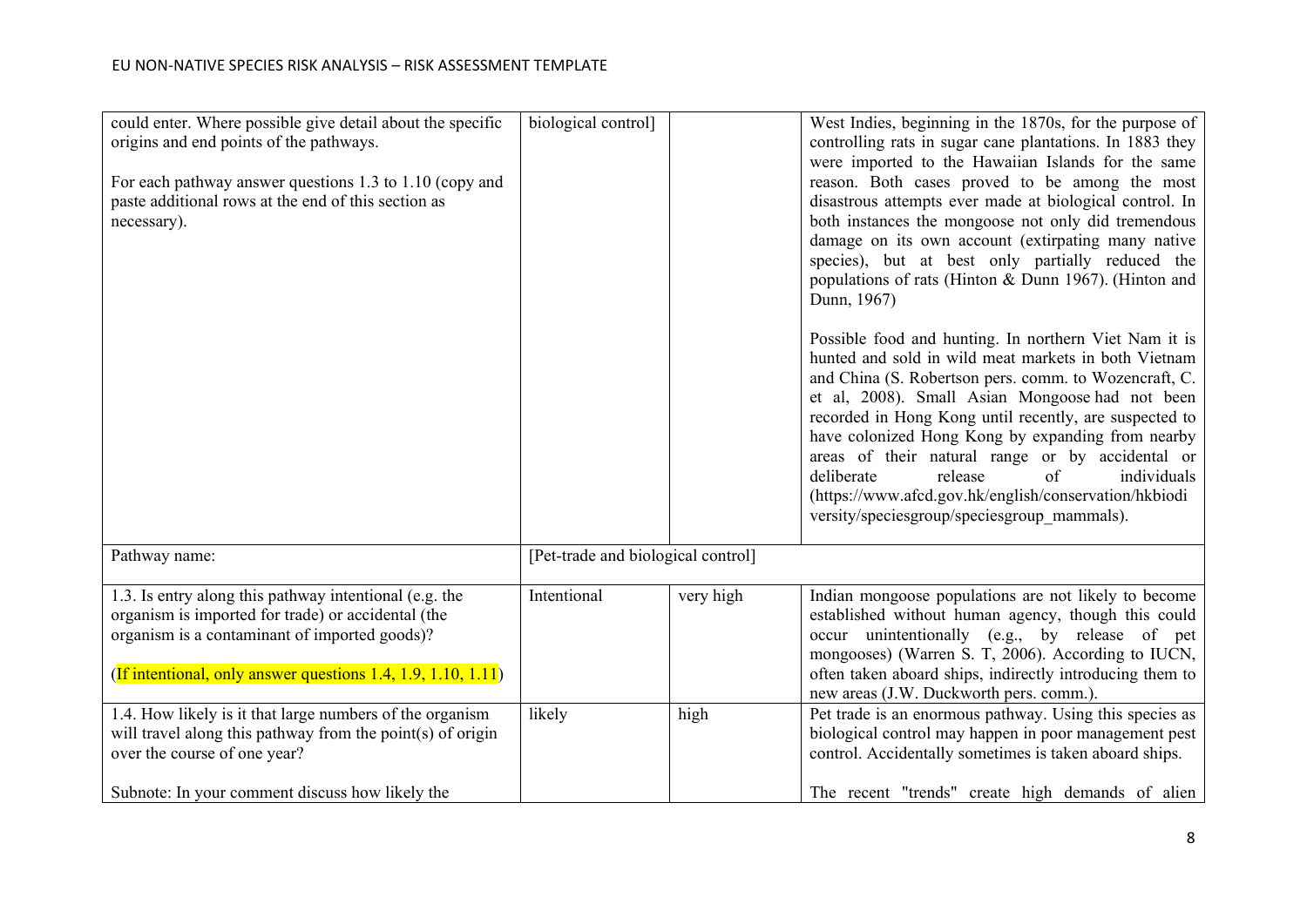| organism is to get onto the pathway in the first place.                                                                                                                                                                                         |                                                                         |                                    | species as pets and that can make large numbers of<br>individuals entering this way in a short time. This is<br>facilitated by the apparent abundance in places of origin<br>and their ease of capture                                                                                                                                                                                                                                                                                                                                                 |
|-------------------------------------------------------------------------------------------------------------------------------------------------------------------------------------------------------------------------------------------------|-------------------------------------------------------------------------|------------------------------------|--------------------------------------------------------------------------------------------------------------------------------------------------------------------------------------------------------------------------------------------------------------------------------------------------------------------------------------------------------------------------------------------------------------------------------------------------------------------------------------------------------------------------------------------------------|
| 1.5. How likely is the organism to survive during passage<br>along the pathway (excluding management practices that<br>would kill the organism)?<br>Subnote: In your comment consider whether the organism<br>could multiply along the pathway. | very unlikely<br>unlikely<br>moderately likely<br>likely<br>very likely | low<br>medium<br>high<br>very high |                                                                                                                                                                                                                                                                                                                                                                                                                                                                                                                                                        |
| 1.6. How likely is the organism to survive existing<br>management practices during passage along the pathway?                                                                                                                                   | very unlikely<br>unlikely<br>moderately likely<br>likely<br>very likely | low<br>medium<br>high<br>very high |                                                                                                                                                                                                                                                                                                                                                                                                                                                                                                                                                        |
| 1.7. How likely is the organism to enter Europe<br>undetected?                                                                                                                                                                                  | very unlikely<br>unlikely<br>moderately likely<br>likely<br>very likely | low<br>medium<br>high<br>very high |                                                                                                                                                                                                                                                                                                                                                                                                                                                                                                                                                        |
| 1.8. How likely is the organism to arrive during the<br>months of the year most appropriate for establishment?                                                                                                                                  | very unlikely<br>unlikely<br>moderately likely<br>likely<br>very likely | low<br>medium<br>high<br>very high |                                                                                                                                                                                                                                                                                                                                                                                                                                                                                                                                                        |
| 1.9. How likely is the organism to be able to transfer from<br>the pathway to a suitable habitat or host?                                                                                                                                       | very likely                                                             | very high                          | In the Adriatic Sea, the mongoose was introduced in<br>1910 to Mljet Island and subsequently to several other<br>islands (Korĉula, Hvar, Ĉiovo, Škrda) and the mainland<br>Pelješac Peninsula. It is currently spreading along the<br>Dalmatian coast and has reached the Neretva River in<br>the north (Barun, Budinski & Simberloff, 2008) and<br>Albania in the south.<br>Spread to neighbouring islands by cane planter (Cabi,<br>2013). The species recently reached Hong Kong (M. Lau<br>pers. comm. to Wozencraft, C. et al), and has also been |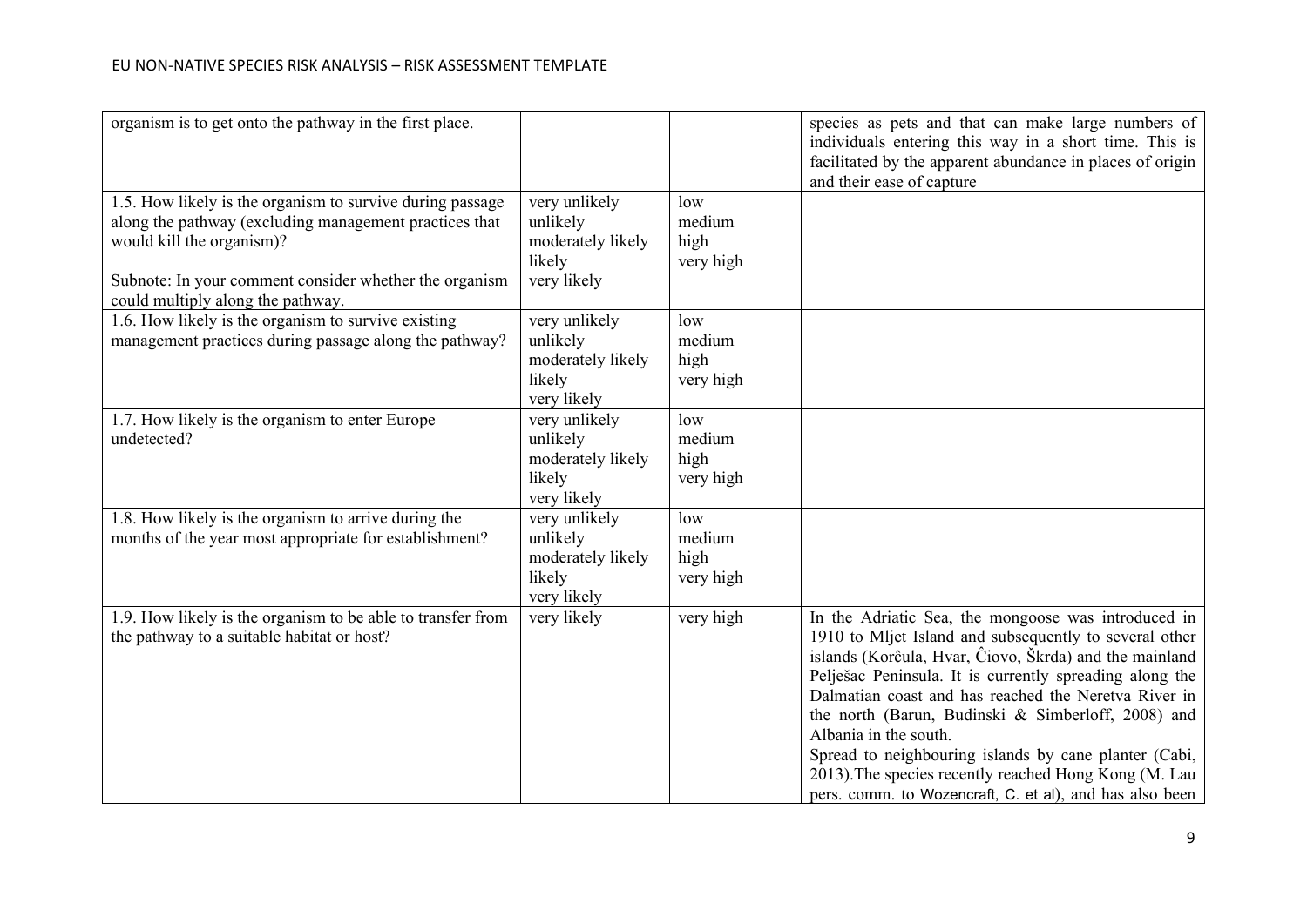|                                                                                                                                                  |        |      | recorded from the island of Madura, Indonesia (Meiri<br>2005), but it is not known whether this was due to<br>human introduction or natural dispersal (IUCN).                                                                                                                                                                                                             |
|--------------------------------------------------------------------------------------------------------------------------------------------------|--------|------|---------------------------------------------------------------------------------------------------------------------------------------------------------------------------------------------------------------------------------------------------------------------------------------------------------------------------------------------------------------------------|
| 1.10. Estimate the overall likelihood of entry into Europe<br>based on this pathway?                                                             | likely | high | It is already established in Croatia, if same conditions<br>are met and not measure is taken, it can be introduced as<br>a pet or for biological control.                                                                                                                                                                                                                 |
| End of pathway assessment, repeat as necessary.                                                                                                  |        |      |                                                                                                                                                                                                                                                                                                                                                                           |
| 1.11. Estimate the overall likelihood of entry into Europe<br>based on all pathways (comment on the key issues that<br>lead to this conclusion). | likely | high | In the Adriatic Sea, the mongoose was introduced in<br>1910 to Mljet Island and subsequently to several other<br>islands (Korĉula, Hvar, Ĉiovo, Škrda) and the mainland<br>Pelješac Peninsula. It is currently spreading along the<br>Dalmatian coast and has reached the Neretva River in<br>the north (Barun, Budinski & Simberloff, 2008) and<br>Albania in the south. |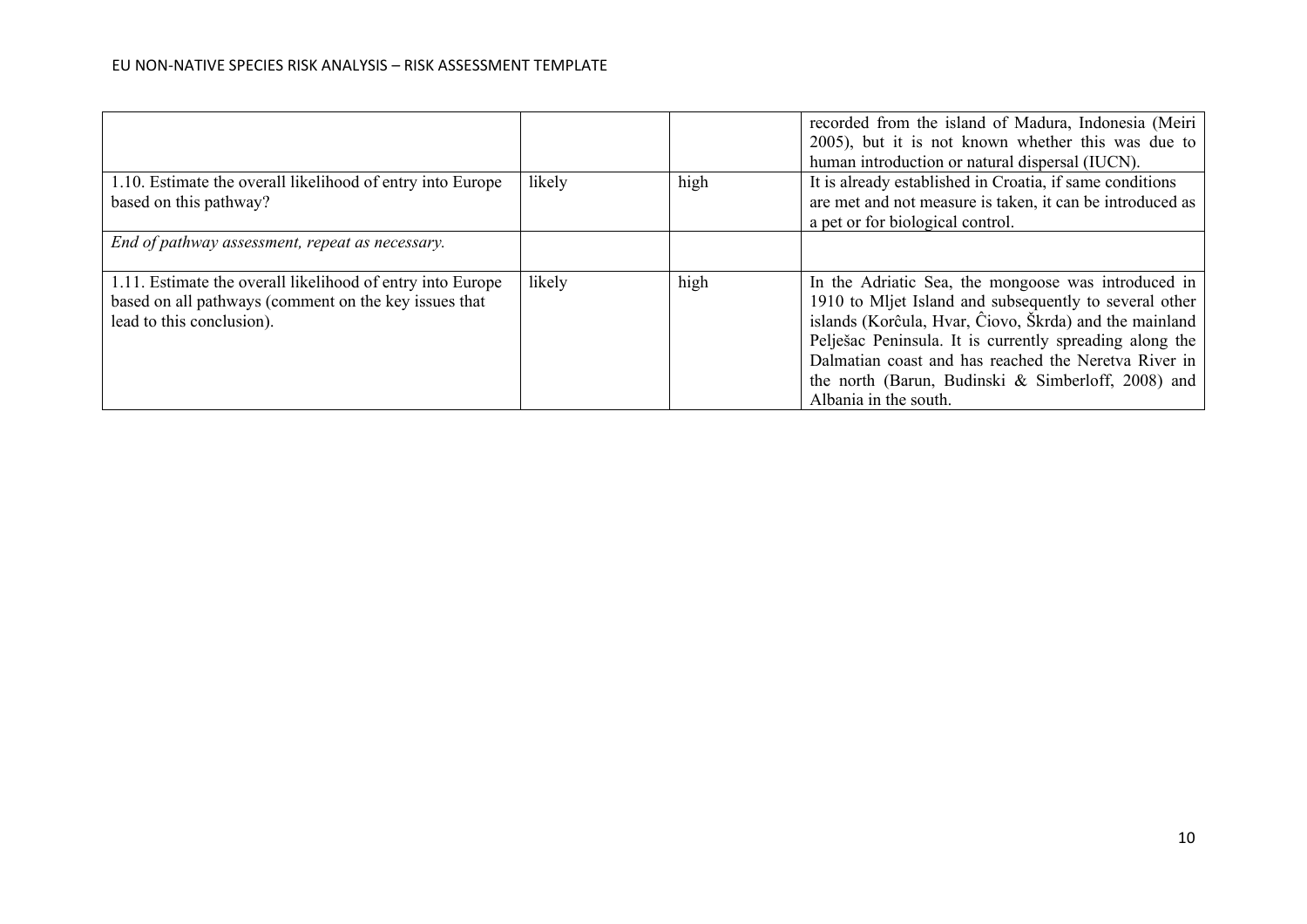## **PROBABILITY OF ESTABLISHMENT**

Important instructions:

• For organisms which are already well established in Europe, only complete questions 1.15 and 1.21 then move onto the spread section. If uncertain, check with the Non-native Species Secretariat.

| <b>QUESTION</b>                                                                                                                                                                                                                                                                                                              | <b>RESPONSE</b>                                                         | <b>CONFIDENCE</b>                  | <b>COMMENT</b>                                                                                                                                                                                                                                                                                                                                                                                                      |
|------------------------------------------------------------------------------------------------------------------------------------------------------------------------------------------------------------------------------------------------------------------------------------------------------------------------------|-------------------------------------------------------------------------|------------------------------------|---------------------------------------------------------------------------------------------------------------------------------------------------------------------------------------------------------------------------------------------------------------------------------------------------------------------------------------------------------------------------------------------------------------------|
| 1.12. How likely is it that the organism will be able to<br>establish in Europe based on the similarity between<br>climatic conditions in Europe and the organism's current<br>distribution?                                                                                                                                 | very unlikely<br>unlikely<br>moderately likely<br>likely<br>very likely | low<br>medium<br>high<br>very high |                                                                                                                                                                                                                                                                                                                                                                                                                     |
| 1.13. How likely is it that the organism will be able to<br>establish in Europe based on the similarity between other<br>abiotic conditions in Europe and the organism's current<br>distribution?                                                                                                                            | very unlikely<br>unlikely<br>moderately likely<br>likely<br>very likely | low<br>medium<br>high<br>very high |                                                                                                                                                                                                                                                                                                                                                                                                                     |
| 1.14. How likely is it that the organism will become<br>established in protected conditions (in which the<br>environment is artificially maintained, such as wildlife<br>parks, glasshouses, aquaculture facilities, terraria,<br>zoological gardens) in Europe?<br>Subnote: gardens are not considered protected conditions | very unlikely<br>unlikely<br>moderately likely<br>likely<br>very likely | low<br>medium<br>high<br>very high |                                                                                                                                                                                                                                                                                                                                                                                                                     |
| 1.15. How widespread are habitats or species necessary<br>for the survival, development and multiplication of the<br>organism in Europe?                                                                                                                                                                                     | widespread                                                              | very high                          | It occupies various areas like agricultural areas,<br>coastal, desert, natural forests and reforested,<br>grasslands, riparian zones, ruderal, landfills, urban<br>areas and wetlands (Global Invasive Species<br>Database). Within its introduced range, the small<br>Asian mongoose has been recorded from sea level<br>to maximum elevations of $3,000$ m on the<br>Hawaiian Islands (Baldwin et al. 1952). This |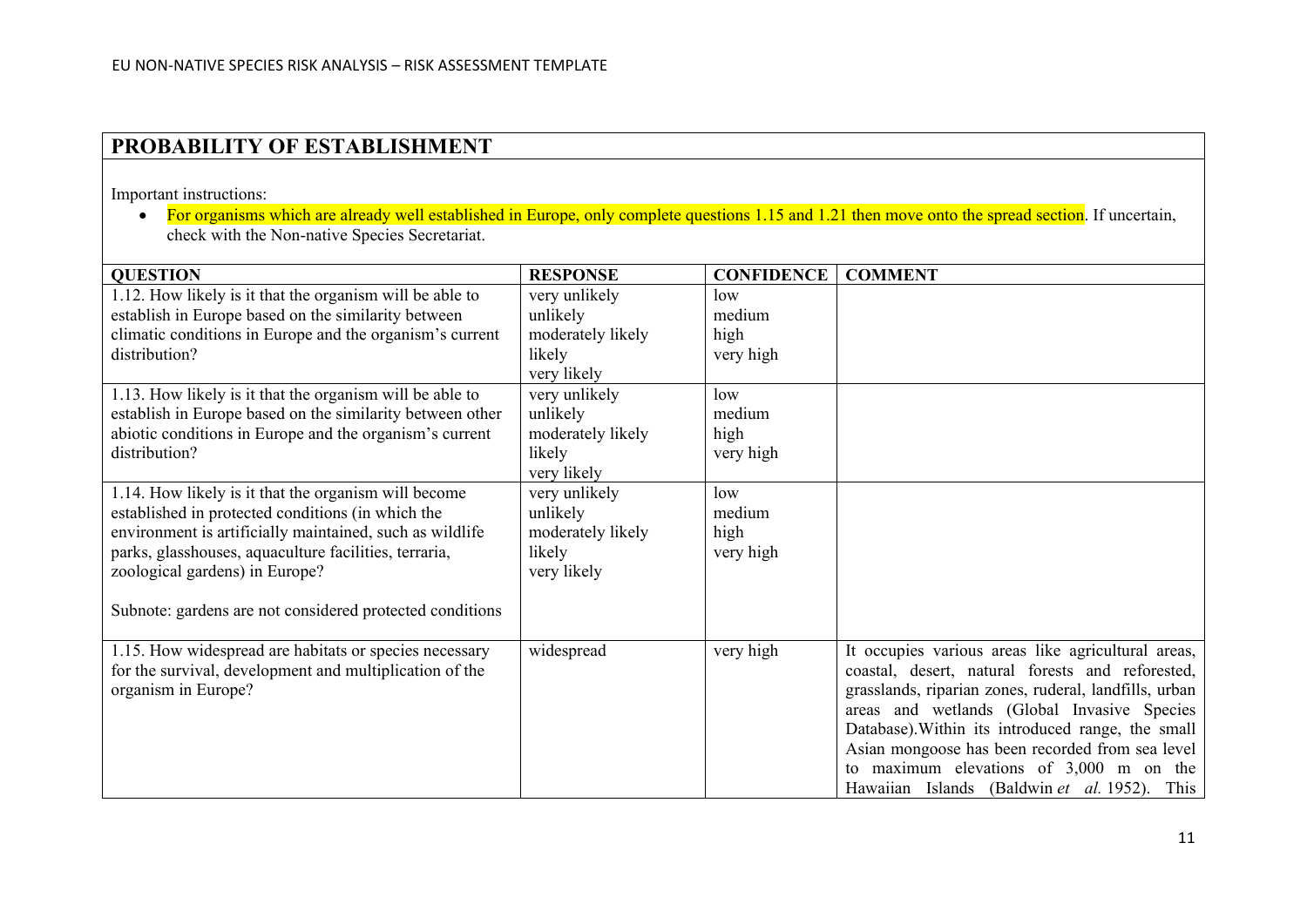|                                                              |                   |           | species is terrestrial, seldom climbing trees and<br>feeds, during both the day and the night, on a wide<br>diet, which includes rats, birds, reptiles, frogs,<br>crabs, insects, and even scorpions (Lekagul and<br>McNeely 1977 in IUCN). The mongoose has<br>generalist feeding habits, it also preys on non-<br>target, native species (Pimentel 1955; Gorman |
|--------------------------------------------------------------|-------------------|-----------|-------------------------------------------------------------------------------------------------------------------------------------------------------------------------------------------------------------------------------------------------------------------------------------------------------------------------------------------------------------------|
|                                                              |                   |           | 1975; Cavallini and Serafini 1995; Vilella 1998;<br>Abe et al. 1999), and it is now largely blamed for<br>the historical declines and extirpations of many                                                                                                                                                                                                        |
|                                                              |                   |           | native species on islands (Gorman 1975; Roots                                                                                                                                                                                                                                                                                                                     |
|                                                              |                   |           | 1976; Honegger 1981; Nellis and Small 1983;<br>Nellis et al. 1984; Cheke 1987; Case and Bolger<br>1991; Henderson 1992).                                                                                                                                                                                                                                          |
| 1.16. If the organism requires another species for critical  | NA                | low       |                                                                                                                                                                                                                                                                                                                                                                   |
| stages in its life cycle then how likely is the organism to  | very unlikely     | medium    |                                                                                                                                                                                                                                                                                                                                                                   |
| become associated with such species in Europe?               | unlikely          | high      |                                                                                                                                                                                                                                                                                                                                                                   |
|                                                              | moderately likely | very high |                                                                                                                                                                                                                                                                                                                                                                   |
|                                                              | likely            |           |                                                                                                                                                                                                                                                                                                                                                                   |
|                                                              | very likely       |           |                                                                                                                                                                                                                                                                                                                                                                   |
| 1.17. How likely is it that establishment will occur despite | very unlikely     | low       |                                                                                                                                                                                                                                                                                                                                                                   |
| competition from existing species in Europe?                 | unlikely          | medium    |                                                                                                                                                                                                                                                                                                                                                                   |
|                                                              | moderately likely | high      |                                                                                                                                                                                                                                                                                                                                                                   |
|                                                              | likely            | very high |                                                                                                                                                                                                                                                                                                                                                                   |
|                                                              | very likely       |           |                                                                                                                                                                                                                                                                                                                                                                   |
| 1.18. How likely is it that establishment will occur despite | very unlikely     | low       |                                                                                                                                                                                                                                                                                                                                                                   |
| predators, parasites or pathogens already present in         | unlikely          | medium    |                                                                                                                                                                                                                                                                                                                                                                   |
| Europe?                                                      | moderately likely | high      |                                                                                                                                                                                                                                                                                                                                                                   |
|                                                              | likely            | very high |                                                                                                                                                                                                                                                                                                                                                                   |
|                                                              | very likely       |           |                                                                                                                                                                                                                                                                                                                                                                   |
| 1.19. How likely is the organism to establish despite        | very unlikely     | low       |                                                                                                                                                                                                                                                                                                                                                                   |
| existing management practices in Europe?                     | unlikely          | medium    |                                                                                                                                                                                                                                                                                                                                                                   |
|                                                              | moderately likely | high      |                                                                                                                                                                                                                                                                                                                                                                   |
|                                                              | likely            | very high |                                                                                                                                                                                                                                                                                                                                                                   |
|                                                              | very likely       |           |                                                                                                                                                                                                                                                                                                                                                                   |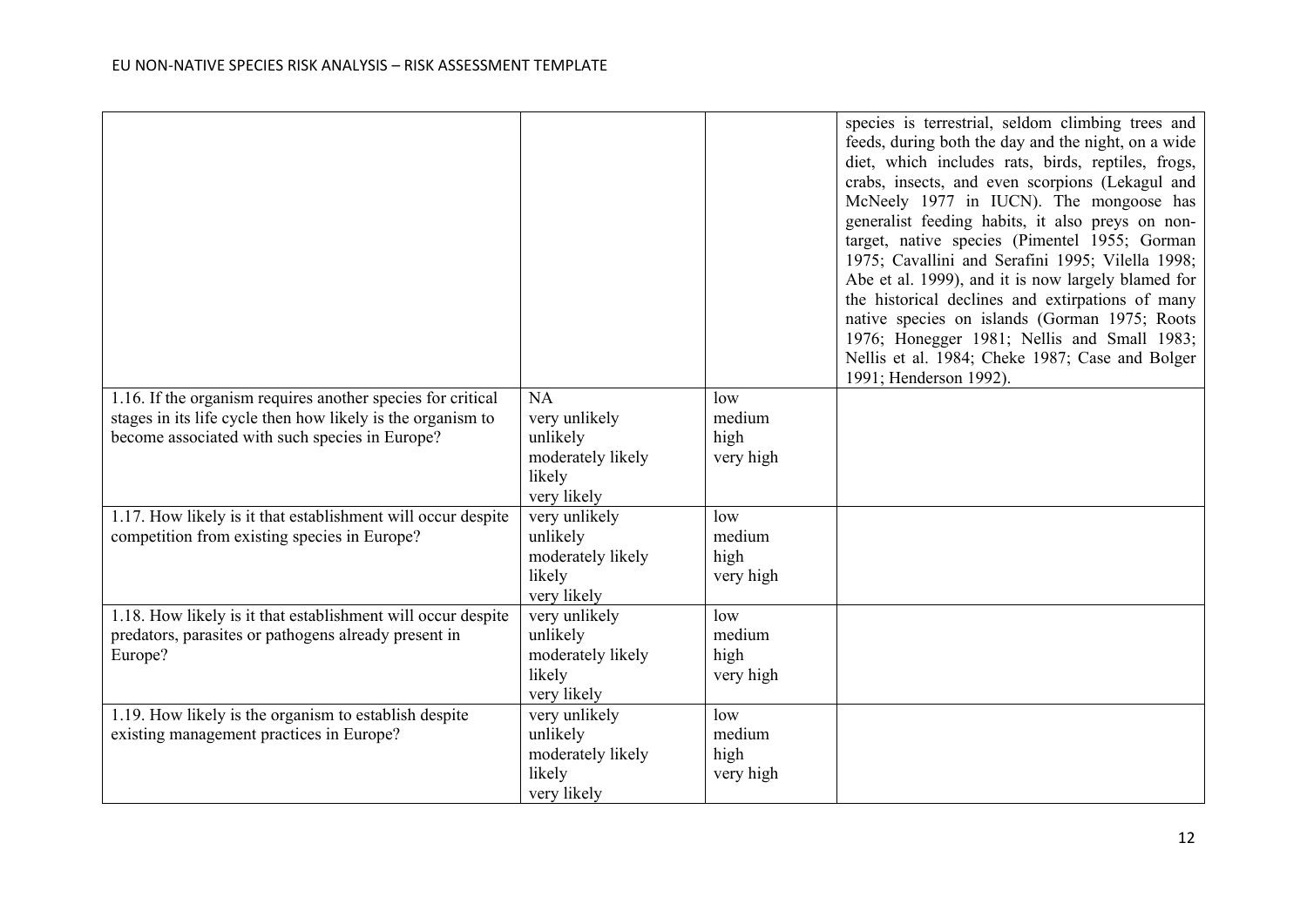| 1.20. How likely are management practices in Europe to<br>facilitate establishment?                                                | very unlikely<br>unlikely<br>moderately likely<br>likely<br>very likely | low<br>medium<br>high<br>very high |                                                                                                                                                                                                                                                                                                                                                                                                                                                                                                                                                                                                                                                                                                                                                                                                                                                                                                                                                                                                                                                                                                                                                                                                                                                                                                                   |
|------------------------------------------------------------------------------------------------------------------------------------|-------------------------------------------------------------------------|------------------------------------|-------------------------------------------------------------------------------------------------------------------------------------------------------------------------------------------------------------------------------------------------------------------------------------------------------------------------------------------------------------------------------------------------------------------------------------------------------------------------------------------------------------------------------------------------------------------------------------------------------------------------------------------------------------------------------------------------------------------------------------------------------------------------------------------------------------------------------------------------------------------------------------------------------------------------------------------------------------------------------------------------------------------------------------------------------------------------------------------------------------------------------------------------------------------------------------------------------------------------------------------------------------------------------------------------------------------|
| 1.21. How likely is it that biological properties of the<br>organism would allow it to survive eradication campaigns<br>in Europe? | likely                                                                  | high                               | Eradication of introduced mammals is a powerful<br>conservation tool (Genovesi 2007), but mongoose<br>eradication has been attempted on few occasions<br>and with limited success. A known total of eight<br>eradication campaigns<br>and many<br>control<br>campaigns have been conducted to remove or<br>reduce island mongoose populations. However,<br>even with their limited scope, these attempts<br>probably prevented further declines or even<br>extirpations of native species, although definitive<br>data are lacking.<br>Traps are commonly used to reduce mongoose<br>populations over relatively small areas (The State<br>of Queensland, Department of Employment,<br>Economic<br>Development<br>and<br>Innovation,<br>2010). However, trapping needs to be on-going<br>since populations quickly recover if trapping<br>ceases (Hays & Conant 2007). Although<br>mongooses are easily trapped and are susceptible<br>to several rodenticides, mongoose eradication has<br>proven extremely difficult with few successes<br>(Roy et al. 2002; Long 2003; Sugimura et al.<br>2004). Risk of non-target carnivore species<br>confounding detection and capture techniques on<br>continental Europe, such as stone and pine<br>martens, and small mustelids (Mitchell-Jones,<br>Amori et al. 1999). |
|                                                                                                                                    |                                                                         |                                    | According to Barun et al. $(2011)$ the mongoose is                                                                                                                                                                                                                                                                                                                                                                                                                                                                                                                                                                                                                                                                                                                                                                                                                                                                                                                                                                                                                                                                                                                                                                                                                                                                |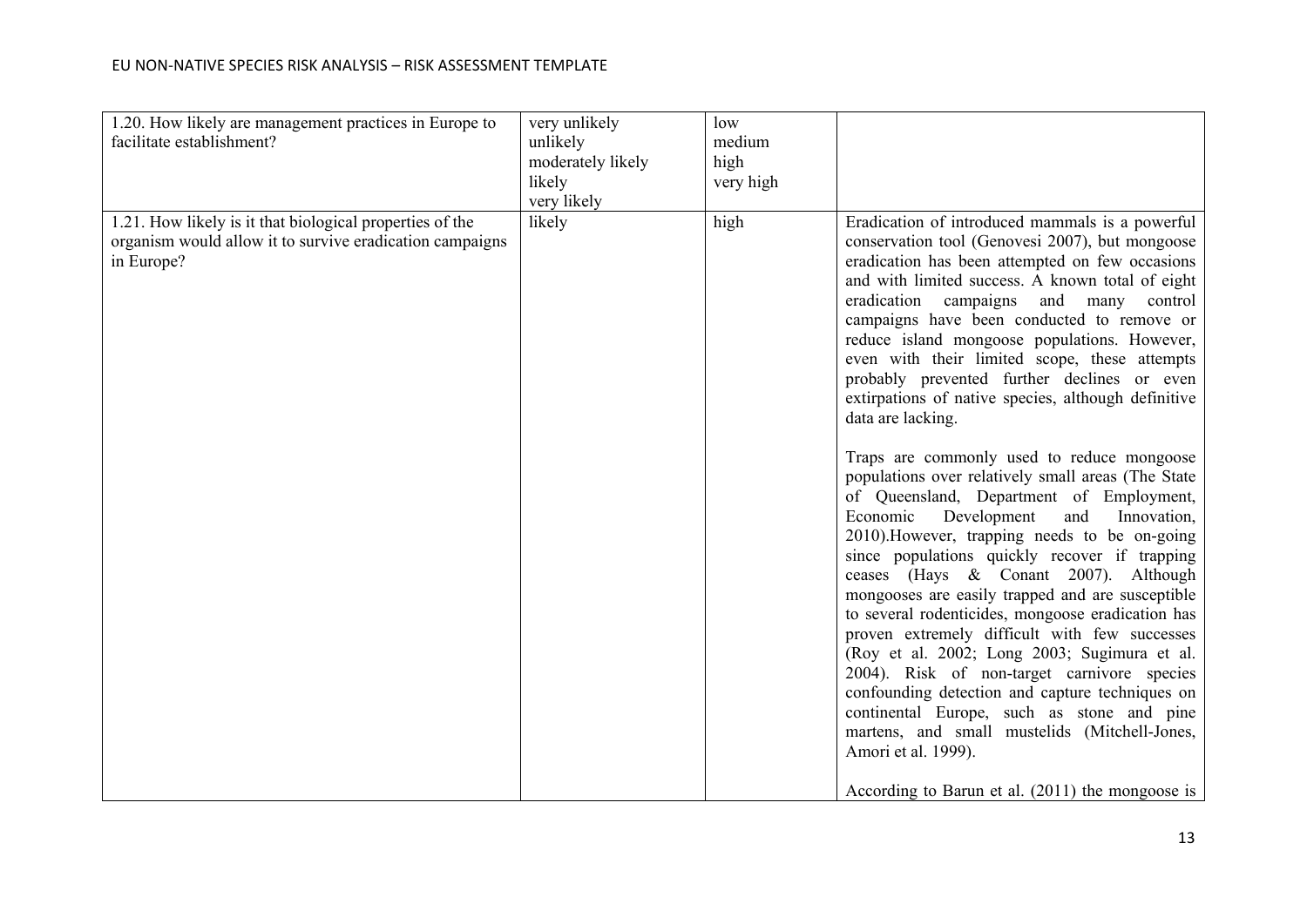|  | entirely diurnal (AB pers. obs.) and can swim and     |
|--|-------------------------------------------------------|
|  | climb trees (Nellis and Everard 1983), but rarely     |
|  | does so. Mongooses avoid water when possible;         |
|  | they reduce their activity during rainy periods and   |
|  | will not voluntarily enter water deeper than about    |
|  | cm (Nellis and Everard 1983). Such                    |
|  | characteristics may account for the failure of        |
|  | mongoose to invade islands only 120 m from            |
|  | occupied sites (Nellis and Everard 1983).             |
|  | However, in Fiji, mongooses get fish out of nets in   |
|  | the water (Craig Morley pers. obs.). This may be a    |
|  | behavioural adaptation specific to that site.         |
|  | Mongoose home ranges average 2.2 - 3.1 ha for         |
|  | females and 3.6 - 4.2 ha for males; home ranges       |
|  | often overlap and can be as small as 0.75 ha          |
|  | (Nellis and Everard 1983). Areas in the Caribbean     |
|  | may harbour 1-10+ mongoose/ha (Nellis 1989),          |
|  | populations<br>generally<br>but<br>average<br>2.5     |
|  | individuals/ha (Pimentel 1955a). On O'ahu,            |
|  | Hawai'i, mean home ranges were 1.4 ha for             |
|  | females and five males shared a region of about 20    |
|  | ha (Hays and Conant 2003). Females are pregnant       |
|  | from February through August in Fiji (Gorman          |
|  | 1976b), the US Virgin Islands (Nellis and Everard     |
|  | 1983), and Hawai'i (Pearson and Baldwin 1953),        |
|  | but the mongoose on Grenada has a 10-month            |
|  | breeding season (Nellis and Everard 1983).            |
|  | Gestation takes 49 days, with litter size of 2.2 on   |
|  | average (range = $1 - 5$ ) (Nellis and Everard 1983). |
|  | The number of litters produced annually has not       |
|  | yet been determined. Pups begin accompanying          |
|  | their mother on hunting trips at six weeks of age     |
|  | (about 200 g body mass). The youngest wild-           |
|  | caught pregnant female was four months old            |
|  | (Nellis and Everard 1983).                            |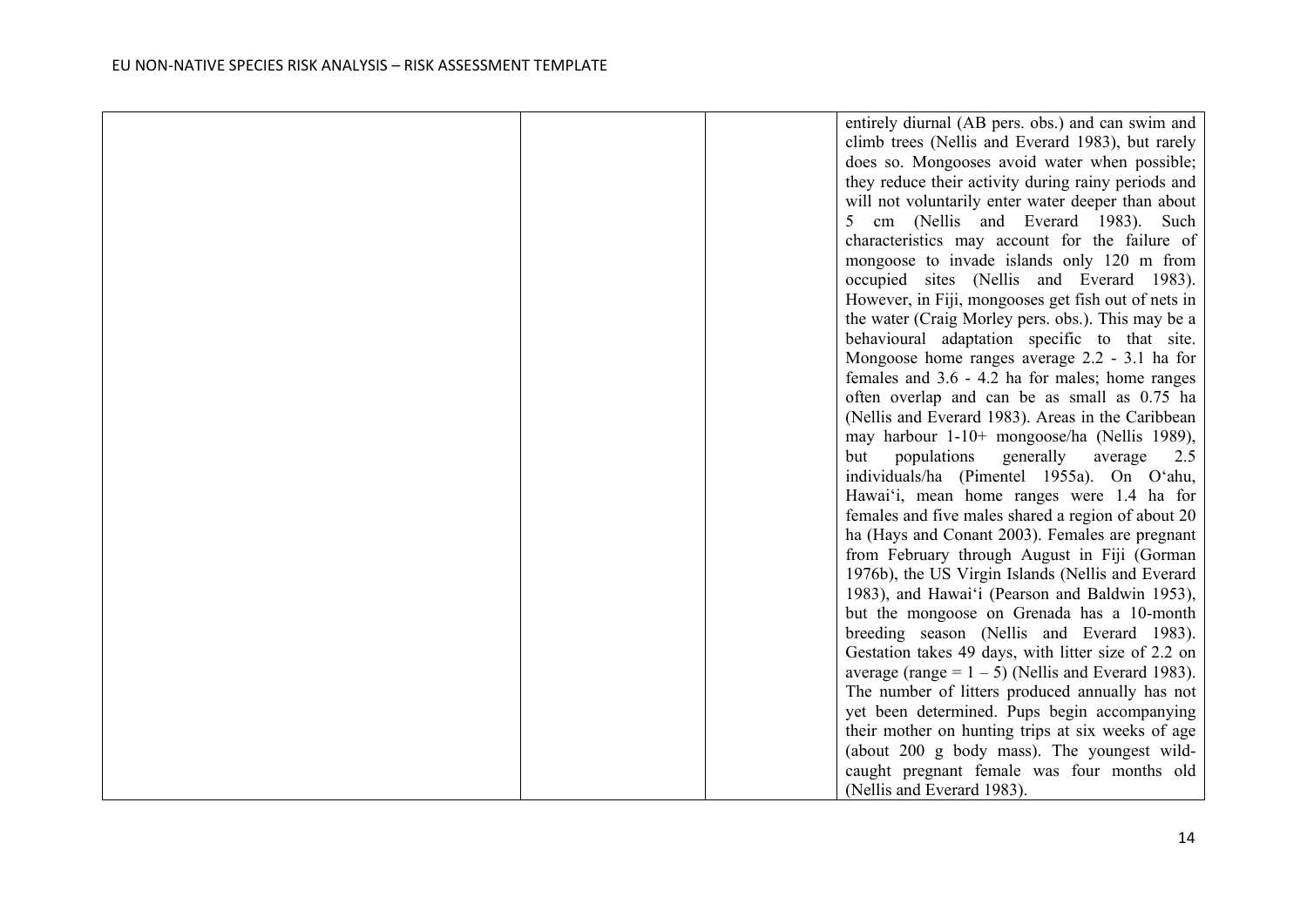|                                                            |                               |                | H. javanicus can breed up to two to three times<br>each year, with breeding being most frequent when<br>food is abundant. Average litter size is two to three<br>young. Females become sexually mature at 10<br>months of age and males at four months (de<br>Magalhaes & Costa 2009). H. javanicus is<br>carnivorous but has a varied and opportunistic diet.<br>Depending on habitat and food availability its diet<br>can include a range of small mammals, birds,<br>reptiles, invertebrates and plant matter. Some<br>populations are largely insectivorous while others<br>consume a diet largely consisting of fruit for part<br>of the year (Hays & Conant 2007).                                                           |
|------------------------------------------------------------|-------------------------------|----------------|-------------------------------------------------------------------------------------------------------------------------------------------------------------------------------------------------------------------------------------------------------------------------------------------------------------------------------------------------------------------------------------------------------------------------------------------------------------------------------------------------------------------------------------------------------------------------------------------------------------------------------------------------------------------------------------------------------------------------------------|
|                                                            |                               |                | The Adriatic island populations all derive from<br>seven males and four females, probably from<br>western India, introduced in 1910 (Tvrtkovic and<br>Krys-tufek 1990). In 1872, four males and five<br>females arrived in Jamaica from Calcutta (Espeut<br>1882, Hoagland et al. 1989), where they were<br>released on Espeut's Spring Garden Estate and,<br>within a few months, establishment and<br>reproduction were obvious. The small Indian<br>mongoose population in the Fiji Islands was<br>established by an independent introduction of a<br>single founding pair from the Calcutta region in<br>1883 (M. Gorman, personal communication to<br>Simberloff, D., 1999) after an attempted<br>introduction in 1870 failed. |
| 1.22. How likely are the biological characteristics of the | very unlikely                 | low            |                                                                                                                                                                                                                                                                                                                                                                                                                                                                                                                                                                                                                                                                                                                                     |
| organism to facilitate its establishment?                  | unlikely<br>moderately likely | medium<br>high |                                                                                                                                                                                                                                                                                                                                                                                                                                                                                                                                                                                                                                                                                                                                     |
|                                                            | likely                        | very high      |                                                                                                                                                                                                                                                                                                                                                                                                                                                                                                                                                                                                                                                                                                                                     |
|                                                            | very likely                   |                |                                                                                                                                                                                                                                                                                                                                                                                                                                                                                                                                                                                                                                                                                                                                     |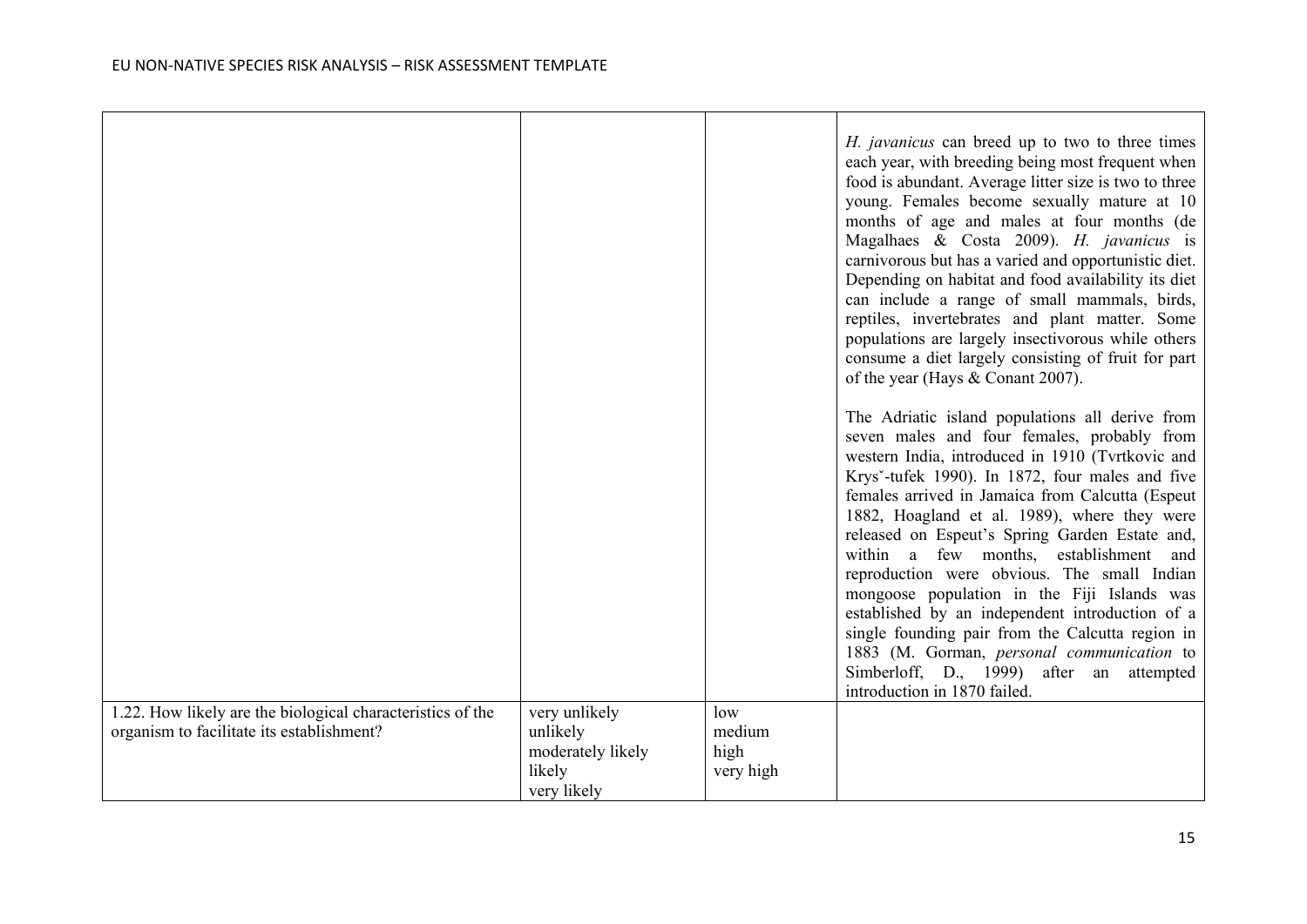| 1.23. How likely is the capacity to spread of the organism<br>to facilitate its establishment?                                                                                                                                                                                              | very unlikely<br>unlikely<br>moderately likely<br>likely<br>very likely | low<br>medium<br>high<br>very high |  |
|---------------------------------------------------------------------------------------------------------------------------------------------------------------------------------------------------------------------------------------------------------------------------------------------|-------------------------------------------------------------------------|------------------------------------|--|
| 1.24. How likely is the adaptability of the organism to<br>facilitate its establishment?                                                                                                                                                                                                    | very unlikely<br>unlikely<br>moderately likely<br>likely<br>very likely | low<br>medium<br>high<br>very high |  |
| 1.25. How likely is it that the organism could establish<br>despite low genetic diversity in the founder population?                                                                                                                                                                        | very unlikely<br>unlikely<br>moderately likely<br>likely<br>very likely | low<br>medium<br>high<br>very high |  |
| 1.26. Based on the history of invasion by this organism<br>elsewhere in the world, how likely is to establish in<br>Europe? (If possible, specify the instances in the<br>comments box.)                                                                                                    | very unlikely<br>unlikely<br>moderately likely<br>likely<br>very likely | low<br>medium<br>high<br>very high |  |
| 1.27. If the organism does not establish, then how likely is<br>it that transient populations will continue to occur?<br>Subnote: Red-eared Terrapin, a species which cannot re-<br>produce in GB but is established because of continual<br>release, is an example of a transient species. | very unlikely<br>unlikely<br>moderately likely<br>likely<br>very likely | low<br>medium<br>high<br>very high |  |
| 1.28. Estimate the overall likelihood of establishment<br>(mention any key issues in the comment box).                                                                                                                                                                                      | very unlikely<br>unlikely<br>moderately likely<br>likely<br>very likely | low<br>medium<br>high<br>very high |  |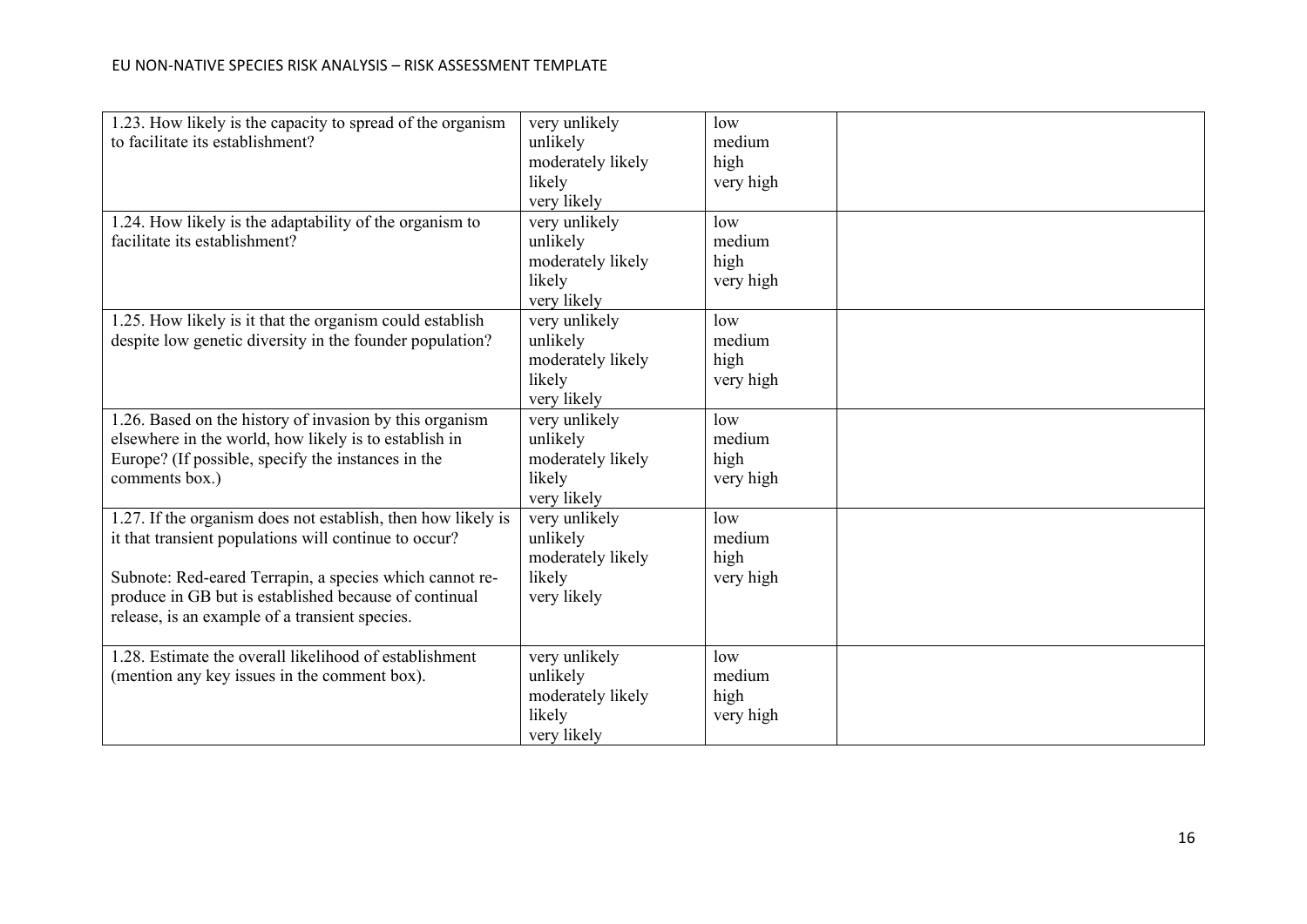# **PROBABILITY OF SPREAD**

Important notes:

• Spread is defined as the expansion of the geographical distribution of a pest within an area.

| <b>QUESTION</b>                                                                                                                                              | <b>RESPONSE</b> | <b>CONFIDENCE</b> | <b>COMMENT</b>                                                                                                                                                                                                                                                                                                                                                                                                                                                                                                                                                                                                                                                                                                                                                                                                                                                                                                                                                                                                                                                                                                                                                                                                                                                                                                                                                                                      |
|--------------------------------------------------------------------------------------------------------------------------------------------------------------|-----------------|-------------------|-----------------------------------------------------------------------------------------------------------------------------------------------------------------------------------------------------------------------------------------------------------------------------------------------------------------------------------------------------------------------------------------------------------------------------------------------------------------------------------------------------------------------------------------------------------------------------------------------------------------------------------------------------------------------------------------------------------------------------------------------------------------------------------------------------------------------------------------------------------------------------------------------------------------------------------------------------------------------------------------------------------------------------------------------------------------------------------------------------------------------------------------------------------------------------------------------------------------------------------------------------------------------------------------------------------------------------------------------------------------------------------------------------|
| 2.1. How important is the expected spread of this<br>organism in Europe by natural means? (Please list and<br>comment on the mechanisms for natural spread.) | major           | high              | Several authors have suggested that ecological release<br>in the absence of competitors is more likely to be<br>accomplished by increased sexual dimorphism than<br>by the increased intrasexual variation envisioned by<br>Van Valen (1965) in the niche-variation hypothesis<br>(references in Dayan and Simberloff [1994]). In fact,<br>It is known so little about the trophic niche of $H$ .<br><i>javanicus</i> in its native range that it is impossible to<br>say if it has expanded in its introduced range. If it has,<br>perhaps the increased sexual dimorphism we have<br>documented is associated with the expansion<br>(Simberloff, D et al, 1999). At a local level however,<br>populations are highly transient and not always<br>territorial, so populations are highly mobile (Roy<br>2001) (Tomich 1969).<br>Population densities have not been determined with<br>certainty but may be extremely high in some regions<br>of introduction, judging by the small size of<br>individual home ranges found in a few studies (Hays<br>and Conant, 2006). Nellis and Everard (1983)<br>reported mean home ranges of 2.2 ha for two radio-<br>tracked females and 3.6 ha for five radio-tracked<br>males on St. Croix. Hays and Conant (2003) found<br>mean home ranges of 1.4 ha for seven radio-tracked<br>females on O'ahu.<br>In 1979, it is said that 30 mongooses were released |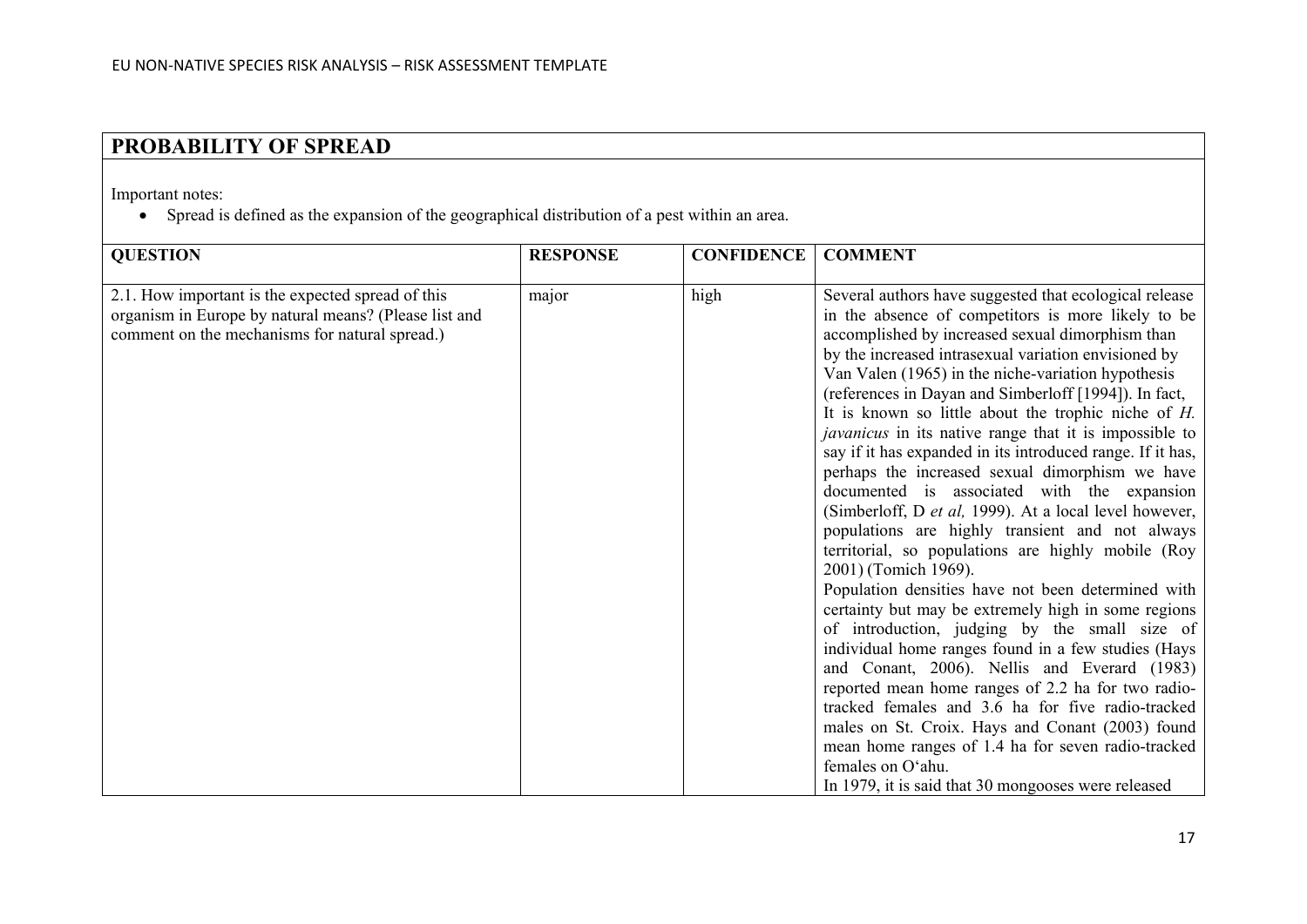|                                                                                                                                                                        |       |      | to control snakes around a new facility opened for<br>public education in a forested suburb of Naze City on<br>Amami-Ohshima Island no official record of the<br>release. Since then, the mongoose has been expanding<br>its distribution from the release site, covering an<br>approximately 10 km radius by 1989 and a 20 km<br>radius by 1997, encompassing half of the<br>mountainous areas occupied by many threatened<br>species, such as the Amami rabbit, Pentalagus<br>furnessi. The rate of range extension is estimated to<br>be ca. one kilometer per year. After 20 years the<br>population was estimated to be 5,000-10,000<br>mongooses in 1999 (Environment Agency, 1999).<br>Even in places like Okinawa, with favourable habitats<br>and climate, the species has taken decades to spread<br>across the island (Yamada and Sugimura 2004). It<br>already spread to accession<br>countries<br>has<br>neighbouring Croatia. It can remain undetected at low<br>densities (Watari, Nagata et al. 2011). It has spread<br>along the Croatian Mainland coast very slowly<br>(Cirović, Raković et al. 2011). |
|------------------------------------------------------------------------------------------------------------------------------------------------------------------------|-------|------|--------------------------------------------------------------------------------------------------------------------------------------------------------------------------------------------------------------------------------------------------------------------------------------------------------------------------------------------------------------------------------------------------------------------------------------------------------------------------------------------------------------------------------------------------------------------------------------------------------------------------------------------------------------------------------------------------------------------------------------------------------------------------------------------------------------------------------------------------------------------------------------------------------------------------------------------------------------------------------------------------------------------------------------------------------------------------------------------------------------------------|
| 2.2. How important is the expected spread of this<br>organism in Europe by human assistance? (Please list and<br>comment on the mechanisms for human-assisted spread.) | major | high | This species is often captured and sold as pets<br>(Shekhar 2003) and there is some commercial trade in<br>China, India and Nepal. (A. Choudury pers. comm.).                                                                                                                                                                                                                                                                                                                                                                                                                                                                                                                                                                                                                                                                                                                                                                                                                                                                                                                                                            |
|                                                                                                                                                                        |       |      | Mongooses hitchhike between islands on cargo<br>shipments<br>illegally-released<br>or<br>are<br>pets<br>(http://www.reportapest.org/pestlist/herjav.htm).<br>According to IUCN, often taken aboard<br>ships,<br>indirectly introducing them to new areas (J.W.<br>Duckworth pers. comm. to Wozencraft, C. et al,<br>2008).<br>Water barriers can be compromised by bridges and<br>advertently carrying mongooses<br>by people<br>in<br>to new areas. It is illegal in Croatia to introduce the                                                                                                                                                                                                                                                                                                                                                                                                                                                                                                                                                                                                                           |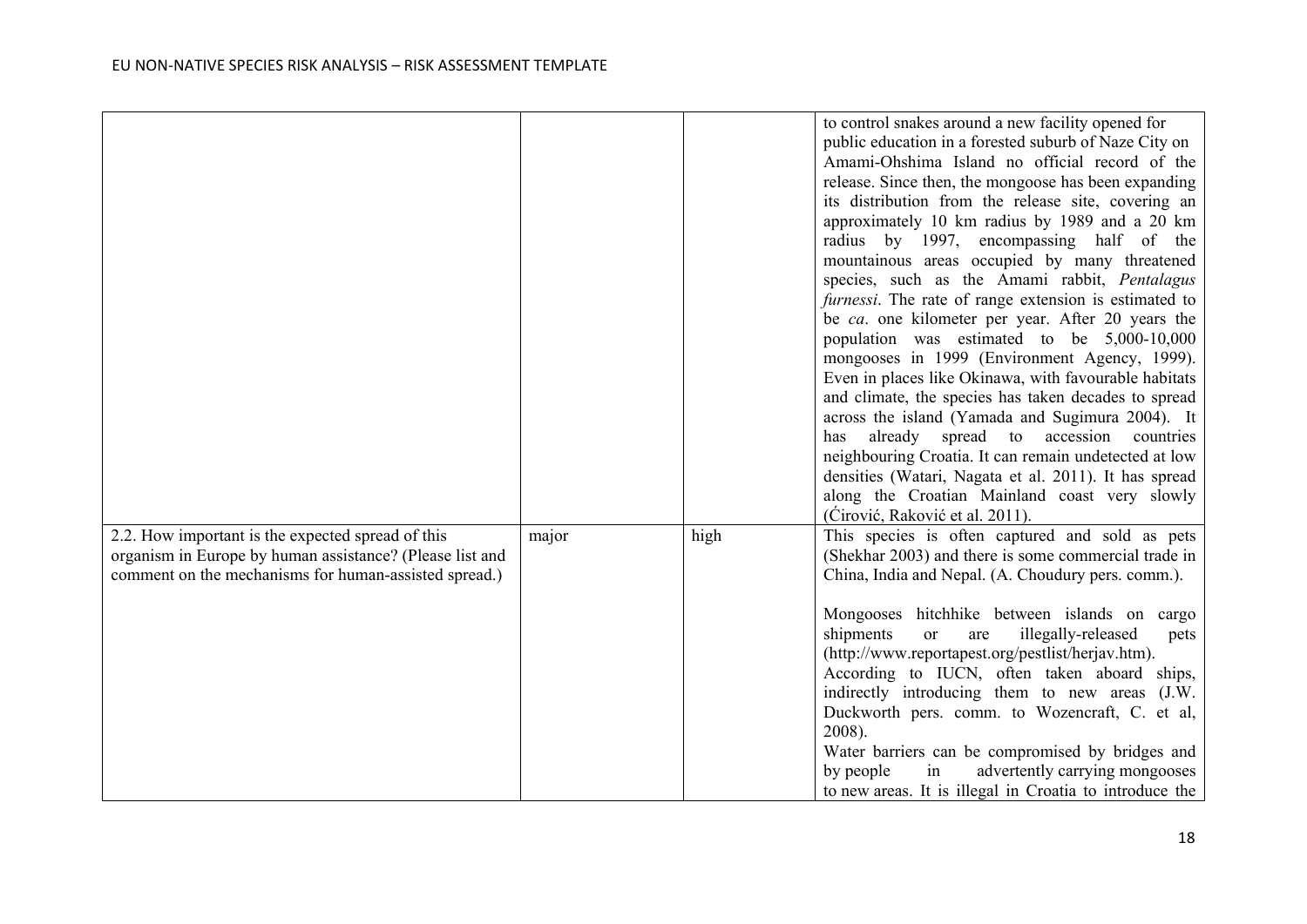|                                                                                                                                                                                                     |                                                                                 |      | mongoose to an uncolonized island, but there is the<br>prospect that people can deliberately transport<br>mongooses by ferry and/or car, for whatever purpose<br>(Barun, A., 2008)                                                                                                                                                                                                                                                                                                                                                                                                                                      |
|-----------------------------------------------------------------------------------------------------------------------------------------------------------------------------------------------------|---------------------------------------------------------------------------------|------|-------------------------------------------------------------------------------------------------------------------------------------------------------------------------------------------------------------------------------------------------------------------------------------------------------------------------------------------------------------------------------------------------------------------------------------------------------------------------------------------------------------------------------------------------------------------------------------------------------------------------|
| 2.3. Within Europe, how difficult would it be to contain<br>the organism?                                                                                                                           | very difficult                                                                  | high | A number of control methods have been applied, but<br>are principally focused on the use traps or poisons.                                                                                                                                                                                                                                                                                                                                                                                                                                                                                                              |
|                                                                                                                                                                                                     |                                                                                 |      | The mongoose can be eradicated with current<br>approaches on small islands with the aim of<br>benefiting endemic species or preventing further<br>introductions. More efficient methods and strategies<br>are needed for successful eradication on larger islands<br>and may facilitate containment of mongoose on the<br>European and South American mainlands. (Barun et<br>al, $2011$ )                                                                                                                                                                                                                              |
| 2.4. Based on the answers to questions on the potential for<br>establishment and spread in Europe, define the area<br>endangered by the organism.                                                   | [Black Sea and<br>Mediterranean<br>countries, and<br>neihgbouring<br>countries] | high | The species has recently spread along the coast in<br>Croatia, Bosnia and Herzegovina, and Montenegro at<br>least as far as the Albanian border (Barun et al. 2008),<br>but the full extent of the range is unknown.<br>But it is quite possible that H. javanicus colonize<br>neighbouring countries and Mediterranean countries<br>(Italy, Spain, Portugal, France, Cyprus, Malta,<br>Romania, Bulgary, Albania, Slovenia,<br>Serbia,<br>Hungary, Greece, Macedonia and Kosovo).                                                                                                                                      |
| 2.5. What proportion (%) of the area/habitat suitable for<br>establishment (i.e. those parts of Europe were the species<br>could establish), if any, has already been colonised by the<br>organism? | $0 - 10$                                                                        | high | On Adriatic Islands, the mongoose was introduced in<br>1910 to Mljet Island to control a poisonous viper<br>(Vipera ammodytes) and subsequently to several other<br>islands (Korčula in 1921, Hvar (early 1950's), Čiovo<br>(ca. 1950's), Škrda (ca. 1950's), Kobrava (unknown)<br>(Tvrtković and Kryštufek 1990, Barun et al. 2008).It<br>was introduced to the Pelješac Peninsula repeatedly<br>from 1921 to 1927, and it is spreading along the<br>southernmost part of the Dalmatian coast and has<br>reached the Neretva River in the north (Barun et al.<br>2008) and Albania in the south (Cirović et al. 2011). |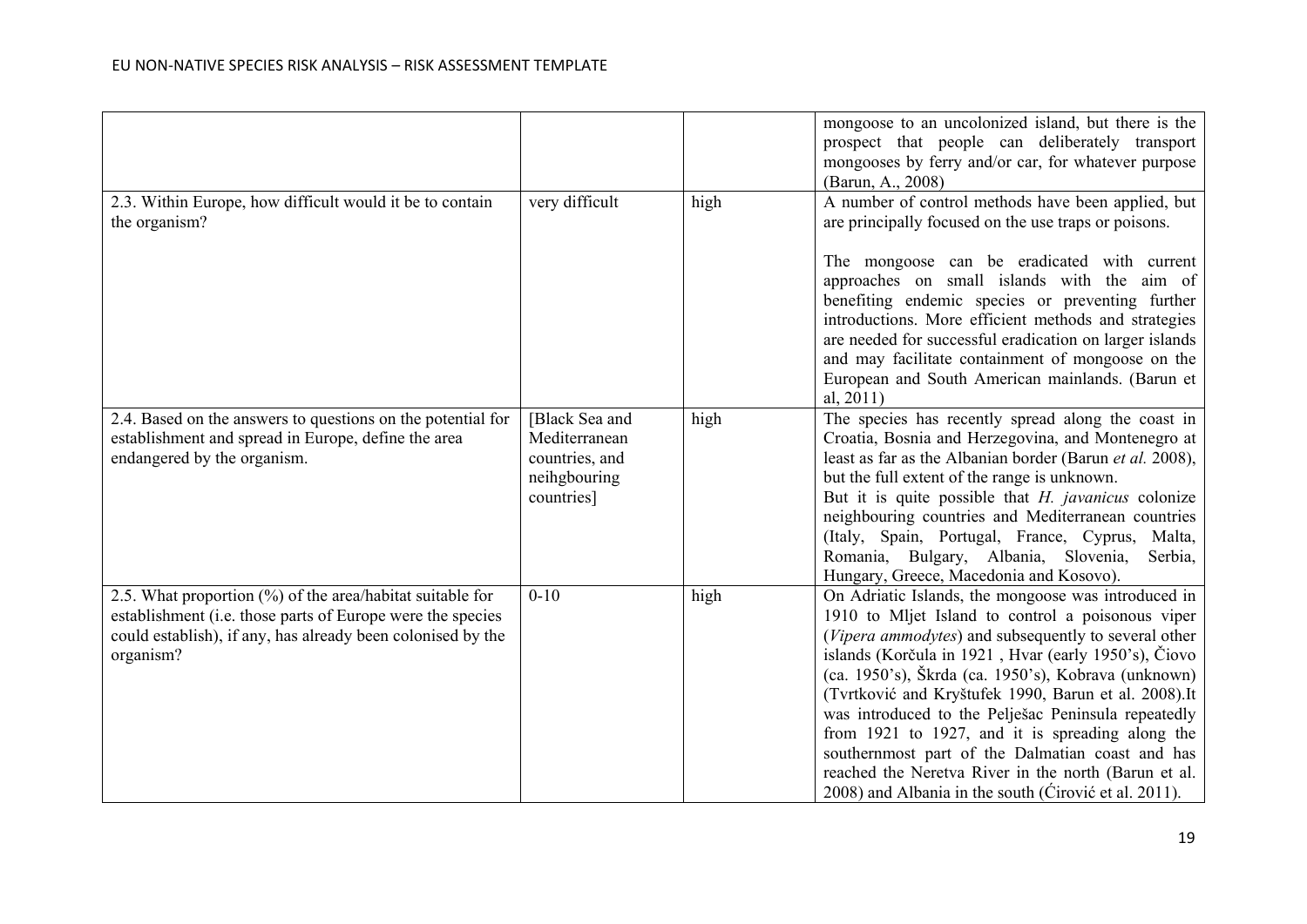| 2.6. What proportion $(\%)$ of the area/habitat suitable for | $0-10$     | medium | In 1979, it is said that 30 mongooses were released                                                        |
|--------------------------------------------------------------|------------|--------|------------------------------------------------------------------------------------------------------------|
| establishment, if any, do you expect to have been invaded    |            |        | to control snakes around a new facility opened for                                                         |
| by the organism five years from now (including any           |            |        | public education in a forested suburb of Naze City on                                                      |
| current presence)?                                           |            |        | Amami-Ohshima Island no official record of the                                                             |
|                                                              |            |        | release. Since then, the mongoose has been expanding                                                       |
|                                                              |            |        | its distribution from the release site, covering an                                                        |
|                                                              |            |        | approximately 10 km radius by 1989 and a 20 km                                                             |
|                                                              |            |        | radius by 1997, encompassing half of the                                                                   |
|                                                              |            |        | mountainous areas occupied by many threatened                                                              |
|                                                              |            |        | species, such as the Amami rabbit, Pentalagus                                                              |
|                                                              |            |        | furnessi. The rate of range extension is estimated to                                                      |
|                                                              |            |        | be ca. one kilometer per year. After 20 years the                                                          |
|                                                              |            |        | population was estimated to be 5,000-10,000                                                                |
|                                                              |            |        | mongooses in 1999 (Environment Agency, 1999).                                                              |
|                                                              |            |        | If the species spreads to Greece it could survive                                                          |
|                                                              |            |        | inland also what increases the speed of occupying                                                          |
|                                                              |            |        | area. The same is for e.g. Southern Italy.                                                                 |
| 2.7. What other timeframe (in years) would be appropriate    | 20         | medium | Bear in mind the distance from the introduction sites                                                      |
| to estimate any significant further spread of the organism   |            |        | to Neretva River and Albania border, it is possible $H$ .                                                  |
| in Europe? (Please comment on why this timeframe is          |            |        | javanicus will colonize Albania, Italy and Greece                                                          |
| chosen.)                                                     |            |        | areas as well as Serbia and Kosovo territories.                                                            |
|                                                              |            |        |                                                                                                            |
|                                                              |            |        | The appearance and rapid spread of the mongoose                                                            |
|                                                              |            |        | throughout the whole coastal area of Montenegro in                                                         |
|                                                              |            |        | arelatively short period of time characterize it oncemo                                                    |
|                                                              |            |        | re as a highly adaptable, invasive species that should                                                     |
|                                                              |            |        | be given some special attention. The trend                                                                 |
|                                                              |            |        | of rapid recent increase of the European part of theran<br>ge necessitates the trans-border monitoring and |
|                                                              |            |        | anurgent action on the control of the population numbe                                                     |
|                                                              |            |        | rs and limiting the further spread toward thesouth of                                                      |
|                                                              |            |        | Balkan Peninsula (Cirovic' et al, 2011)                                                                    |
| 2.8. In this time frame what proportion $(\%)$ of the        | $10 - 20%$ | medium | If the species spreads to Greece it could survive                                                          |
| endangered area/habitat (including any currently occupied    |            |        | inland also what increases the speed of occupying                                                          |
| areas/habitats) is likely to have been invaded by this       |            |        | area. The same is for e.g. Southern Italy.                                                                 |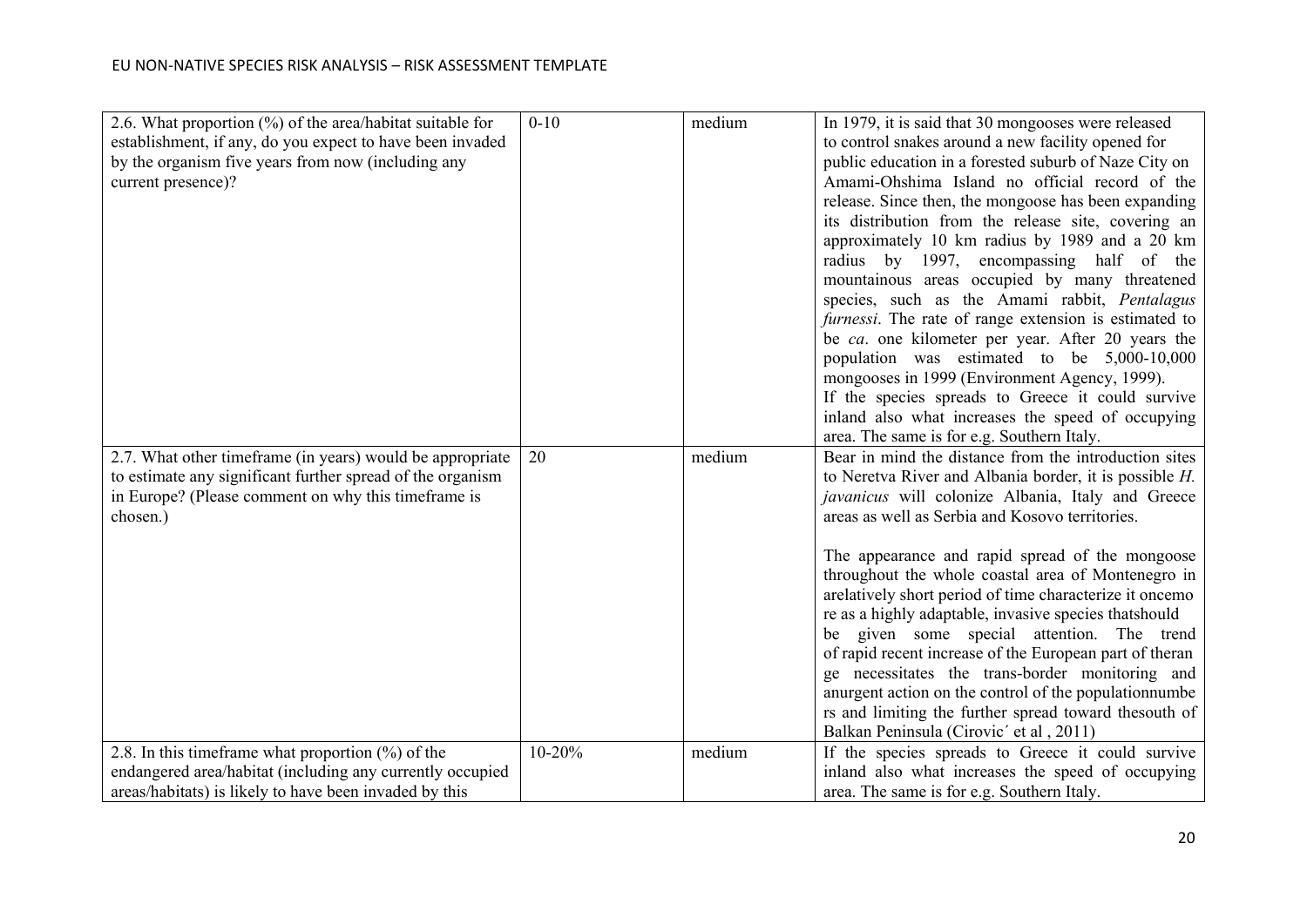| organism?                                                                                                                                   |            |        |                                                                                                                                                                                                                                                                                                                                                                                                                                                                                                                                                                                                                                                                                                                                                                                                                                                                                                                                                                                                                                                                                                                                                                                                                       |
|---------------------------------------------------------------------------------------------------------------------------------------------|------------|--------|-----------------------------------------------------------------------------------------------------------------------------------------------------------------------------------------------------------------------------------------------------------------------------------------------------------------------------------------------------------------------------------------------------------------------------------------------------------------------------------------------------------------------------------------------------------------------------------------------------------------------------------------------------------------------------------------------------------------------------------------------------------------------------------------------------------------------------------------------------------------------------------------------------------------------------------------------------------------------------------------------------------------------------------------------------------------------------------------------------------------------------------------------------------------------------------------------------------------------|
| 2.9. Estimate the overall potential for future spread for<br>this organism in Europe (using the comment box to<br>indicate any key issues). | moderately | medium | H. javanicus is a major pest in many locations across<br>the world and is listed among 100 of the "World's<br>Worst" invaders by the IUCN (Roy 2006). Its habitat<br>range is the largest in the family <i>Herpestidae</i><br>(Csurhes & Fisher 2010). Their normal body<br>temperatures are $39.5 \,^{\circ}\text{C}$ and they are able to maintain<br>their inner temperature in environments ranging from<br>10 to 41o C (Nellis & McManus 1974).<br>It occupies various areas like agricultural areas,<br>coastal, desert, natural forests and reforested,<br>grasslands, riparian zones, ruderal, landfills, urban<br>areas and wetlands (Global Invasive Species<br>Database). Within its introduced range, the Small<br>Asian Mongoose has been recorded from sea level to<br>maximum elevations of 3,000 m on the Hawaiian<br>Islands (Baldwin et al. 1952). Carnivorous, with a<br>varied and opportunistic diet, this diet is dependent on<br>the habitat it is in and the food availability. This diet<br>includes small mammals, birds, reptiles, invertebrates<br>and plant matter. Some of the populations are<br>insectivorous while others have a diet consisting of<br>fruit (Hays $&$ Conant 2007). |
|                                                                                                                                             |            |        | Although mongooses are easily trapped and are<br>susceptible to several rodenticides, mongoose<br>eradication has proven extremely difficult with few<br>successes (Roy et al. 2002; Long 2003; Sugimura et<br>al. 2004).                                                                                                                                                                                                                                                                                                                                                                                                                                                                                                                                                                                                                                                                                                                                                                                                                                                                                                                                                                                             |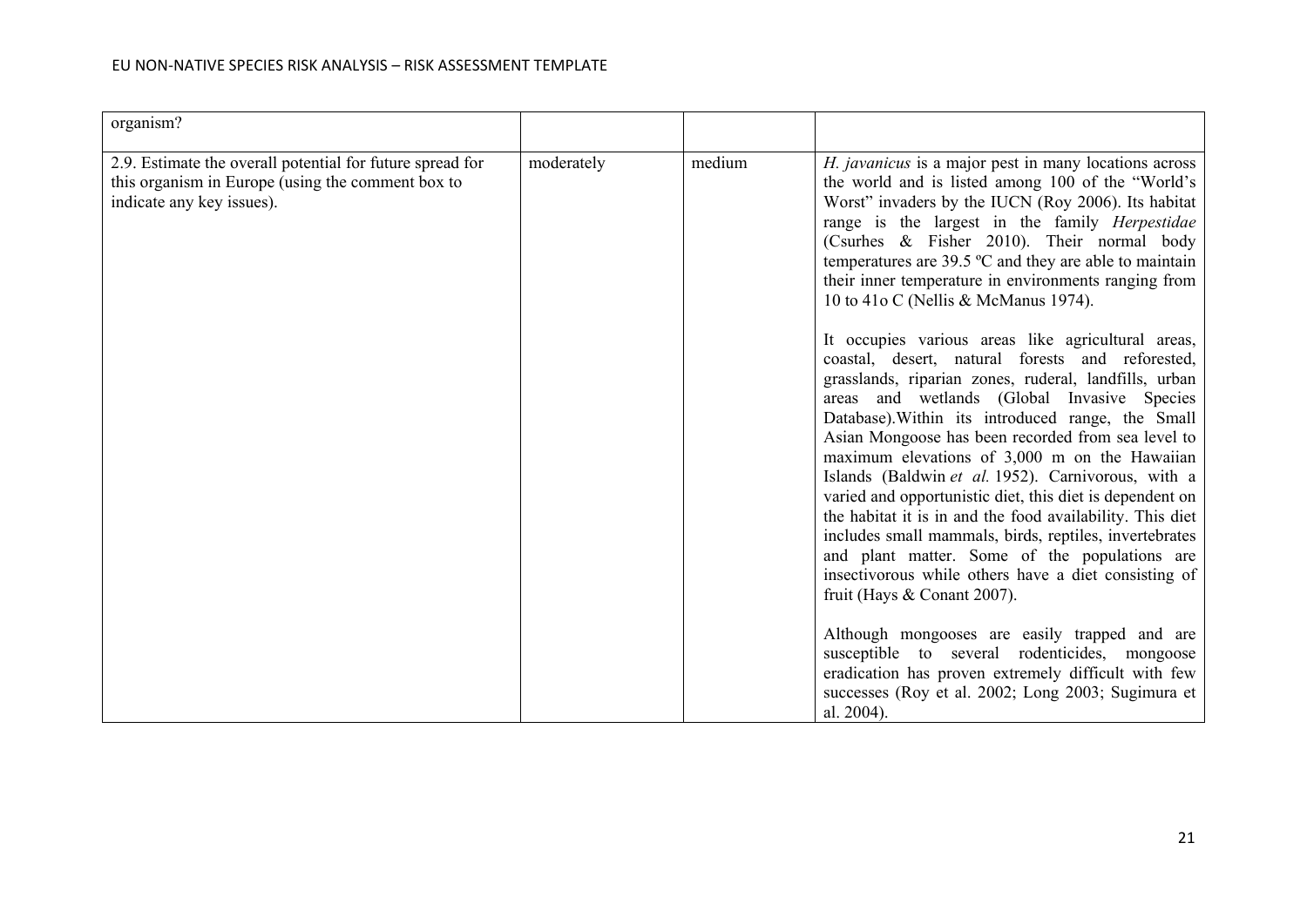### **PROBABILITY OF IMPACT**

Important instructions:

- When assessing potential future impacts, climate change should not be taken into account. This is done in later questions at the end of the assessment.
- Where one type of impact may affect another (e.g. disease may also cause economic impact) the assessor should try to separate the effects (e.g. in this case note the economic impact of disease in the response and comments of the disease question, but do not include them in the economic section).
- Note questions 2.10-2.14 relate to economic impact and 2.15-2.21 to environmental impact. Each set of questions starts with the impact elsewhere in the world, then considers impacts in Europe separating known impacts to date (i.e. past and current impacts) from potential future impacts. Key words are in bold for emphasis.

| <b>QUESTION</b>                                                                                                                                       | <b>RESPONSE</b> | <b>CONFIDENCE</b> | <b>COMMENTS</b>                                                                                                                                                                                                                                                                                                                                                                                                                                                                                                                                                                                                                                                                                                                                                                                                                                                                                                                                                               |
|-------------------------------------------------------------------------------------------------------------------------------------------------------|-----------------|-------------------|-------------------------------------------------------------------------------------------------------------------------------------------------------------------------------------------------------------------------------------------------------------------------------------------------------------------------------------------------------------------------------------------------------------------------------------------------------------------------------------------------------------------------------------------------------------------------------------------------------------------------------------------------------------------------------------------------------------------------------------------------------------------------------------------------------------------------------------------------------------------------------------------------------------------------------------------------------------------------------|
| 2.10. How great is the economic loss caused by the<br>organism within its existing geographic range, including<br>the cost of any current management? | major           | very high         | The mongoose has caused great damage to crop<br>production (taros, sweet potatoes, melons, watermelons,<br>loquats, etc.) and poultry on both islands. On Amami-<br>Ohshima Island, for instance, economic losses caused<br>by the mongoose rapidly increased, then declined<br>slightly as follows: 1994 (US\$7,000), 1995<br>(US\$32,000), 1996 (US\$64,000), 1997 (US\$110,000),<br>1998 (US\$100,000) and 1999 (US\$80,000) (Yamada, F.<br>and Sugimura, K., 2004).<br>On Hvar (Croatia), under the guise of predator control,<br>hunters are required annually either to pay a fee<br>(equivalent to ca. \$US100) or to submit three mongoose<br>tails (Barun, A. 2011).<br>Global costs- up to \$50 million/year (both direct<br>damage and control costs) in the US (Pimentel, Zuniga<br>et al. 2005).<br>In Jamaica, the Jamaican Iguana Recovery Group<br>collaborated in 1997 with Fort Worth Zoo, Milwaukee<br>County Zoo, Zoological Society of San Diego and the |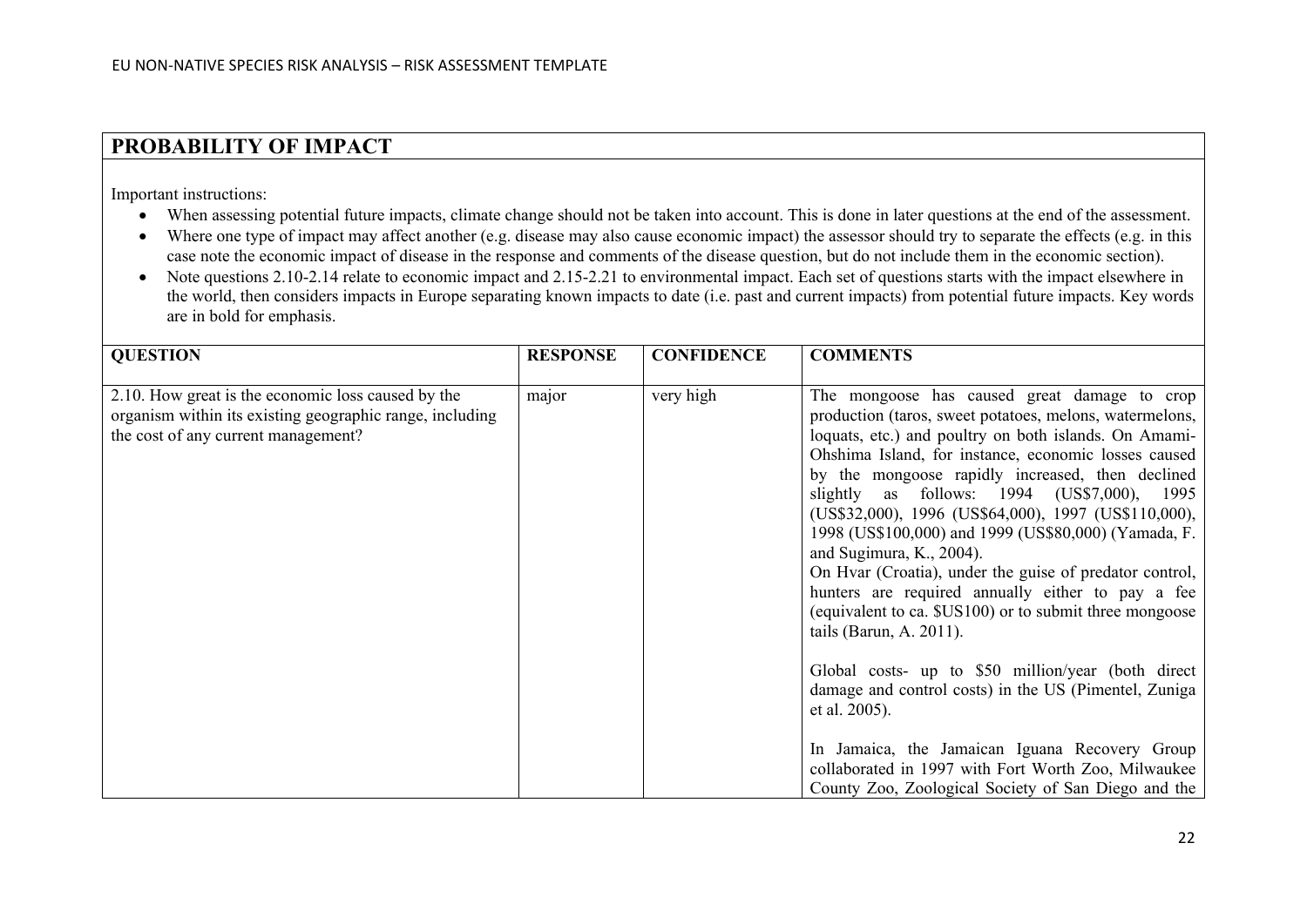|  | University of the West Indies, Mona, to initiate a         |  |
|--|------------------------------------------------------------|--|
|  | mongoose control operation in the central Hellshire        |  |
|  | Hills to protect the critically endangered Jamaican        |  |
|  | iguana (Cyclura collei). Live traps are operational every  |  |
|  | day and $>1000$ mongooses have been trapped to date.       |  |
|  | The approximate cost is US\$ 400/month for the salary      |  |
|  | for one person (Byron Wilson pers. comm. to Barun, A.      |  |
|  | $2011$ ).                                                  |  |
|  | On the main island of Mauritius, the Mauritian Wildlife    |  |
|  | Foundation started a control programme in the Black        |  |
|  | River Gorges National Park in 1988 as part of the Pink     |  |
|  | Pigeon Project of reintroduction and predator control      |  |
|  | (cats, rats, mongooses). Year-round control is             |  |
|  | conducted with 10-12 students, staff, and volunteers.      |  |
|  | Wooden box traps (live drop traps) baited with salted      |  |
|  | fish are primarily used, but for elusive individuals a mix |  |
|  | of live/kill traps and change of bait is employed.         |  |
|  | Estimated total cost is ca. US\$ 20,000 per year (Roy et   |  |
|  | al. 2002; Carl Jones and Vikash Tatayah pers. comm. to     |  |
|  | Barun, A. 2011).                                           |  |
|  | In Puerto Rico, the US Forest Service and USDA             |  |
|  | APHIS Wildlife Services livetrapped in El Yunque           |  |
|  | National Forest to protect the critically endangered       |  |
|  | Puerto Rican parrot (Amazona vittata). The US Forest       |  |
|  | Service annually spends about \$10,000 a year with two     |  |
|  | personnel who trap periodically, so the cost for           |  |
|  | mongoose control alone is difficult to estimate (Everard   |  |
|  | and Everard 1992; Pimentel 1955b; Felipe Cano pers.        |  |
|  | comm. to Barun A., 2011).                                  |  |
|  | On Amami-Oshima, the Japanese Ministry of the              |  |
|  | Environment began intensive mongoose control in            |  |
|  | 2000. The trappers were paid about US\$ 20 per             |  |
|  | mongoose the first year, about US\$ 36 the second and      |  |
|  | third years, and about US\$ 45 the last year to try to     |  |
|  | increase incentives at low abundance. From 2000 until      |  |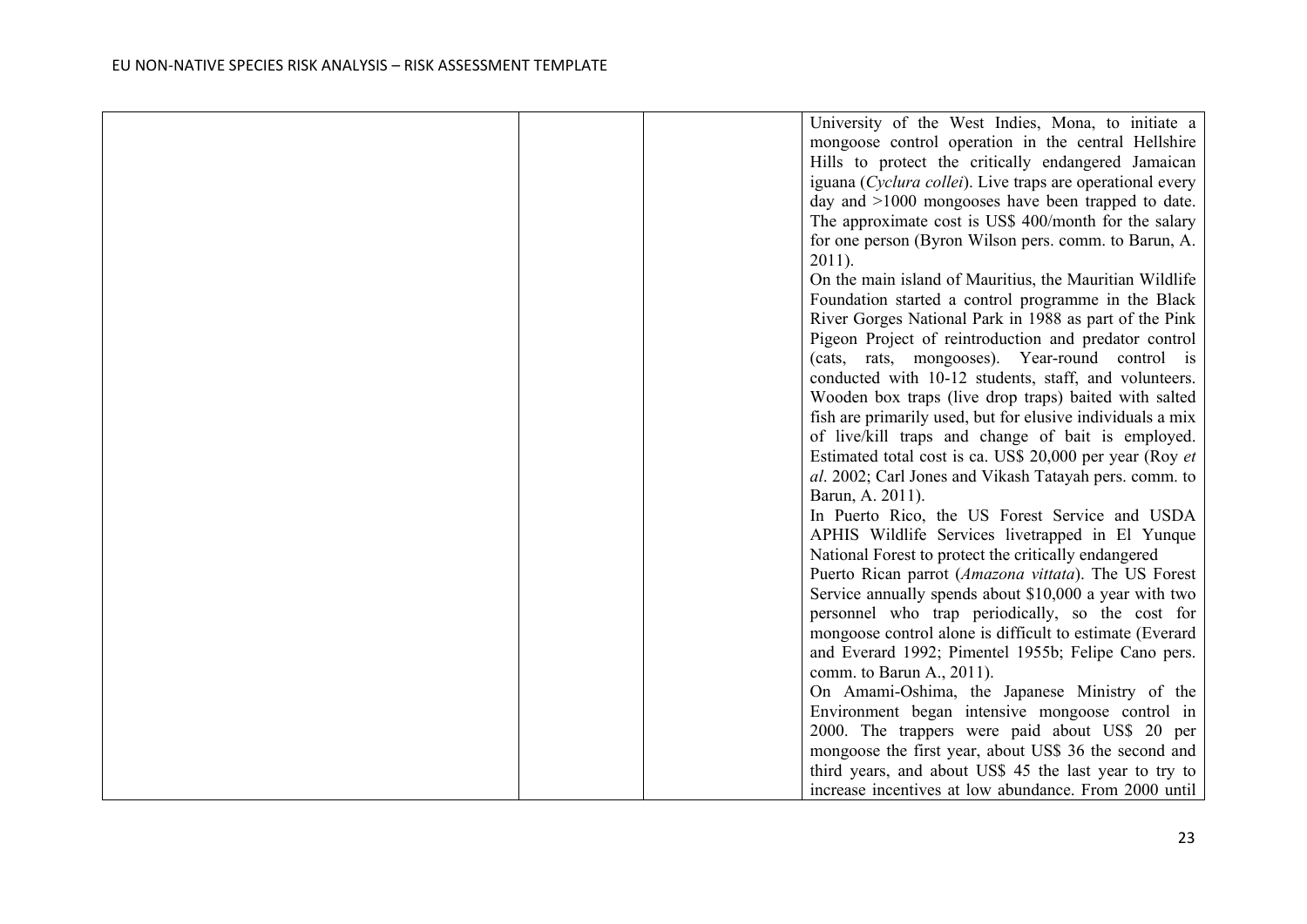|  | 2004 about US\$ 1,140,000 (122,000,000 JPY) was            |
|--|------------------------------------------------------------|
|  | spent on the Amami-Alien control programme and from        |
|  | 2005 to 2009 about US\$ 7,224,000 (695,000,000 JPY)        |
|  | on the Amami-Mongoose eradication programme (Abe           |
|  | et al. 1991; Ishii 2003; Yamada 2002; Yamada and           |
|  | Sugimura 2004; Shintaro Abe pers. comm. to Barun A.        |
|  | $2011$ ).                                                  |
|  | On Okinawa, the Okinawa prefecture and the Japanese        |
|  | Ministry of the Environment initiated an alien control     |
|  | programme (2000-2004) in the Yambaru area of the           |
|  | northern part of the island, and in 2005 this became an    |
|  | eradication campaign. From 2000 until 2004, 1831           |
|  | mongooses were captured with 555,000 trap-nights, and      |
|  | from 2005 until 2009 the Yambaru Mongoose Busters          |
|  | captured over 2680 mongooses with 2,431,000 trap-          |
|  | nights. The total cost for the eradication programme       |
|  | from 2005 until 2009 in the Yambaru area by Okinawa        |
|  | prefecture was about US\$ 5,058,000 (486,000,000 JPY       |
|  | including fence construction) and for the mongoose         |
|  | eradication programme by the Ministry of the               |
|  | Environment was about US\$ 2,352,000 (226,000,000          |
|  | JPY) (Yamada and Sugimura 2004, Shintaro Abe pers.         |
|  | comm. to Barun A., 2011).                                  |
|  | Mauritius any improvements in ecological<br>ln             |
|  | management of <i>H. javanicus</i> will require a greater   |
|  | understanding of its ecology, and this requires more       |
|  | information on the population and behavioural ecology      |
|  | of the species in both its native and introduced range. In |
|  | particular, we need to investigate the uptake of baits in  |
|  | the field and the interactions between mongooses and       |
|  | other predator species. If management regimes can be       |
|  | made more cost-effective and efficient, in time larger     |
|  | areas could be managed. The work on Mauritius carried      |
|  | out so far adds to our knowledge of the species, and can   |
|  | be applied to other islands where the species has not      |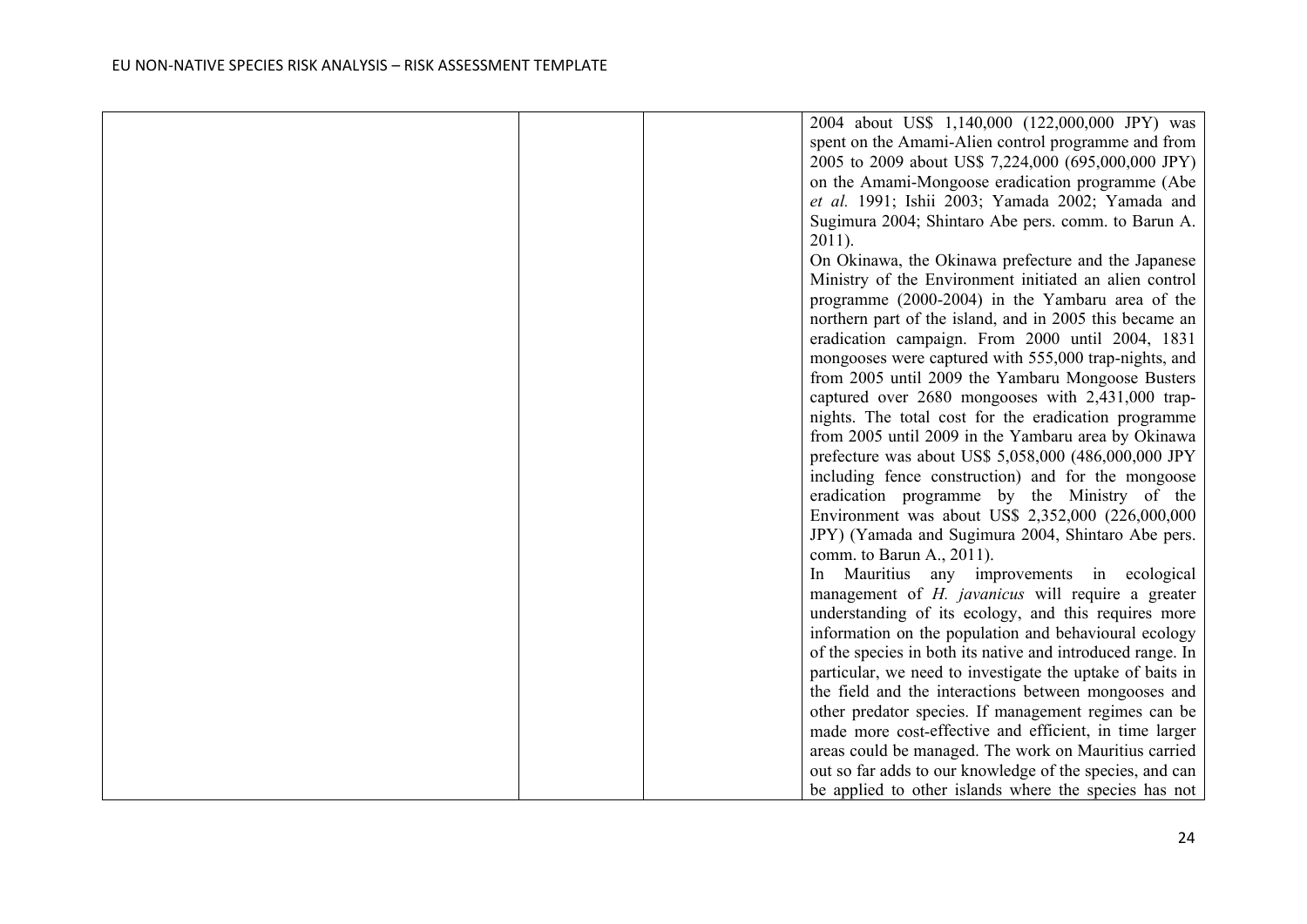| 2.11. How great is the economic cost of the organism<br>currently in Europe excluding management costs (include<br>any past costs in your response)? | moderate | medium    | been studied.<br>In islands aerial baiting may be the most cost-effective,<br>efficient, scalable, and replicable method, because<br>mongooses forage almost exclusively on the ground,<br>where most bait will fall, and they readily take bait.<br>Aerial baiting has successfully delivered baits to<br>eradicate rodents and cats, reducing costs and<br>overcoming issues with access caused by terrain and<br>vegetation (Algar et al. 2001; Howald et al. 2007).<br>Handbaiting could be used inexpensively on a small<br>area to mimic an aerial baiting programme and provide<br>proof of concept (Barun et al., 2011).<br>Pimental et al. (2000) estimated that the mongoose<br>causes about \$50 million in damages each year in<br>Hawaii and Puerto Rico alone.<br>No specific data have been published in Europe,<br>economic cost can be guess from costs in other<br>countries and impacts in Europe.<br>In Croatian island rats become less vulnerable to<br>mongoose predation through modification of their<br>activity time, the mongoose may increase predation<br>pressure on amphibians, reptiles, and poultry (Barun et<br>al. 2010). |
|------------------------------------------------------------------------------------------------------------------------------------------------------|----------|-----------|---------------------------------------------------------------------------------------------------------------------------------------------------------------------------------------------------------------------------------------------------------------------------------------------------------------------------------------------------------------------------------------------------------------------------------------------------------------------------------------------------------------------------------------------------------------------------------------------------------------------------------------------------------------------------------------------------------------------------------------------------------------------------------------------------------------------------------------------------------------------------------------------------------------------------------------------------------------------------------------------------------------------------------------------------------------------------------------------------------------------------------------------------------------|
|                                                                                                                                                      |          |           | The species is considered dangerous to ground nesting<br>gamebirds, especially Phasianidae.                                                                                                                                                                                                                                                                                                                                                                                                                                                                                                                                                                                                                                                                                                                                                                                                                                                                                                                                                                                                                                                                   |
| 2.12. How great is the economic cost of the organism<br>likely to be in the future in Europe excluding management<br>costs?                          | major    | very high | Beyond native wildlife, mongooses may have a great<br>effect on poultry production and are a reservoir of<br>rabies, leptospirosis and other diseases (Everard and<br>Everard 1988; Pimental et al. 2000; Long 2003). The<br>Pest Risk Assestment by Queensland Government<br>(Australia) in the section "Commodity Damage Score"<br>points out poultry and eggs and other livestock damages<br>by Herpestes javanicus. Populations of mongooses can<br>pose a serious threat to native wildlife, several bird<br>species and various crops (Rakhshandehroo, E. et al,                                                                                                                                                                                                                                                                                                                                                                                                                                                                                                                                                                                        |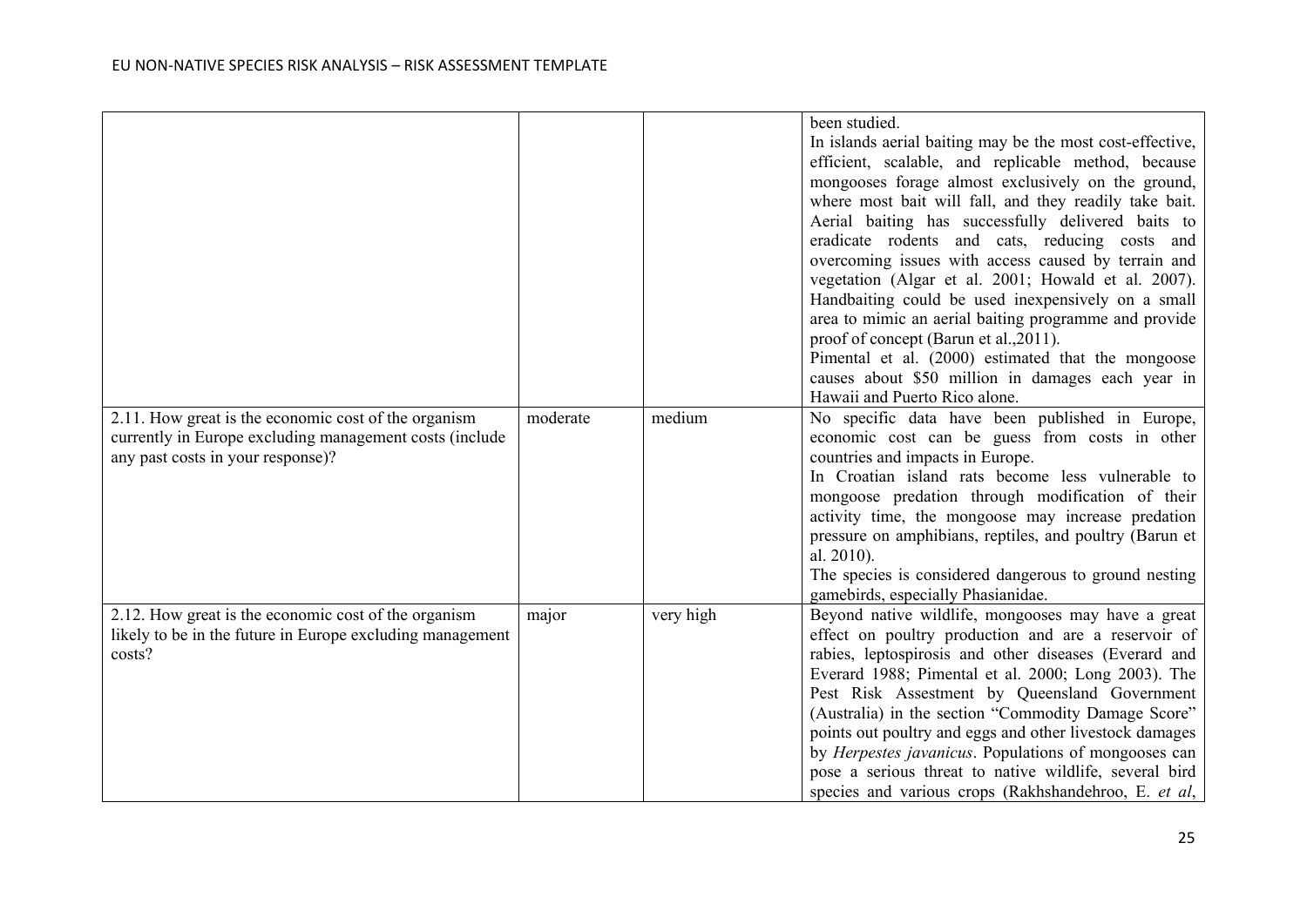|                                                                                                                                                    |       |        | $2014$ ).                                                                                                                                                                                                                                                                                                                                                                                                                                                                                                                                                                                                                                                                                                                                                                                                                                                                                                                                                                                                                                                                                                                                                                                                                                                                                                                                                                                                |
|----------------------------------------------------------------------------------------------------------------------------------------------------|-------|--------|----------------------------------------------------------------------------------------------------------------------------------------------------------------------------------------------------------------------------------------------------------------------------------------------------------------------------------------------------------------------------------------------------------------------------------------------------------------------------------------------------------------------------------------------------------------------------------------------------------------------------------------------------------------------------------------------------------------------------------------------------------------------------------------------------------------------------------------------------------------------------------------------------------------------------------------------------------------------------------------------------------------------------------------------------------------------------------------------------------------------------------------------------------------------------------------------------------------------------------------------------------------------------------------------------------------------------------------------------------------------------------------------------------|
| 2.13. How great are the economic costs associated with<br>managing this organism currently in Europe (include any<br>past costs in your response)? | major | high   | On Hvar (Croatia), under the guise of predator control,<br>hunters are required annually either to pay a fee<br>(equivalent to ca. \$US100) or to submit three mongoose<br>tails (Barun, A. 2011).<br>Management info on the Global Invasive Species<br>Database shows different options:<br>Physical: Trapping is commonly used to remove small<br>Indian mongooses from sensitive areas. It is often very<br>successful at removing animals in the short term.<br>Unfortunately, trapping programmes need to be run<br>almost constantly as mongooses re-colonise trapped<br>areas very quickly (Roy et al. 2003; Hays and Conant,<br>2007). Fencing has been proposed as a possible control<br>method in Mauritius but predator proof fences are<br>expensive and inflexible should the area that needs to be<br>protected change (Roy et al. 2002); Chemical:<br>Diphacinone anticoagulant poison has been used to<br>control mongooses in Hawai'I (Hays et al. 2007). The<br>use of this toxin has been considered in Mauritius but<br>poisoning methods would have to be adapted to prevent<br>poisoning of non-target species (Roy et al. 2002);<br>Integrated management: There is concern in Mauritius<br>that removing mongooses without also removing cats<br>and rats will be disastrous for native species because it<br>may lead to increased rat and cat populations (Roy et al.<br>2002) |
| 2.14. How great are the economic costs associated with<br>managing this organism likely to be in the future in<br>Europe?                          | major | medium | The costs will be high and it is expected the expansion<br>of the species in large areas in addition trapping<br>methods are expensive and the resilience of the species<br>to the control measures also seems evident because of<br>their biological characteristics.<br>On Hvar (Croatia), under the guise of predator control,                                                                                                                                                                                                                                                                                                                                                                                                                                                                                                                                                                                                                                                                                                                                                                                                                                                                                                                                                                                                                                                                        |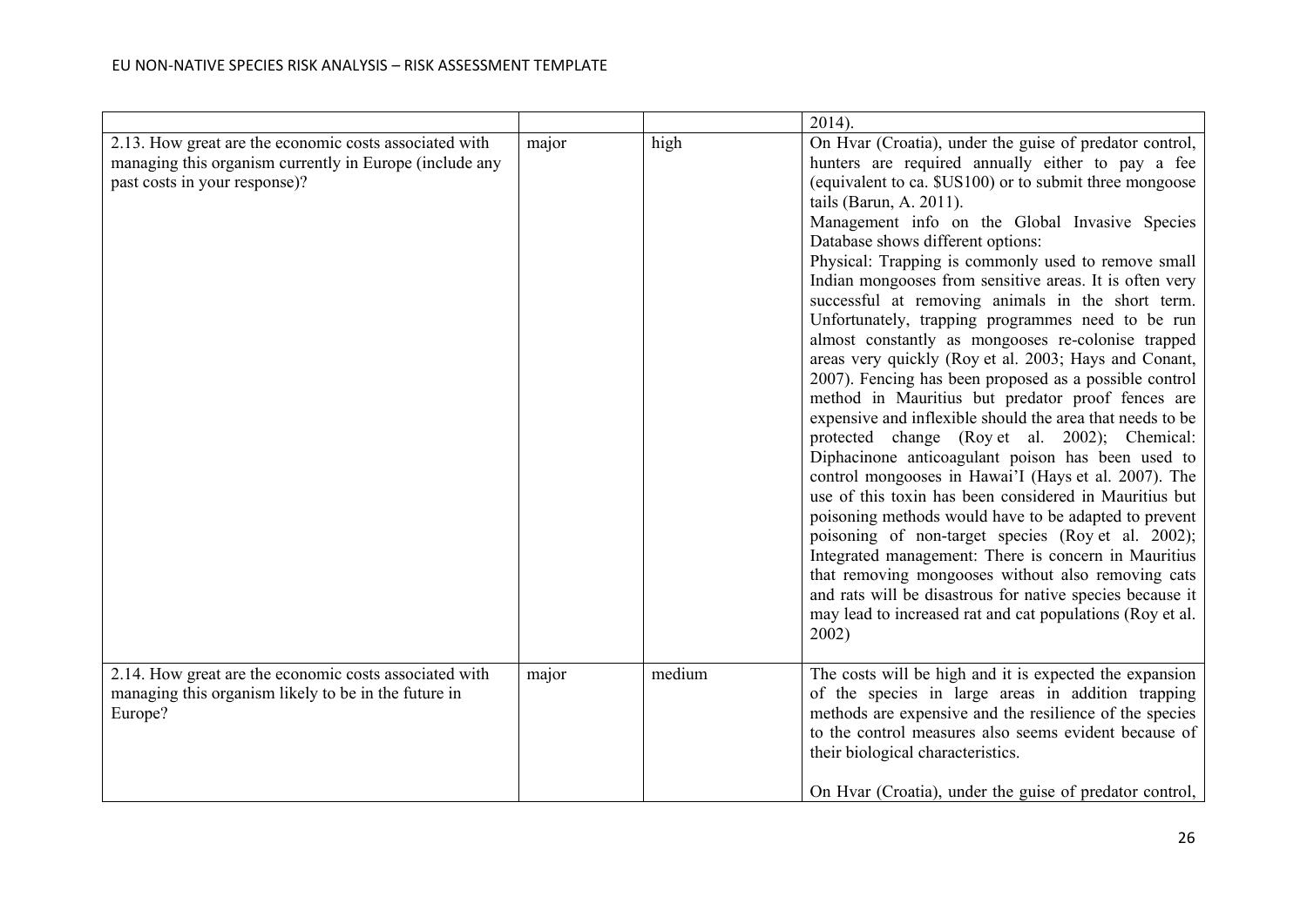|                                                                                                                                                                                                                                   |       |           | hunters are required annually either to pay a fee<br>(equivalent to ca. \$US100) or to submit three mongoose                                                                                                                                                                                                                                                                                                                                                                                                                                                                                                                                                                                                                                                                                                                                                                                         |
|-----------------------------------------------------------------------------------------------------------------------------------------------------------------------------------------------------------------------------------|-------|-----------|------------------------------------------------------------------------------------------------------------------------------------------------------------------------------------------------------------------------------------------------------------------------------------------------------------------------------------------------------------------------------------------------------------------------------------------------------------------------------------------------------------------------------------------------------------------------------------------------------------------------------------------------------------------------------------------------------------------------------------------------------------------------------------------------------------------------------------------------------------------------------------------------------|
| 2.15. How important is environmental harm caused by the                                                                                                                                                                           | major | very high | tails (Barun, A. 2011).<br>Mongooses have been implicated in the demise of                                                                                                                                                                                                                                                                                                                                                                                                                                                                                                                                                                                                                                                                                                                                                                                                                           |
| organism within its existing geographic range excluding<br>Europe?                                                                                                                                                                |       |           | ground nesting birds and ground nesting bird<br>reproduction has ceased in cases where mongooses are<br>present (Baker and Russell 1979; Stone et al. 1994;<br>Long 2003). In addition to the extinction or local<br>extirpation of ground nesting birds worldwide, they<br>have been implicated in the demise of frogs in Fiji,<br>ground lizards and snakes on St. Croix, turtles on St.<br>John, and small mammals in Japan and Puerto Rico<br>(Seaman and Randall 1962; Gorman 1975; Nellis and<br>Small 1983; Coblentz and Coblentz 1985; Vilella 1998;<br>Sugimura et al. 2004). In Japan Amami rabbit<br>(Pentalagus furnessi), shows a decline in its distribution<br>concurrent with the expansion of the mongoose<br>distribution (Sugimura et al. 2000; Yamada et al. 2000).<br>In Mauritius, seabird populations have also become<br>locally extinct (Cheke 1987, Jones 1987, Roy 2001). |
| 2.16. How important is the impact of the organism on<br>biodiversity (e.g. decline in native species, changes in<br>native species communities, hybridisation) currently in<br>Europe (include any past impact in your response)? | major | very high | Our evidence is strong that the small Indian mongoose<br>considerably affects several species, in particular<br>several snake species, the Balkan green lizard, and the<br>European green toad. Noteworthy is that the horned<br>viper (Vipera ammodyte) (a protected species) and the<br>Balkan green lizard, though rare on Hvar, are<br>apparently more common there than on the other two<br>mongoose-infested islands (Korc ula and Mljet) (Barun<br>et al., 2008). It is in a region with other small<br>carnivores. It is unknown how it will fulfil its niche on<br>mainland Europe. However, on island ecosystems in<br>Croatia, declines have been seen in reptiles and<br>amphibians (Tvrtkovic and Krystufek 1990, Barun,<br>Simberloff et al. 2010).<br>No other small carnivore in EU is a diurnal reptile                                                                             |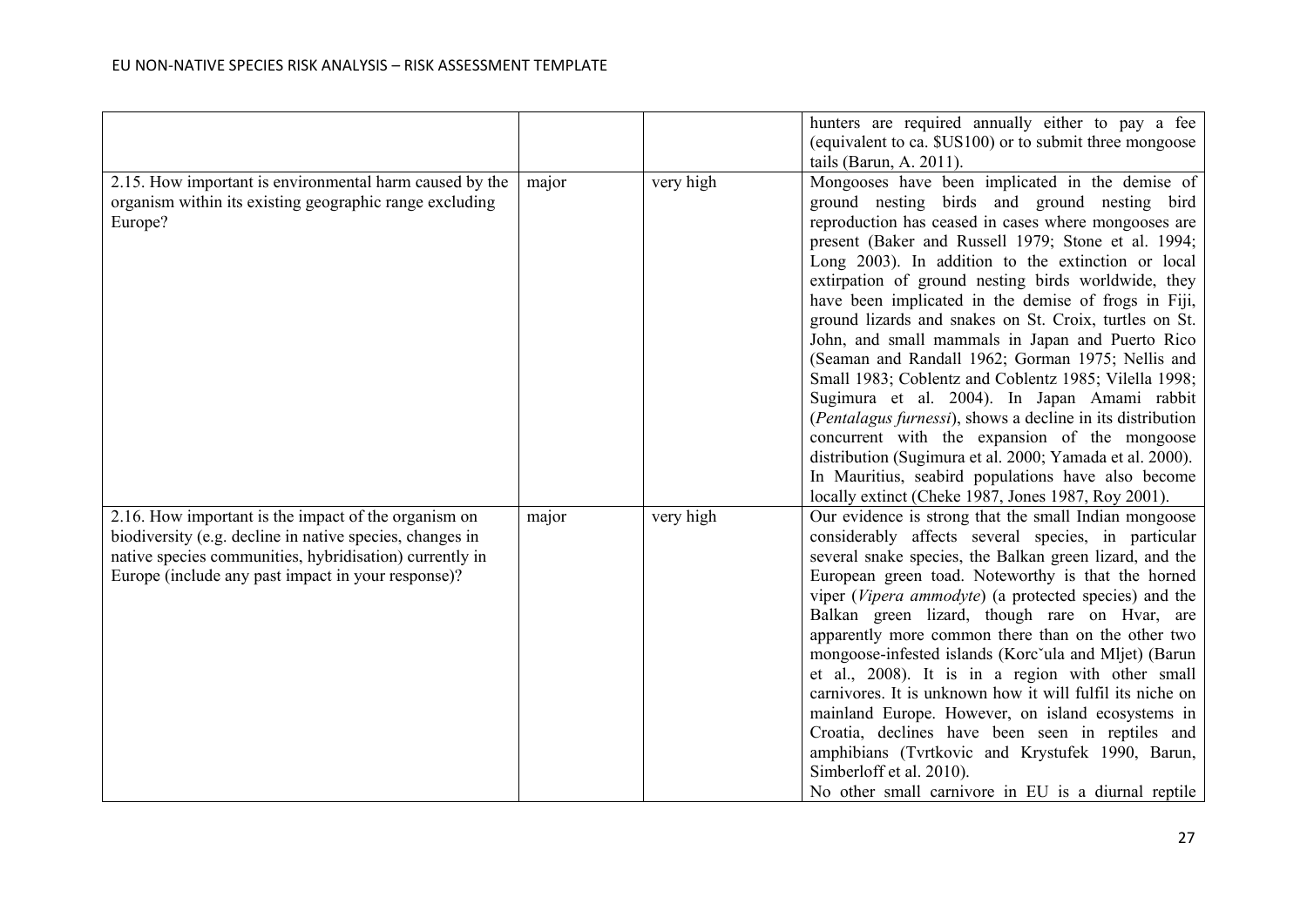|                                                                                                            |       |           | hunter. The species has a high impact on ground-<br>dwelling songbirds wintering in Mediterarranean.<br>Several studies have revealed that mongoose depends<br>primarily on arthropod prey and also preys on most rare<br>vertebrates (Abe et al. 1999; Environmental Agency et<br>al. 2000; Yamada et al. 2000).<br>Abundances of the Balkan green lizard, the European<br>glass lizard and most snake species are much higher on                                                                                                                                                                                                                                                                           |
|------------------------------------------------------------------------------------------------------------|-------|-----------|--------------------------------------------------------------------------------------------------------------------------------------------------------------------------------------------------------------------------------------------------------------------------------------------------------------------------------------------------------------------------------------------------------------------------------------------------------------------------------------------------------------------------------------------------------------------------------------------------------------------------------------------------------------------------------------------------------------|
|                                                                                                            |       |           | islands with just the stone marten, rats and cats, but not<br>the mongoose (Lastovo, Dugi Otok, Brac`, Cres, Krk,<br>Los'inj) (A. Barun & I. Budinski, pers. obs. to Barun,<br>$2010$ ).<br>The horned viper (Vipera ammodyte) was high<br>abundant on Mljet (Adriatic island) in 1910 warranted<br>such concern among authorities that the mongoose was<br>introduced to control this snake. Barun et al. (2010) did<br>not find a single viper on Mljet or Korc <sup><math>\checkmark</math></sup> ula, where the<br>mongoose has been present since 1910 and 1927,<br>respectively (Tvrtkovic' & Krys'tufek, 1990), but<br>Budinski et al. (2008), after extensive search, found one<br>on Mljet in 2007. |
| 2.17. How important is the impact of the organism on<br>biodiversity likely to be in the future in Europe? | major | very high | If the mongoose continues to spread along the coast it<br>will threaten not only amphibians and reptiles but also<br>many other conservation projects. The demonstrated<br>impact of the mongoose on island herpetofauna should<br>be considered in light of the recent spread of this<br>predator to the European mainland (Barun et al., 2008).<br>In Croatia Experimental conditions and our protocol do<br>not allow us to address rigorously the question of the<br>specific consequences of the introduction of the two<br>major<br>alien<br>species, Herpestes<br>auropunctatus and Rattus rattus,<br>on<br>the<br>native<br>mammals. Nevertheless, the number of individuals                         |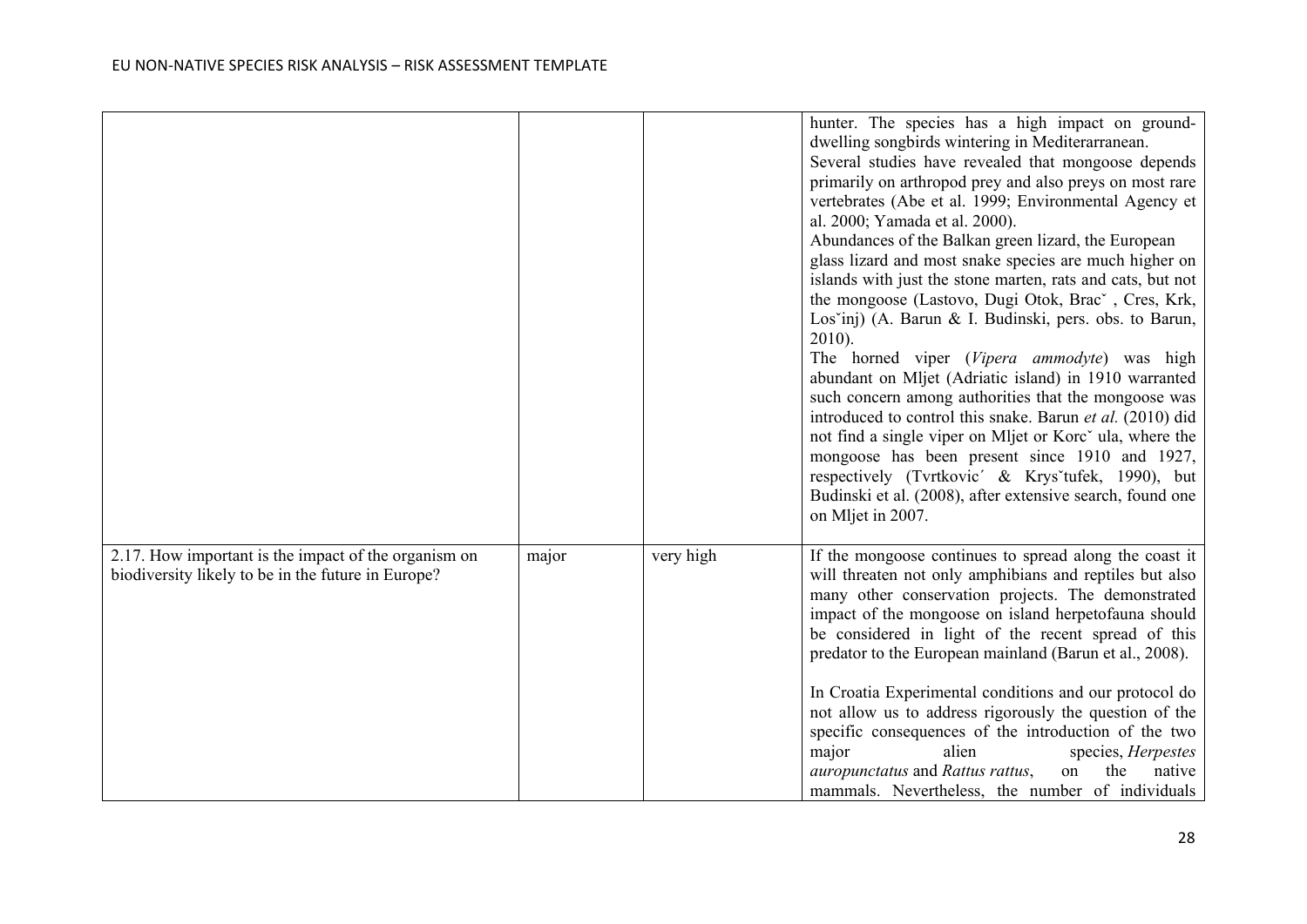|                                                                                                                                                                                                                                                                   |         |           | captured of native species was more than three times<br>greater on islands without the mongoose (107) than on<br>islands with the mongoose (33) (Barun et al, 2011b).<br>If the mongoose continues to spread along the coast it<br>will threaten not only amphibians and reptiles but also<br>many other conservation projects. The demonstrated<br>impact of the mongoose on island herpetofauna should<br>be considered in light of the recent spread of this<br>predator to the European mainland (Barun et al., 2008).<br>Long-term survival of amphibian and reptile species<br>with low densities, such as several of those recorded on<br>Adriatic islands, is questionable, and in the long run<br>those species may be doomed to local extinction<br>(Vitousek, 1988).<br>Once introduced elsewhere, the mongoose has spread<br>very rapidly, and its presence on the Balkan Peninsula,<br>which is a hotspot of European biodiversity, should<br>raise alarms for other faunas too (see Hays & Conant,<br>2007 for a review of the impact on other groups). |
|-------------------------------------------------------------------------------------------------------------------------------------------------------------------------------------------------------------------------------------------------------------------|---------|-----------|-----------------------------------------------------------------------------------------------------------------------------------------------------------------------------------------------------------------------------------------------------------------------------------------------------------------------------------------------------------------------------------------------------------------------------------------------------------------------------------------------------------------------------------------------------------------------------------------------------------------------------------------------------------------------------------------------------------------------------------------------------------------------------------------------------------------------------------------------------------------------------------------------------------------------------------------------------------------------------------------------------------------------------------------------------------------------|
| 2.18. How important is alteration of ecosystem function<br>(e.g. habitat change, nutrient cycling, trophic<br>interactions), including losses to ecosystem services,<br>caused by the organism currently in Europe (include any<br>past impact in your response)? | massive | very high | Due to their high option value, genetic resources,<br>biochemicals, pharmaceuticals, and the like are at risk<br>whenever there is a loss of biodiversity. Invasives that<br>lead to species extinctions, such as the small Indian<br>mongoose (Herpestes javanicus), may irretrievably alter<br>these services. In addition, invasions into hotspots of<br>biodiversity such as the tropics and aridlands pose<br>significant risks to current and future sources of these<br>provisioning services (Charles & Dukes, 2007)                                                                                                                                                                                                                                                                                                                                                                                                                                                                                                                                          |
| 2.19. How important is alteration of ecosystem function<br>(e.g. habitat change, nutrient cycling, trophic<br>interactions), including losses to ecosystem services,<br>caused by the organism likely to be in Europe in the<br>future?                           | massive | very high | Watari et. al: In Koike et al (2006) results showed that<br>the mongoose appears to cause a reduction in, or even<br>local extinction of, many native vertebrates through a<br>strong top-down effect. Forest crickets and small                                                                                                                                                                                                                                                                                                                                                                                                                                                                                                                                                                                                                                                                                                                                                                                                                                      |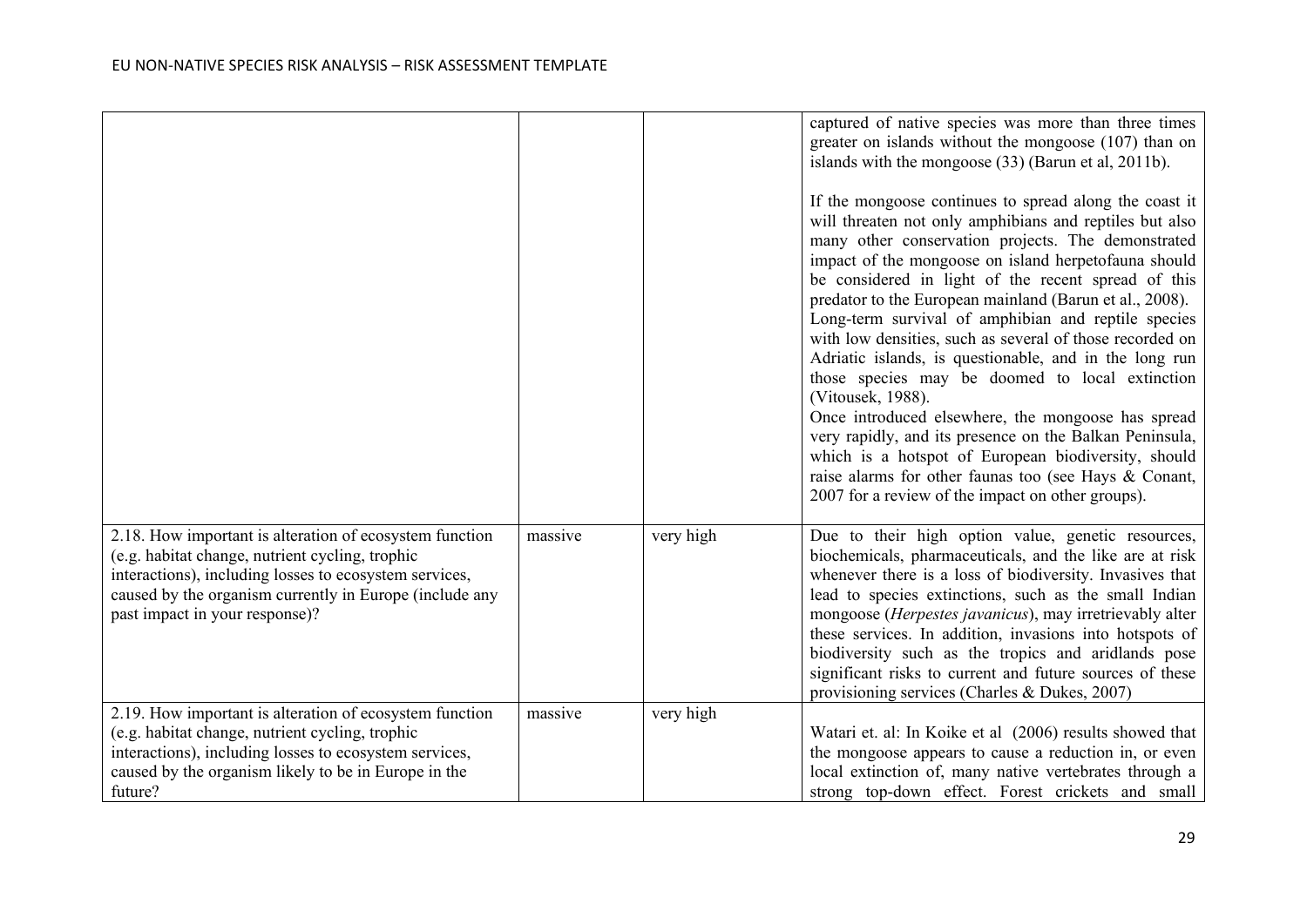|                                                                                                                                                                       |       |           | cockroaches are prey of the Amami tip-nose frog and<br>the Otton frog (Watari, unpublished data). It is therefore<br>likely that the increase in these insects is due to indirect<br>effects of increased mongoose predation on the native<br>predators. This trophic cascade may only be one of<br>many wider and unpredicted community effects. It is,<br>therefore, important to carefully monitor the dynamics<br>of these interactions and to consider not only the direct<br>effects but also the indirect effects of mongoose<br>predation. It seems clear that many native vertebrate<br>species will continue to decline if the mongoose is<br>allowed to spread and establish over the whole island.<br>Thus, to protect the remaining native animals, it is<br>essential to prevent further expansion of the<br>mongoose's distribution.                                                                                                                                                                                                                                            |
|-----------------------------------------------------------------------------------------------------------------------------------------------------------------------|-------|-----------|------------------------------------------------------------------------------------------------------------------------------------------------------------------------------------------------------------------------------------------------------------------------------------------------------------------------------------------------------------------------------------------------------------------------------------------------------------------------------------------------------------------------------------------------------------------------------------------------------------------------------------------------------------------------------------------------------------------------------------------------------------------------------------------------------------------------------------------------------------------------------------------------------------------------------------------------------------------------------------------------------------------------------------------------------------------------------------------------|
| 2.20. How important is decline in conservation status (e.g.<br>sites of nature conservation value, WFD classification)<br>caused by the organism currently in Europe? | major | very high | Vipera ammodyte is listed as strictly protected under<br>Appendix II of the Berne Convention, which sets out to<br>conserve wild flora and fauna and their natural habitats<br>by all member states of the Council of Europe,<br>European Union and several other neighboring<br>countries. Most amphibian and reptile species in<br>Croatian islands where <i>H. javanicus</i> is presented also<br>occur on the mainland and are already in low numbers,<br>and some are strictly protected under Appendix II of the<br>Berne Convention. Amphibian populations along the<br>Croatian coast are mostly isolated in small karstic ponds<br>and threatened with local extinction because of the<br>drying up or overgrowth of these ponds (Janev Hutinec<br>et al., 2006).<br>IAS impact bird species protected under CMS I and II:<br>cats, dogs, Rattus spp. (Norway rat (R. norvegicus) and<br>black rat), house mouse, feral pigs, small Indian<br>mongoose ( <i>Herpestes javanicus</i> ), are the major<br>predators (CMS, 2013).<br>Impacts on birds and reptiles, especially on island |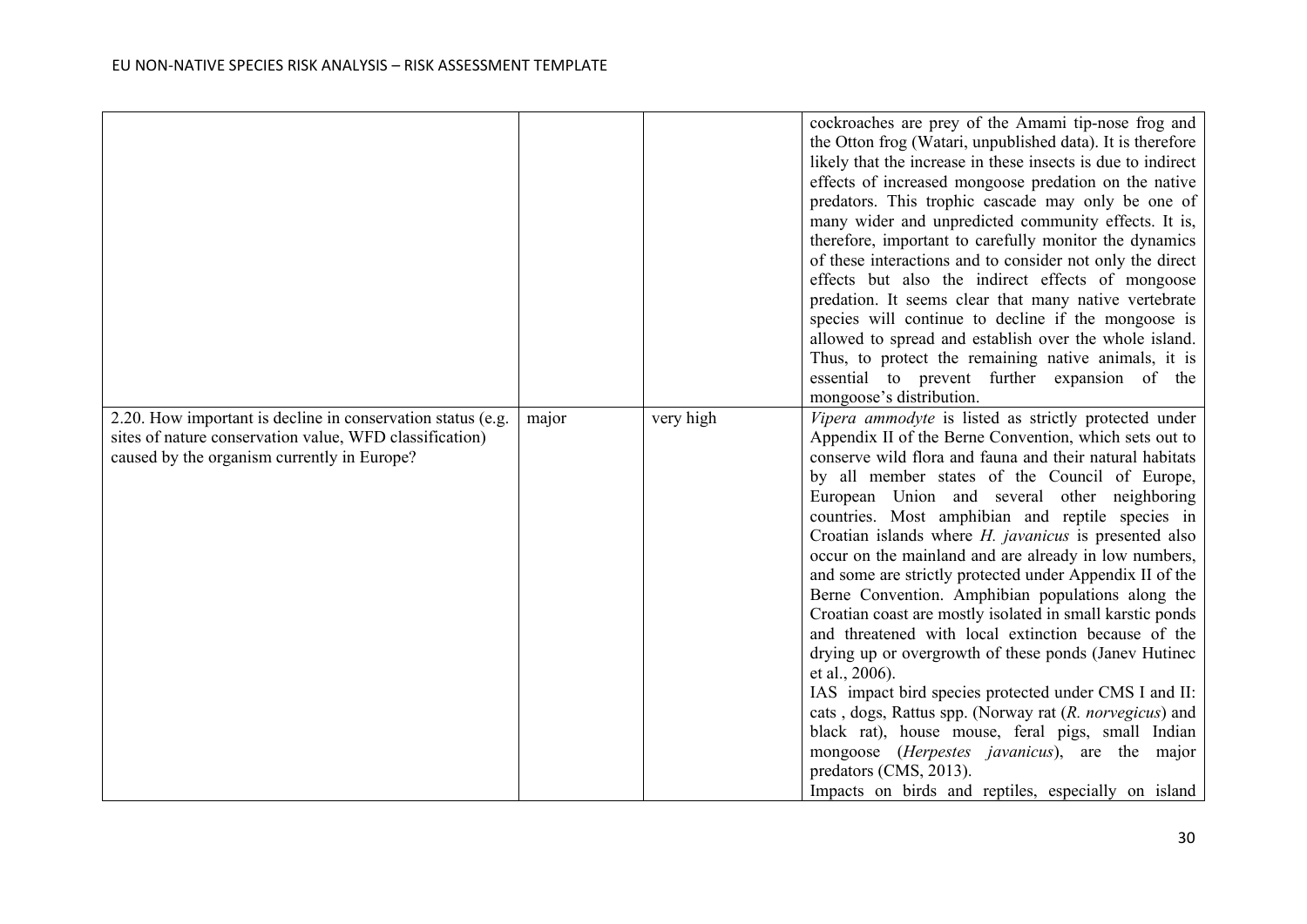|                                                                                                                                                                                                                   |         |           | ecosystem (Morley and Winder 2013). Moderate has<br>been given as score because its impacts on island<br>ecosystems are large but on the mainland is not yet<br>known. It may have an impact on native<br>mammal/carnivore<br>communities through<br>disease<br>transmission (Everard and Everard 1985, Mowlavi,<br>Massoud et al. 2000, Lahmar, Boufana et al. 2009)                                                                                                                                                                                                                                                                                                                                                                                                                                                                                                                                       |
|-------------------------------------------------------------------------------------------------------------------------------------------------------------------------------------------------------------------|---------|-----------|-------------------------------------------------------------------------------------------------------------------------------------------------------------------------------------------------------------------------------------------------------------------------------------------------------------------------------------------------------------------------------------------------------------------------------------------------------------------------------------------------------------------------------------------------------------------------------------------------------------------------------------------------------------------------------------------------------------------------------------------------------------------------------------------------------------------------------------------------------------------------------------------------------------|
| 2.21. How important is decline in conservation status (e.g.<br>sites of nature conservation value, WFD classification)<br>caused by the organism likely to be in the future in<br>Europe?                         | major   | very high | The recent spread of the mongoose to the European<br>mainland suggests the need for urgent control to protect<br>vulnerable herpetofauna (Barun, A. 2011) and also birds<br>and amphibians.                                                                                                                                                                                                                                                                                                                                                                                                                                                                                                                                                                                                                                                                                                                 |
| 2.22. How important is it that genetic traits of the<br>organism could be carried to other species, modifying<br>their genetic nature and making their economic,<br>environmental or social effects more serious? | minimal | very high | None related native species in range, although there<br>may have been hybridization with $H$ . edwardsii in the<br>past (Patou, Mclenachan et al. 2009)                                                                                                                                                                                                                                                                                                                                                                                                                                                                                                                                                                                                                                                                                                                                                     |
| 2.23. How important is social, human health or other<br>harm (not directly included in economic and<br>environmental categories) caused by the organism within<br>its existing geographic range?                  | major   | very high | Beyond native wildlife, mongooses are a reservoir of<br>rabies, leptospirosis and other diseases (Everard and<br>Everard 1988; Pimental et al. 2000; Long 2003).<br>Invasive mammals can be important reservoirs for<br>human pathogens. A recent study showed that 12% of<br>mongooses carried Salmonella spp. in their large<br>intestines. Miller et al. (2015) investigated whether<br>anthropogenic, environmental and climatic variables<br>predicted Salmonella status in mongooses (Herpestes<br>auropunctatus) in Grenada. Although the overall<br>prevalence of Salmonella in mongooses was moderate,<br>the strong patterns of ecologic correlates, combined<br>with the high density of mongooses throughout Grenada<br>suggest that the small Indian mongoose could be a<br>useful sentinel for Salmonella surveillance. Its affinity<br>for human-associated habitats suggests that the small |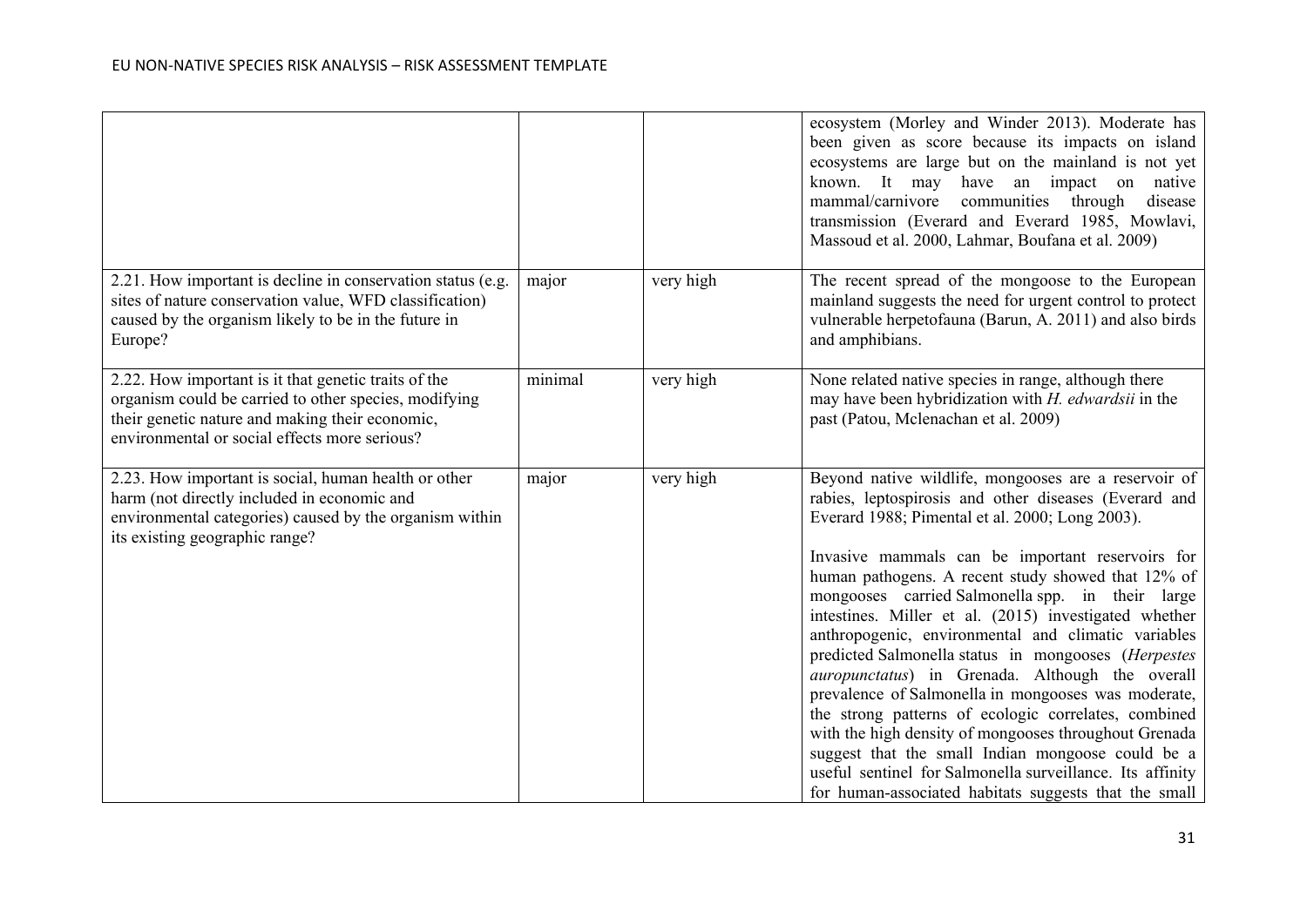|                                                                                                                                                                                                        |                |                | Indian mongoose is also a risk factor in the maintenance<br>and possible spread of Salmonella species to humans<br>and livestock in Grenada (Miller et al, 2015).                                                                                                                                                                                                                                                                                                                                                                                                                                                                                                                                                                                                                                                               |
|--------------------------------------------------------------------------------------------------------------------------------------------------------------------------------------------------------|----------------|----------------|---------------------------------------------------------------------------------------------------------------------------------------------------------------------------------------------------------------------------------------------------------------------------------------------------------------------------------------------------------------------------------------------------------------------------------------------------------------------------------------------------------------------------------------------------------------------------------------------------------------------------------------------------------------------------------------------------------------------------------------------------------------------------------------------------------------------------------|
| 2.24. How important is the impact of the organism as<br>food, a host, a symbiont or a vector for other damaging<br>organisms (e.g. diseases)?                                                          | massive        | very high      | Beyond native wildlife, mongooses are a reservoir of<br>rabies, leptospirosis and other diseases (Everard and<br>Everard 1988; Pimental et al. 2000; Long 2003).<br>Because the animal can invade and appear in the habitat<br>of other animal populations including omnivores or<br>carnivores, it seems that mongooses in this area could<br>have a high potential for the transmission of the<br>infection with the spirurid nematodes to a large range of<br>animals (Rakhshandehroo, E. et al, 2014). Other results<br>indicate that mongooses in Barbados are carriers and<br>shedders of Salmonella and Campylobacter spp. and are<br>a potential wildlife reservoir for these enteropathogens<br>(Kamara J.R. Rhynd et al., 2014). Some mongooses<br>carry Echinococcus multilocularis (Lahmar, Boufana et<br>al. 2009) |
| 2.25. How important might other impacts not already<br>covered by previous questions be resulting from<br>introduction of the organism? (specify in the comment<br>box)                                | NA             | NA             |                                                                                                                                                                                                                                                                                                                                                                                                                                                                                                                                                                                                                                                                                                                                                                                                                                 |
| 2.26. How important are the expected impacts of the<br>organism despite any natural control by other organisms,<br>such as predators, parasites or pathogens that may already<br>be present in Europe? | <b>NO DATA</b> | <b>NO DATA</b> |                                                                                                                                                                                                                                                                                                                                                                                                                                                                                                                                                                                                                                                                                                                                                                                                                                 |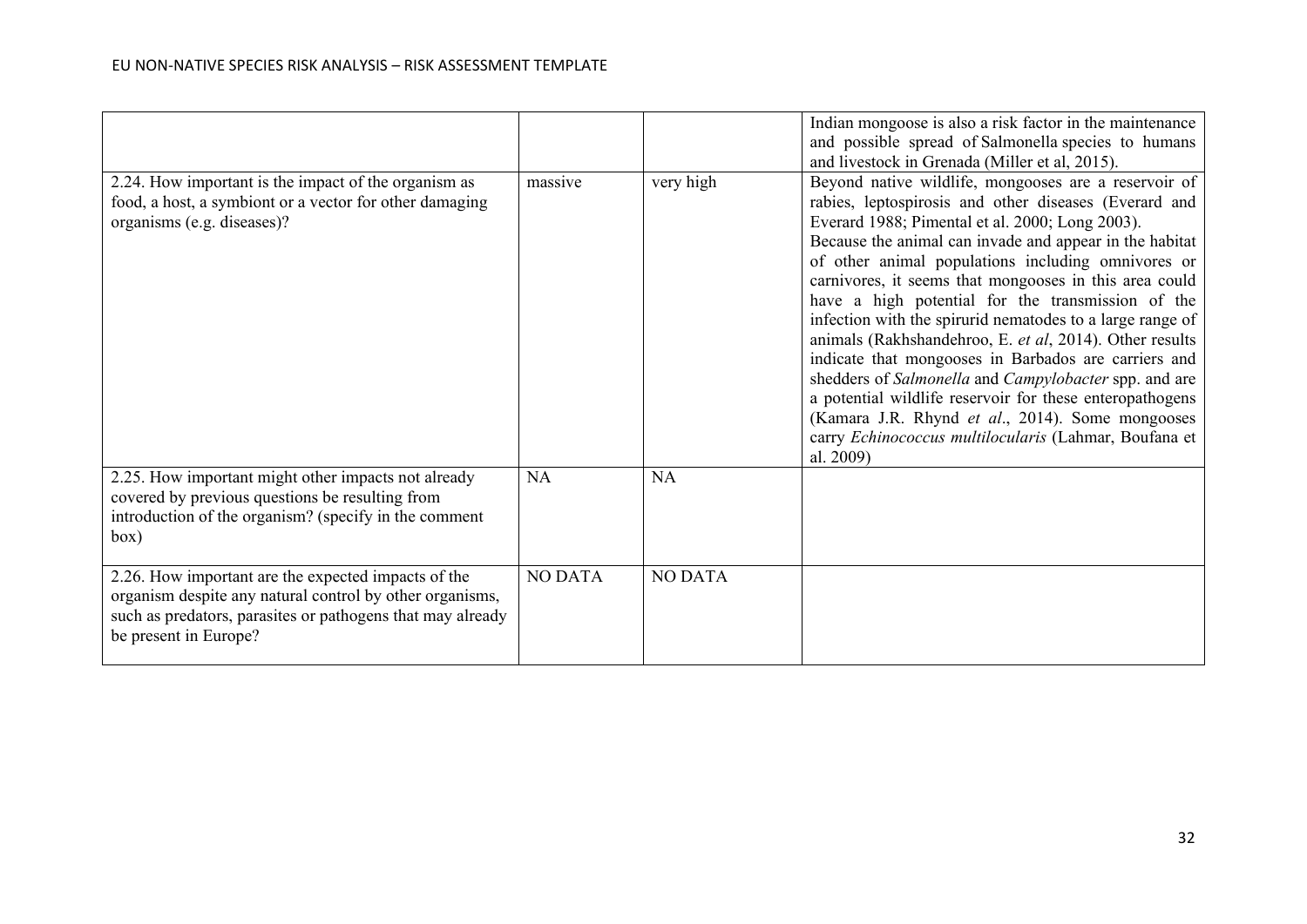| 2.27. Indicate any parts of Europe where economic,<br>environmental and social impacts are particularly likely to<br>occur (provide as much detail as possible). | high | France<br><b>Svizzera</b><br>Switzerland<br>Ron<br>Lvon<br>Ron<br>Србија<br>Toulouse<br>Serbi<br>Italia<br><b>Italy</b><br>Crna Gora<br>Roma<br>Porta<br><b>(FYROM</b><br><b>Tyrrhenian Sea</b><br>Palma<br><b>España</b><br><b>Ελλάς</b><br>Greece<br>Valènci<br>Portugal<br><b>Spain</b><br>Lisboa<br>Palermo<br>الجزائر<br>Algiers<br>Malta |
|------------------------------------------------------------------------------------------------------------------------------------------------------------------|------|------------------------------------------------------------------------------------------------------------------------------------------------------------------------------------------------------------------------------------------------------------------------------------------------------------------------------------------------|
|------------------------------------------------------------------------------------------------------------------------------------------------------------------|------|------------------------------------------------------------------------------------------------------------------------------------------------------------------------------------------------------------------------------------------------------------------------------------------------------------------------------------------------|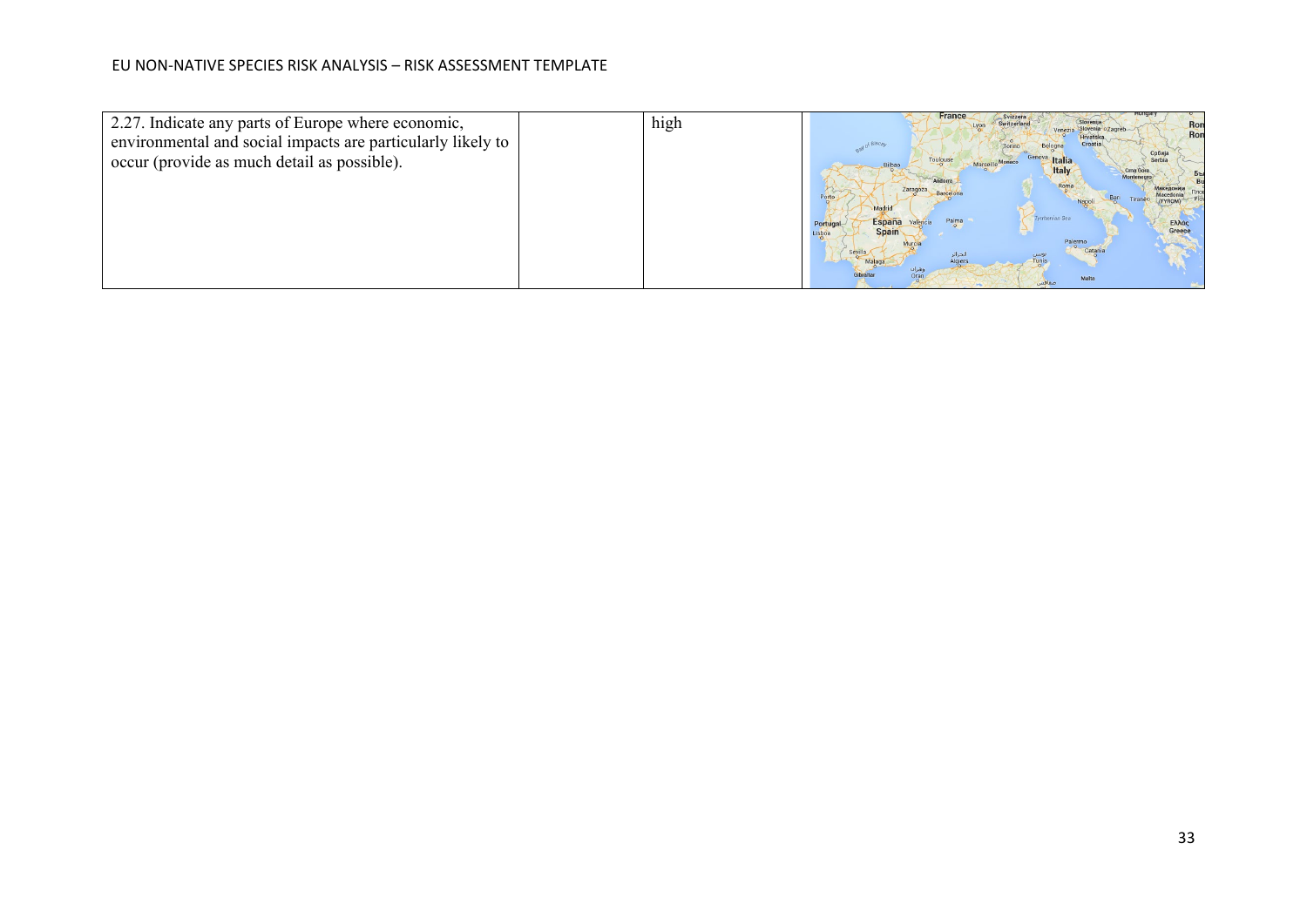| <b>RISK SUMMARIES</b>          |                 |                   |                                                                                                                                                                                                                                                                                                                                                                                                                                                                                                                                                                                      |
|--------------------------------|-----------------|-------------------|--------------------------------------------------------------------------------------------------------------------------------------------------------------------------------------------------------------------------------------------------------------------------------------------------------------------------------------------------------------------------------------------------------------------------------------------------------------------------------------------------------------------------------------------------------------------------------------|
|                                |                 |                   |                                                                                                                                                                                                                                                                                                                                                                                                                                                                                                                                                                                      |
|                                | <b>RESPONSE</b> | <b>CONFIDENCE</b> | <b>COMMENT</b>                                                                                                                                                                                                                                                                                                                                                                                                                                                                                                                                                                       |
| <b>Summarise Entry</b>         | very likely     | very high         | In the Adriatic Sea, the mongoose was introduced in<br>1910 to Mljet Island and subsequently to several other<br>islands (Korĉula, Hvar, Ĉiovo, Škrda) and the mainland<br>Pelješac Peninsula. It is currently spreading along the<br>Dalmatian coast and has reached the Neretva River in<br>the north (Barun, Budinski & Simberloff, 2008) and<br>Albania in the south.<br>Entry to some other Member State countries is possible<br>along the coast.                                                                                                                              |
| <b>Summarise Establishment</b> | very likely     | very high         | The species is already established in Croatia. The<br>Adriatic island populations all derive from seven males<br>and four females, probably from western India,<br>introduced in 1910 (Tvrtkovic and Krys'-tufek 1990).<br>Based on this information, climatic conditions, at least,<br>of all Mediterranean countries are suitable for H.<br>Javanicus.<br>It occupies various areas like agricultural areas, coastal,<br>desert, natural forests and reforested grasslands, riparian<br>zones, ruderal, landfills, urban areas and wetlands<br>(Global Invasive Species Database). |
| <b>Summarise Spread</b>        | slowly          | high              | The rate of range extension is estimated to be ca. one<br>kilometer per year. After 20 years the population was<br>estimated to be 5,000-10,000 mongooses in 1999<br>(Environment Agency, 1999). According to Yamada y<br>Sugimura (2004) in 1979, it is said that 30 mongooses<br>were released to control snakes around a new facility<br>opened for public education in a forested suburb of<br>Naze City on Amami-Ohshima Island. However, there<br>is no official record of the release. Since then, the<br>mongoose has been expanding its distribution from the               |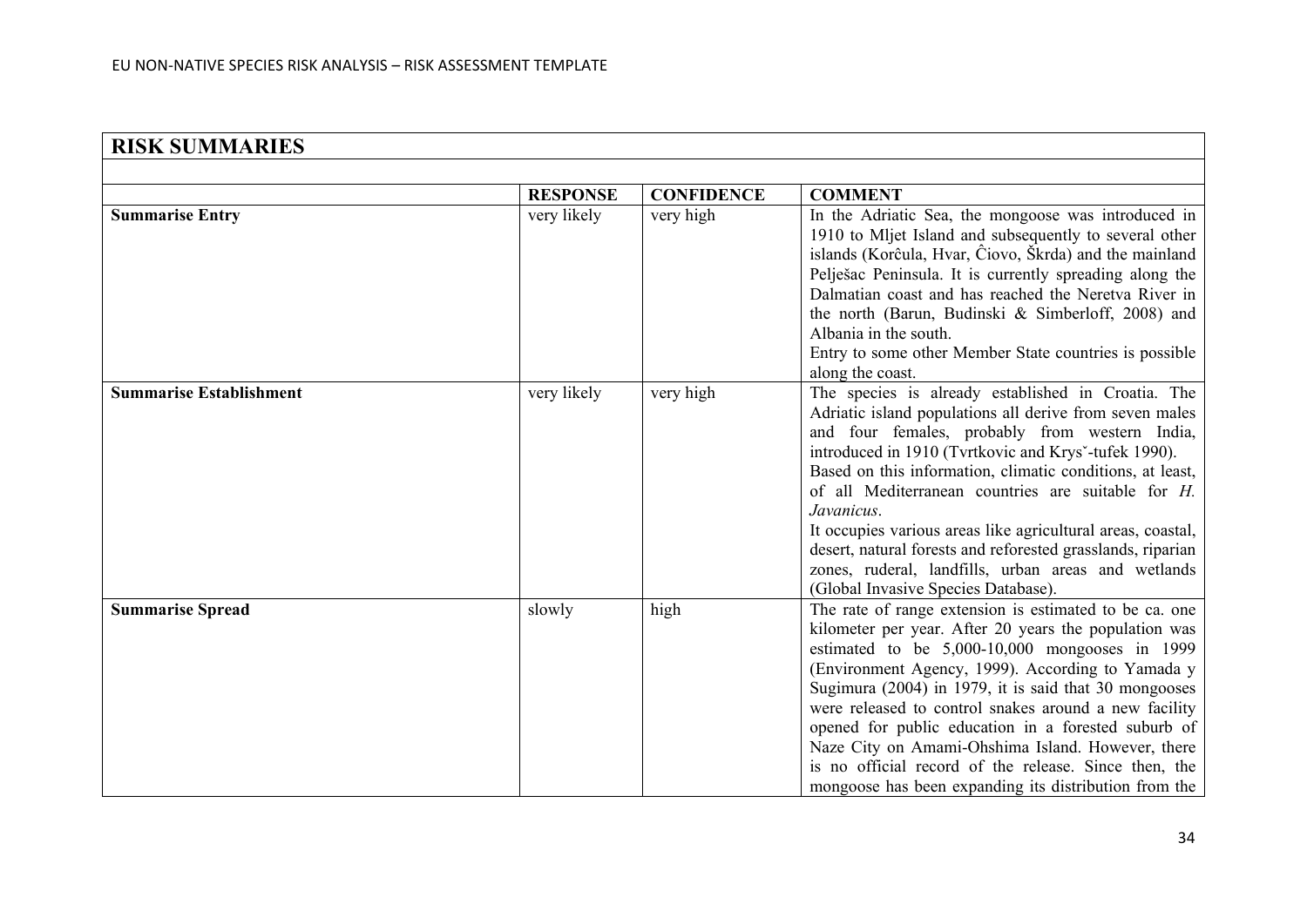|                         |         |           | release site, covering an approximately 10 km radius by<br>1989 and a 20 km radius by 1997, encompassing half of<br>the mountainous areas occupied by many threatened                                                                                                                                                                                                                                                                                                                                                                                                                                                                                                                                                                                                                                                                  |
|-------------------------|---------|-----------|----------------------------------------------------------------------------------------------------------------------------------------------------------------------------------------------------------------------------------------------------------------------------------------------------------------------------------------------------------------------------------------------------------------------------------------------------------------------------------------------------------------------------------------------------------------------------------------------------------------------------------------------------------------------------------------------------------------------------------------------------------------------------------------------------------------------------------------|
|                         |         |           | species, such as the Amami rabbit, Pentalagus furnessi.                                                                                                                                                                                                                                                                                                                                                                                                                                                                                                                                                                                                                                                                                                                                                                                |
|                         |         |           | It is currently spreading along the Dalmatian coast and<br>has reached the Neretva River in the north (Barun,<br>Budinski & Simberloff, 2008) and Albania in the south.<br>Control activities are being carried out on Hvar<br>(Croatia), under the guise of predator control,<br>hunters are required annually either to pay a fee<br>(equivalent to ca. \$US100) or to submit three<br>mongoose tails (Barun, A. 2011).<br>These management actions may be not effective<br>and spreading will be quicker.<br>In islands aerial baiting may be the most cost-<br>effective, efficient, scalable, and replicable method,<br>because mongooses forage almost exclusively on<br>the ground, where most bait will fall, and they<br>readily take bait. Aerial baiting has successfully<br>delivered baits to eradicate rodents and cats, |
|                         |         |           | reducing costs and overcoming issues with access                                                                                                                                                                                                                                                                                                                                                                                                                                                                                                                                                                                                                                                                                                                                                                                       |
|                         |         |           | caused by terrain and vegetation (Algar et al. 2001;                                                                                                                                                                                                                                                                                                                                                                                                                                                                                                                                                                                                                                                                                                                                                                                   |
|                         |         |           | Howald et al. 2007). Handbaiting could be used                                                                                                                                                                                                                                                                                                                                                                                                                                                                                                                                                                                                                                                                                                                                                                                         |
|                         |         |           | inexpensively on a small area to mimic an aerial<br>baiting programme and provide proof of concept                                                                                                                                                                                                                                                                                                                                                                                                                                                                                                                                                                                                                                                                                                                                     |
|                         |         |           | (Barun et al., In: Veitch 2011).                                                                                                                                                                                                                                                                                                                                                                                                                                                                                                                                                                                                                                                                                                                                                                                                       |
| <b>Summarise Impact</b> | major - | very high | The magnitude of present and future impacts will                                                                                                                                                                                                                                                                                                                                                                                                                                                                                                                                                                                                                                                                                                                                                                                       |
|                         | massive |           | depends on the results of ongoing management                                                                                                                                                                                                                                                                                                                                                                                                                                                                                                                                                                                                                                                                                                                                                                                           |
|                         |         |           | activities and the possible establishment of new                                                                                                                                                                                                                                                                                                                                                                                                                                                                                                                                                                                                                                                                                                                                                                                       |
|                         |         |           | populations.                                                                                                                                                                                                                                                                                                                                                                                                                                                                                                                                                                                                                                                                                                                                                                                                                           |
|                         |         |           | In Croatia small Indian mongoose considerably affects                                                                                                                                                                                                                                                                                                                                                                                                                                                                                                                                                                                                                                                                                                                                                                                  |
|                         |         |           | several species, in particular several snake species, the                                                                                                                                                                                                                                                                                                                                                                                                                                                                                                                                                                                                                                                                                                                                                                              |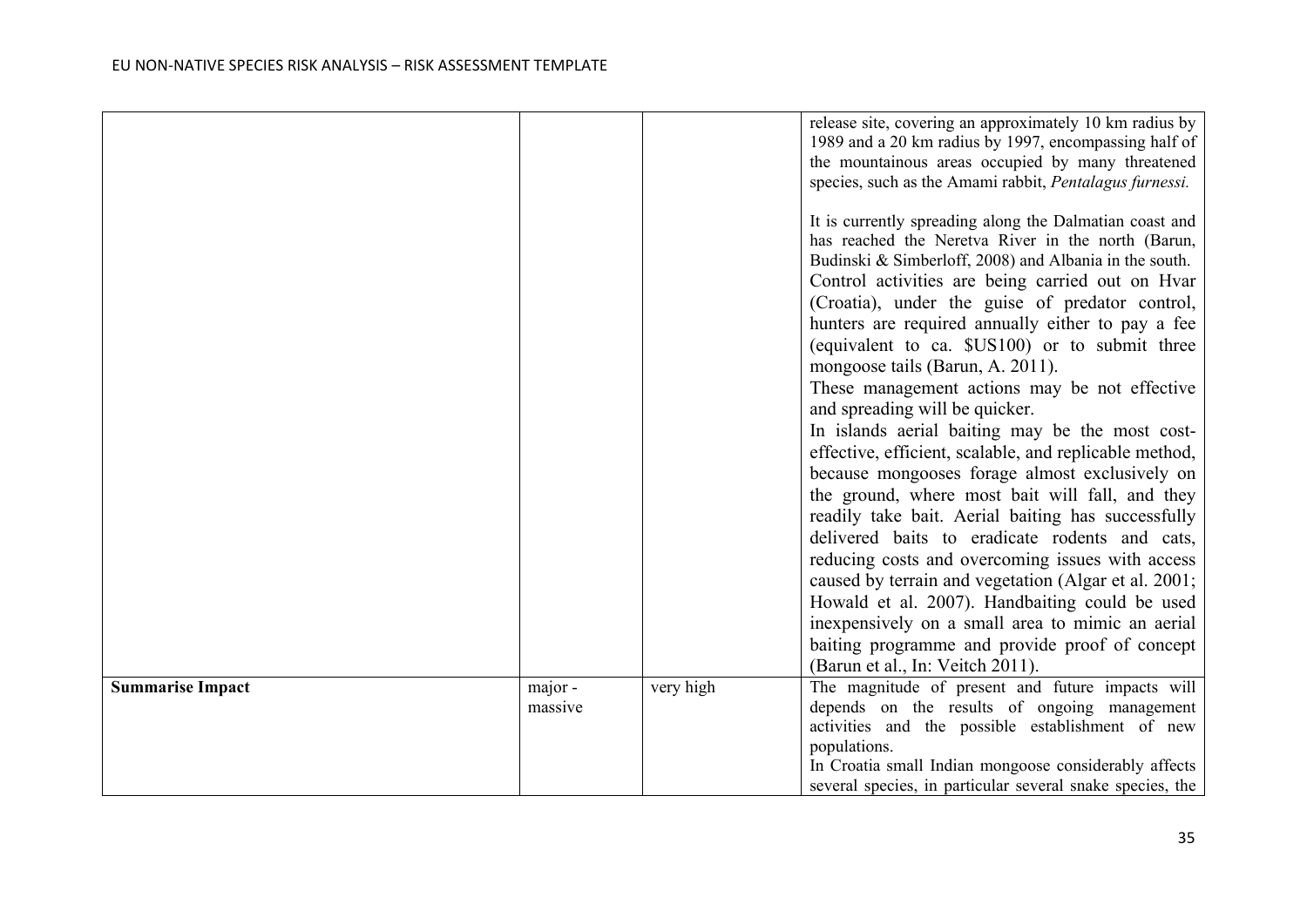|                                          |      |           | Balkan green lizard, and the European green toad.<br>Noteworthy is that the horned viper (Vipera ammodyte)<br>(a protected species) and the Balkan green lizard,<br>though rare on Hvar, are apparently more common there<br>than on the other two mongoose-infested islands<br>(Korc ula and Mljet) (Barun et al., 2008).<br>Beyond native wildlife, mongooses may have a great<br>effect on poultry production and are a reservoir of<br>rabies, leptospirosis and other diseases (Everard and<br>Everard 1988; Pimental et al. 2000; Long 2003). |
|------------------------------------------|------|-----------|-----------------------------------------------------------------------------------------------------------------------------------------------------------------------------------------------------------------------------------------------------------------------------------------------------------------------------------------------------------------------------------------------------------------------------------------------------------------------------------------------------------------------------------------------------|
| <b>Conclusion of the risk assessment</b> | high | very high | Establishment and spreading along Croatia is<br>confirmed. There are also scientific reports on small<br>Indian mongoose impacts in this Member State.                                                                                                                                                                                                                                                                                                                                                                                              |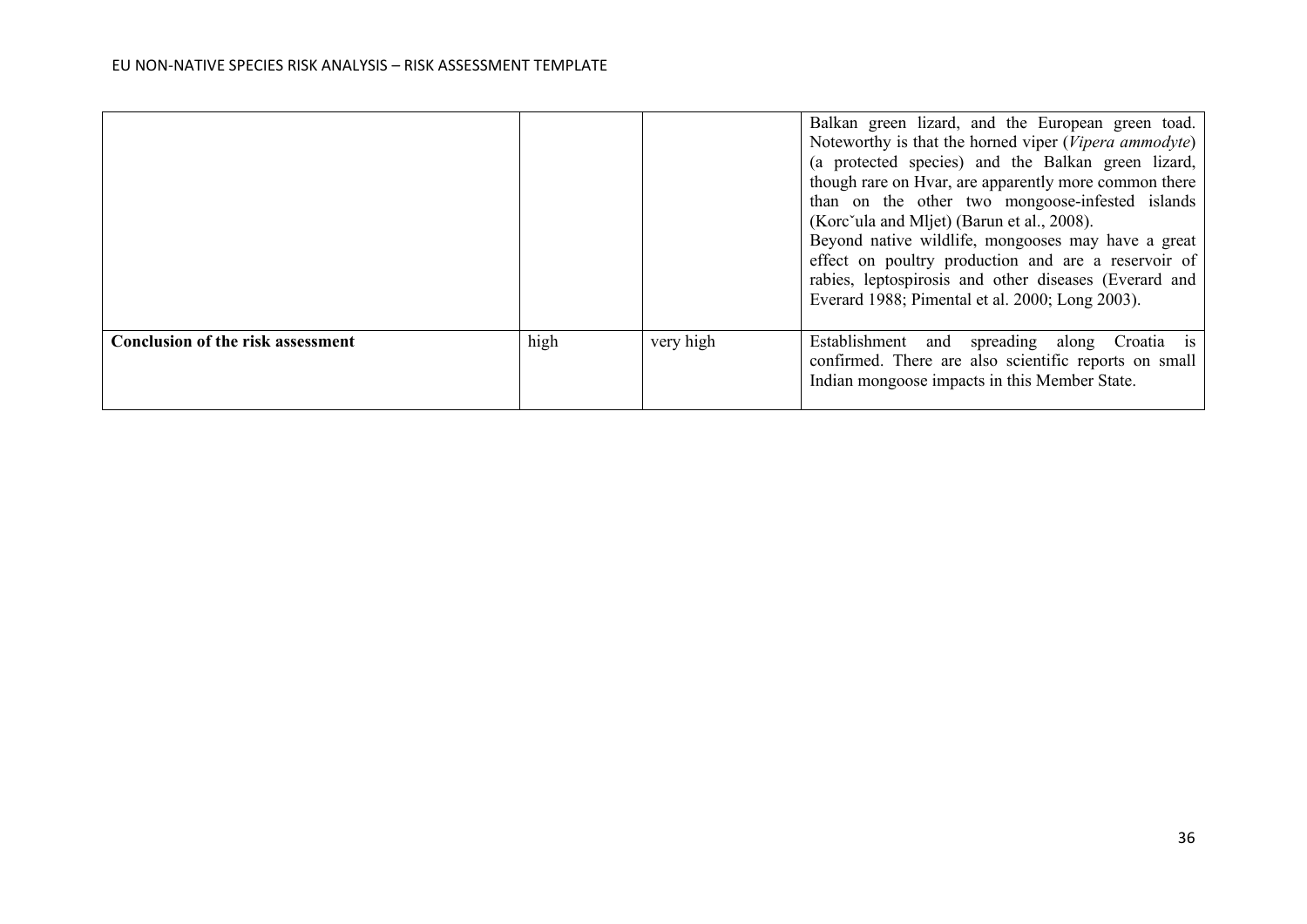| 3.1. What aspects of climate change, if any, are most<br>likely to affect the risk assessment for this organism? | <b>ADDITIONAL QUESTIONS - CLIMATE CHANGE</b>                  |        |                                                                                                                                                                                                                                                                                                                                                                                                                                                                                                                                                                                                                                                                                                                                                                                                                                                                                                                                                                                                                                                                                                                                                                                                                                                                                                                                                                                                                                              |  |  |  |
|------------------------------------------------------------------------------------------------------------------|---------------------------------------------------------------|--------|----------------------------------------------------------------------------------------------------------------------------------------------------------------------------------------------------------------------------------------------------------------------------------------------------------------------------------------------------------------------------------------------------------------------------------------------------------------------------------------------------------------------------------------------------------------------------------------------------------------------------------------------------------------------------------------------------------------------------------------------------------------------------------------------------------------------------------------------------------------------------------------------------------------------------------------------------------------------------------------------------------------------------------------------------------------------------------------------------------------------------------------------------------------------------------------------------------------------------------------------------------------------------------------------------------------------------------------------------------------------------------------------------------------------------------------------|--|--|--|
|                                                                                                                  | [sea level rise]<br>and low mean<br>monthly<br>precipitation] | medium | H. javanicus is a major pest in many locations across<br>the world and is listed among 100 of the "World's<br>Worst" invaders by the IUCN (Roy 2006). Its habitat<br>range is the largest in the family Herpestidae (Csurhes<br>$&$ Fisher 2010). Their normal body temperatures are<br>39.5 $\degree$ C and they are able to maintain their inner<br>temperature in environments ranging from 10 to 41o C<br>(Nellis & McManus 1974).<br>It occupies various areas like agricultural areas, coastal,<br>desert, natural forests and reforested, grasslands,<br>riparian zones, ruderal, landfills, urban areas and<br>wetlands (Global Invasive Species Database). Within its<br>introduced range, the Small Asian Mongoose has been<br>recorded from sea level to maximum elevations of<br>3,000 m on the Hawaiian Islands (Baldwin et al. 1952).<br>Carnivorous, with a varied and opportunistic diet, this<br>diet is dependent on the habitat it is in and the food<br>availability. This diet includes small mammals, birds,<br>reptiles, invertebrates and plant matter. Some of the<br>populations are insectivorous while others have a diet<br>consisting of fruit (Hays & Conant 2007).<br>Experts on Climate Change (IPCC) estimates that the<br>average temperature of the earth's surface will rise<br>between 1.4 and 5.8 $\degree$ C by the end of the century, the<br>land areas will experience higher increase than ocean |  |  |  |
|                                                                                                                  |                                                               |        | and that high latitudes will warm more than the tropics.<br>It is estimated that sea level rise associated with such<br>changes is between 0.09 to 0.88 m (Intergovernmental<br>Panel on Climate Change (CBD), 2002). This aspect<br>will affect coastal and island ecosystems.                                                                                                                                                                                                                                                                                                                                                                                                                                                                                                                                                                                                                                                                                                                                                                                                                                                                                                                                                                                                                                                                                                                                                              |  |  |  |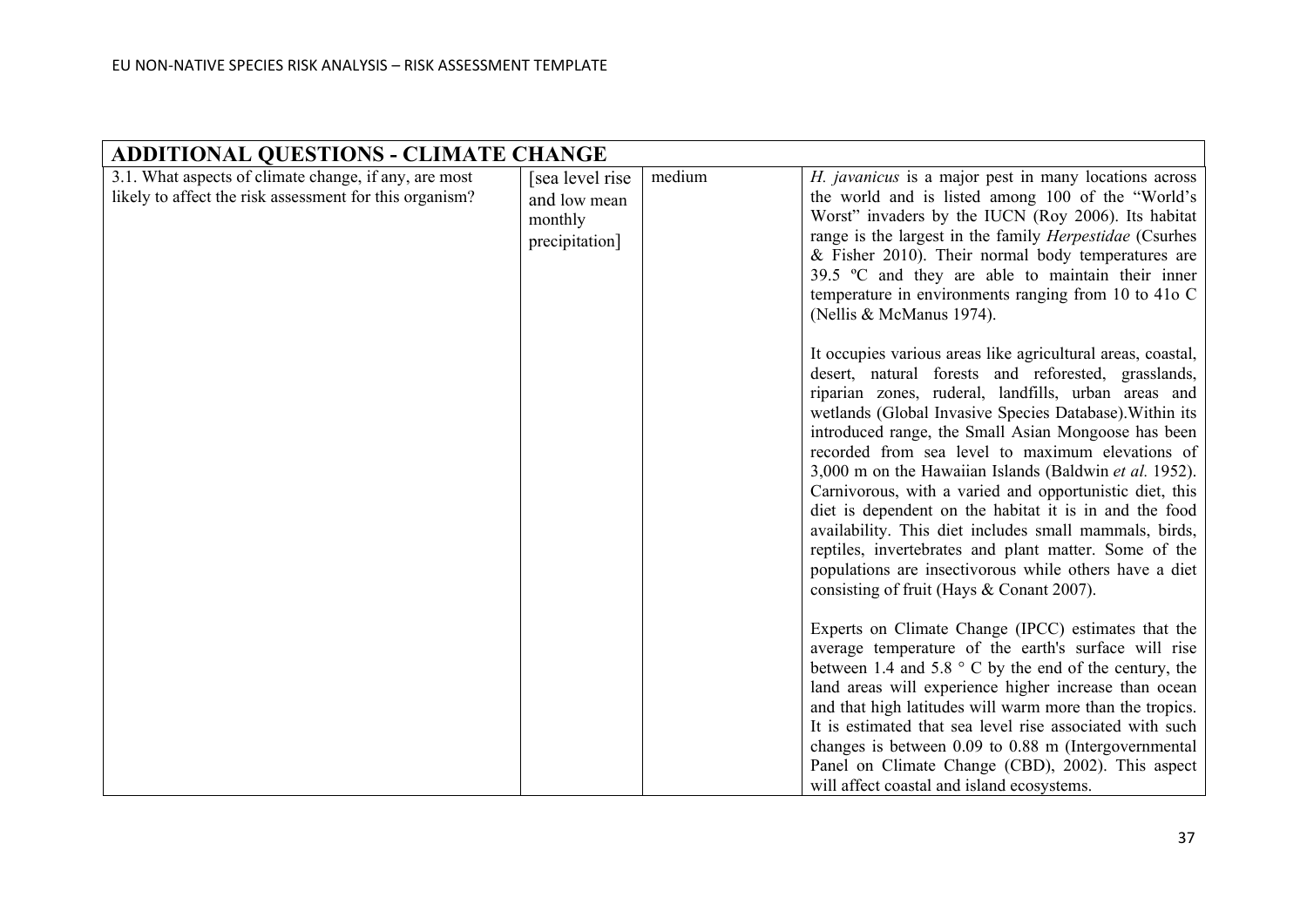|                                                                                                      |                                                                                                                                                     |           | Low rainfall may aggravate some of its harmful effects:<br>"Three factors were significantly correlated with an<br>increased probability of a mongoose carrying<br>Salmonella: closeness to roads, increased human<br>density, and low mean monthly precipitation" (Miller,<br>S. et al., 2015).                                                                                                                                                                                                                                                                                                                                                                                                                                                                                                                                                                                                                                                                                                                                                                                                                                                                                                                                                                                                                                                                                                       |
|------------------------------------------------------------------------------------------------------|-----------------------------------------------------------------------------------------------------------------------------------------------------|-----------|--------------------------------------------------------------------------------------------------------------------------------------------------------------------------------------------------------------------------------------------------------------------------------------------------------------------------------------------------------------------------------------------------------------------------------------------------------------------------------------------------------------------------------------------------------------------------------------------------------------------------------------------------------------------------------------------------------------------------------------------------------------------------------------------------------------------------------------------------------------------------------------------------------------------------------------------------------------------------------------------------------------------------------------------------------------------------------------------------------------------------------------------------------------------------------------------------------------------------------------------------------------------------------------------------------------------------------------------------------------------------------------------------------|
| 3.2. What is the likely timeframe for such changes?                                                  | 100 years                                                                                                                                           | very high |                                                                                                                                                                                                                                                                                                                                                                                                                                                                                                                                                                                                                                                                                                                                                                                                                                                                                                                                                                                                                                                                                                                                                                                                                                                                                                                                                                                                        |
| 3.3. What aspects of the risk assessment are most likely to<br>change as a result of climate change? | [continental<br>spread and the<br>impact of the<br>organism as<br>food, a host, a<br>symbiont or a<br>vector for<br>other<br>damaging<br>organisms] | high      | Study of Miller et al (2015) shows that in addition to<br>anthropogenic variables, precipitation has been<br>implicated as an important contributing factor<br>pertaining to the overall incidence of bacterial<br>waterborne infection in humans. Seasonal precipitation<br>patterns influence the occurrence of spring outbreaks of<br>waterborne infection worldwide (Charron et al. 2004).<br>Although no significant difference was found for<br>mongooses testing positive for Salmonella between wet<br>and dry seasons in Grenada, a correlation was detected<br>within local precipitation patterns: mongooses trapped<br>in months and at sites with an average of 50 mm<br>24%<br>precipitation<br>had<br>probability<br>a<br>of<br>carrying Salmonella compared to a 5% probability<br>when mongooses were trapped in months and at sites<br>with an average of 250 mm precipitation. Lack of<br>rainfall reduces water sources, leading to animal<br>aggregates which can concentrate microbes in the<br>environment. Both factors can facilitate the spread of<br>pathogens among mongooses during dry conditions.<br>Conversely, periods of heavy rainfall can help flush<br>Salmonella out of the environment, explaining the lower<br>probability of mongooses carrying Salmonella in<br>months with higher precipitation.<br>South Europe can have low precipitations due to climate |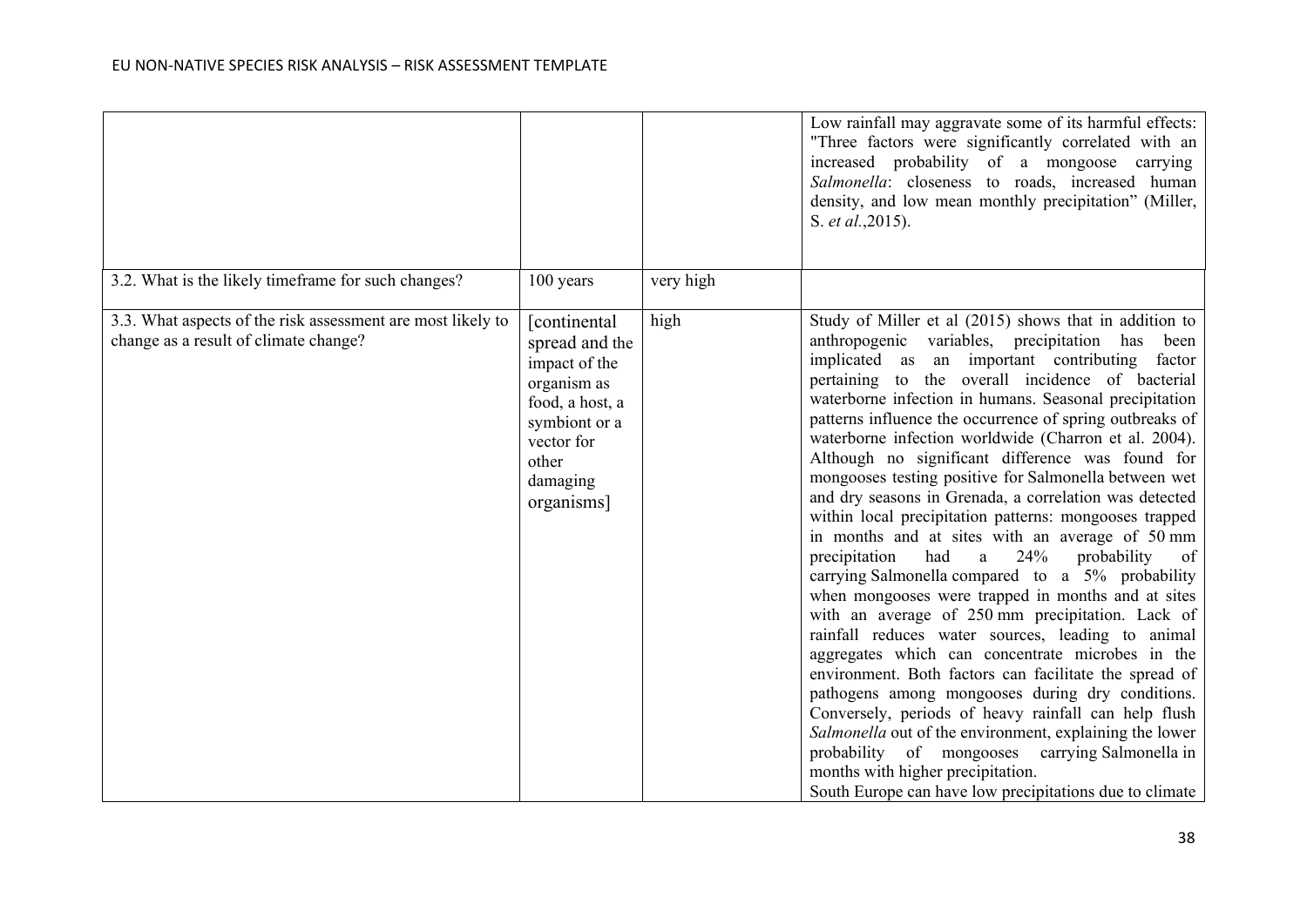|                                                                                                                                       |           |           | change that can multiply spread of microbes by this<br>species. |  |
|---------------------------------------------------------------------------------------------------------------------------------------|-----------|-----------|-----------------------------------------------------------------|--|
|                                                                                                                                       |           |           |                                                                 |  |
| <b>ADDITIONAL QUESTIONS - RESEARCH</b>                                                                                                |           |           |                                                                 |  |
| 4.1. If there is any research that would significantly<br>strengthen confidence in the risk assessment please<br>summarise this here. | <b>NA</b> | <b>NA</b> |                                                                 |  |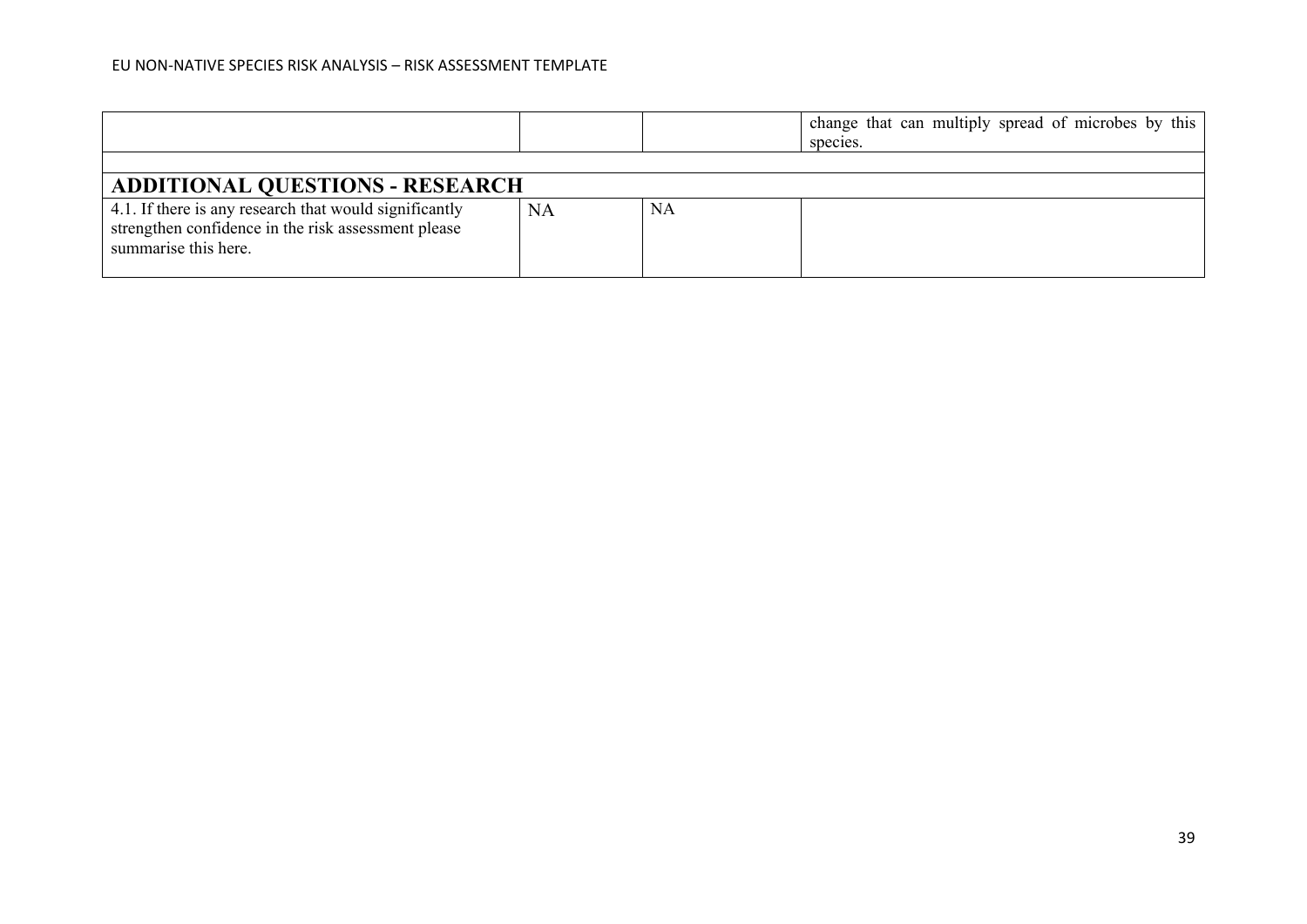## **REFERENCES:**

- Abe S, Handa Y, Abe Y, Takatsuki Y, Nigi H (1999) Food habits of Feral Mongoose (Herpestes sp.) on Amamioshima, Japan. In: Rodda GH, Sawai Y, Chiszar D, Tanaka H (eds) Problem snake management: the habu and the brown tree snake. Cornel University Press, New York, pp 372–383.
- Abe, S.; Takatsuki, Y.; Handa, Y. and Nigi, H. (1991). Establishment in the wild of the mongoose (Herpestes sp.) on Amami-Oshima Island. Honyurui Kagaku. 31: 23-36. (in Japanese with English summary).
- Baker RH, Russel CA (1979) Mongoose predation on nesting nene. 'Elapaio 40: 51-52
- Baldwin, P. H., C. W. Schwartz, and E. R. Schwartz. (1952). Life history and economic status of the mongoose in Hawaii. J. Mammal. 33:335–356.
- Barun A., Hanson C. C., Campbell K. J., and Simberloff D. A review of small Indian mongoose management and eradications on islands. Pages 17- 25 In: Veitch, C. R.; Clout, M. N. and Towns, D. R. (eds.). 2011. Island invasives: eradication and management. IUCN, Gland, Switzerland.
- Barun A., Simberloff D., Tvrtković N., Pascal M. (2011b) Impact of the introduced small Indian mongoose (Herpestes auropunctatus) on abundance and activity time of the introduced ship rat (Rattus rattus) and the small mammal community on Adriatic islands, Croatia. NeoBiota 11: 51-61
- Barun, A. (2011)."The small Indian mongoose (*Herpestes auropunctatus*) on Adriatic Islands: impact, evolution, and control" PhD diss., University of Tennessee, 2011.
- Barun, A., Hanson, C. C. , Campbell, K. J. and Simberloff D. (2011a). A review of small Indian mongoose management and eradications on islands.
- Barun, A., Simberloff, D. & Budinski, I. (2010) Impact of the small Indian mongoose on native amphibians and reptiles of the Adriatic islands, Croatia in Animal Conservation 13 (2010) 549–555  $\vec{c}$  2010 The Authors. Animal Conservation  $\vec{c}$  2010 The Zoological Society of London.
- Barun, A.; Budinski, I. and Simberloff, D. (2008). A ticking time-bomb? The small Indian mongoose in Europe. Aliens 26:14-16.
- Budinski, I., Kuljeric´ , M., Jelic´, D. & Cˇ ulina, A. (2008). Vodozemci i gmazovi Nacionalnog parka Mljet. Rasprostranjenost, ugro&enost i mjere zas<sup>∗</sup>tite. Unpublished technical report for the NP Mljet by Hrvatsko herpetolos<sup>∗</sup>ko drus<sup>∗</sup>tvo – Hyla, 28 pp.
- Cabi (2010) [http://www.cabi.org/isc/datasheet/80508. Downloaded 5th May 2015.](http://www.cabi.org/isc/datasheet/80508.%20Downloaded%205th%20May%202015)
- Case TJ, Bolger DT (1991).The role of introduced species in shaping the distribution and abundance of island reptiles. Evol Ecol 5:272–290.
- Cavallini P, Serafini P (1995).Winter diet of the small Indian mongoose, *Herpestes auropunctatus*, on an Adriatic Island. J Mammal 76:569–574.
- Charles H. and Dukes J. S. (2007). Chapter 13-Impacts of Invasive Species on Ecosystem Services . Ecological Studies, Vol. 193 W. Nentwig (Ed.) Biological Invasions © Springer-Verlag Berlin Heidelberg . [http://globalecology.stanford.edu/DGE/Dukes/Charles\\_Dukes\\_inpress.pdf](http://globalecology.stanford.edu/DGE/Dukes/Charles_Dukes_inpress.pdf)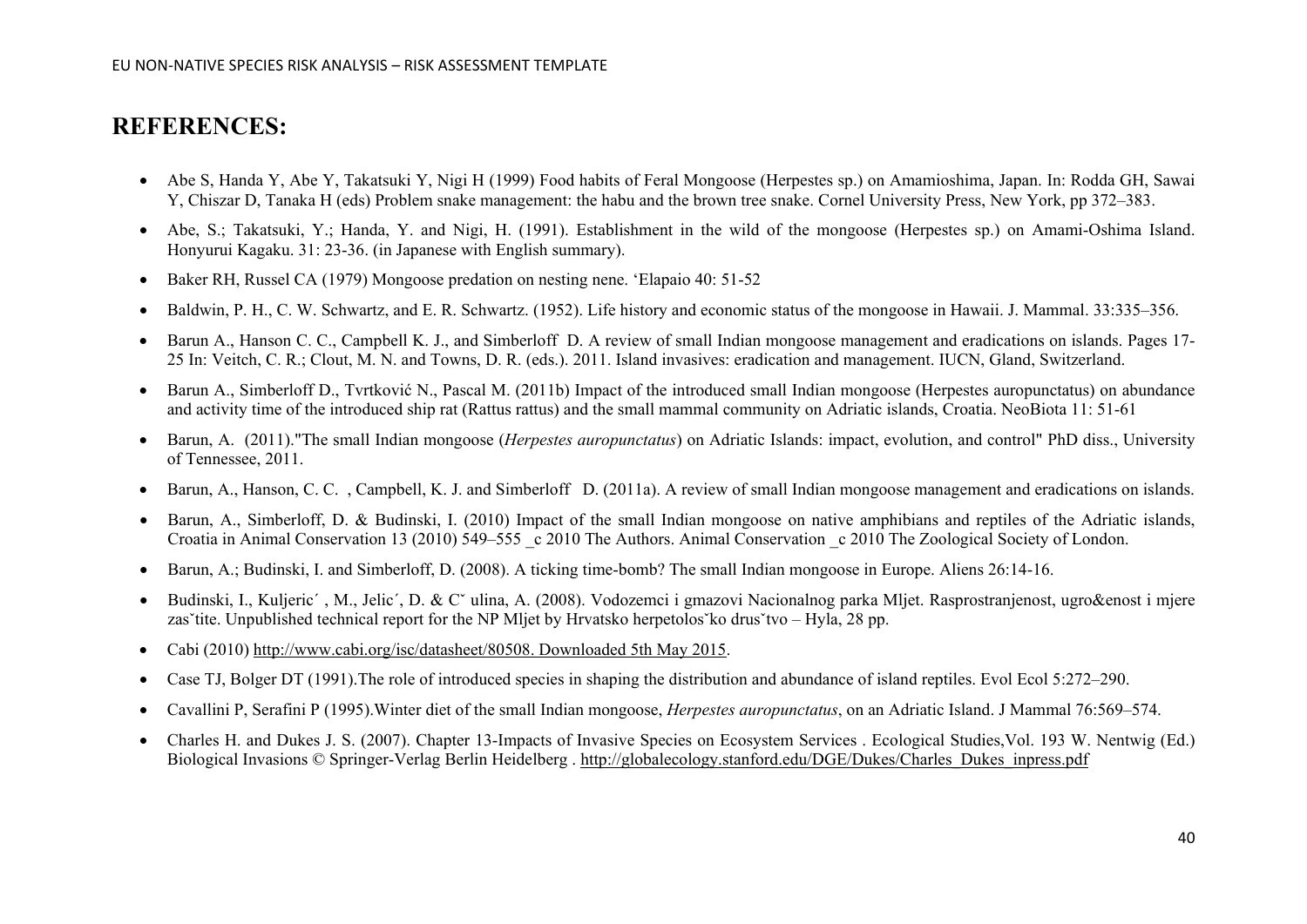- Cheke AS (1987) An ecological history of the Mascarene Islands, with particular reference to extinctions and introductions of land vertebrates. In: Diamond AW (ed) Studies of Mascarene Island birds. Cambridge University Press, Cambridge, pp 5–89.
- Ćirović, D., M. Raković, M. Milenković and M. Paunović (2011). "Small Indian Mongoose *Herpestes auropunctatus* (*Herpestidae, Carnivora*): an invasive species in Montenegro." Biological invasions 13(2): 393-399.
- Coblentz, BE, Coblentz BA (1985) Control of the Indian mongoose Herpestes auropunctatus on St. John, US Virgin Islands. Biological Conservation 33: 281-288.
- Convention on the Conservation of Migratory Species of Wild Animals (CMS) (2013; Revised August 2014) Review of the Impact of Invasive Alien Species on Species Protected under the Convention on Migratory Species (CMS).
- Csurhes, Steve and Paul Fisher (2010). "Indian mongoose *Herpestes javanicus*." *Pest risk assessment*: 5-6
- Dayan, T., and D. Simberloff (1994). Character displacement, sexual dimorphism, and morphological variation among British and Irish mustelids. Ecology 75:1063–1073.
- de Magalhaes, JP, and Costa, J. (2009). A database of vertebrate longevity records and their relation to other life-history traits. Journal of Evolutionary Biology, 22: 1770−1774.
- Espeut, W. B. (1882). On the acclimatization of the Indian mongoose in Jamaica. Proceedings of the Zoological Society of London 1882:712–714.
- Everard, C.O. and Everard, J.D. (1992). Mongoose rabies in the Caribbean. Annals of the New York Academy of Sciences 653: 356-366.
- Global Invasive Species Database (2005). *Herpestes auropunctatus*. Available from: http://www.issg.org/database/welcome/disclaimer.asp [Accessed 5th May 2015].
- Gorman ML (1975). The diet of feral *Herpestes auropunctatus* (Carnivora: Viverridae) in the Fijian Islands. J Zool 175:273–278.
- Grupo Intergubernamental de Expertos sobre el Cambio Climático (CBD), (2002). Cambio Climático y Biodiversidad
- Hailey, A. (2011). OGATT: The Online Guide to the Animals of Trinidad and Tobago.
- Haltenorth, T. and H. Diller (1996). Mammals of Africa nicluding Madagascar. New York, Harper Collins.
- Hays, W. S. T., and S. Conant (2003). Male social activity in the small Indian mongoose, Herpestes javanicus. Acta Theriol. 48:485–494.
- Hays, W.S.T. and Conant, S. (2007). Biology and impacts of Pacific island invasive species. 1. A worldwide review of effects of the small Indian mongoose, *Herpestes javanicus* (*Carnivora: Herpestidae*). Pacific Science 61: 3-16.
- Henderson RW (1992) Consequences of predator introductions and habitat destruction on amphibians and reptiles in the post-Columbus West Indies. Carib J Sci 28:1–10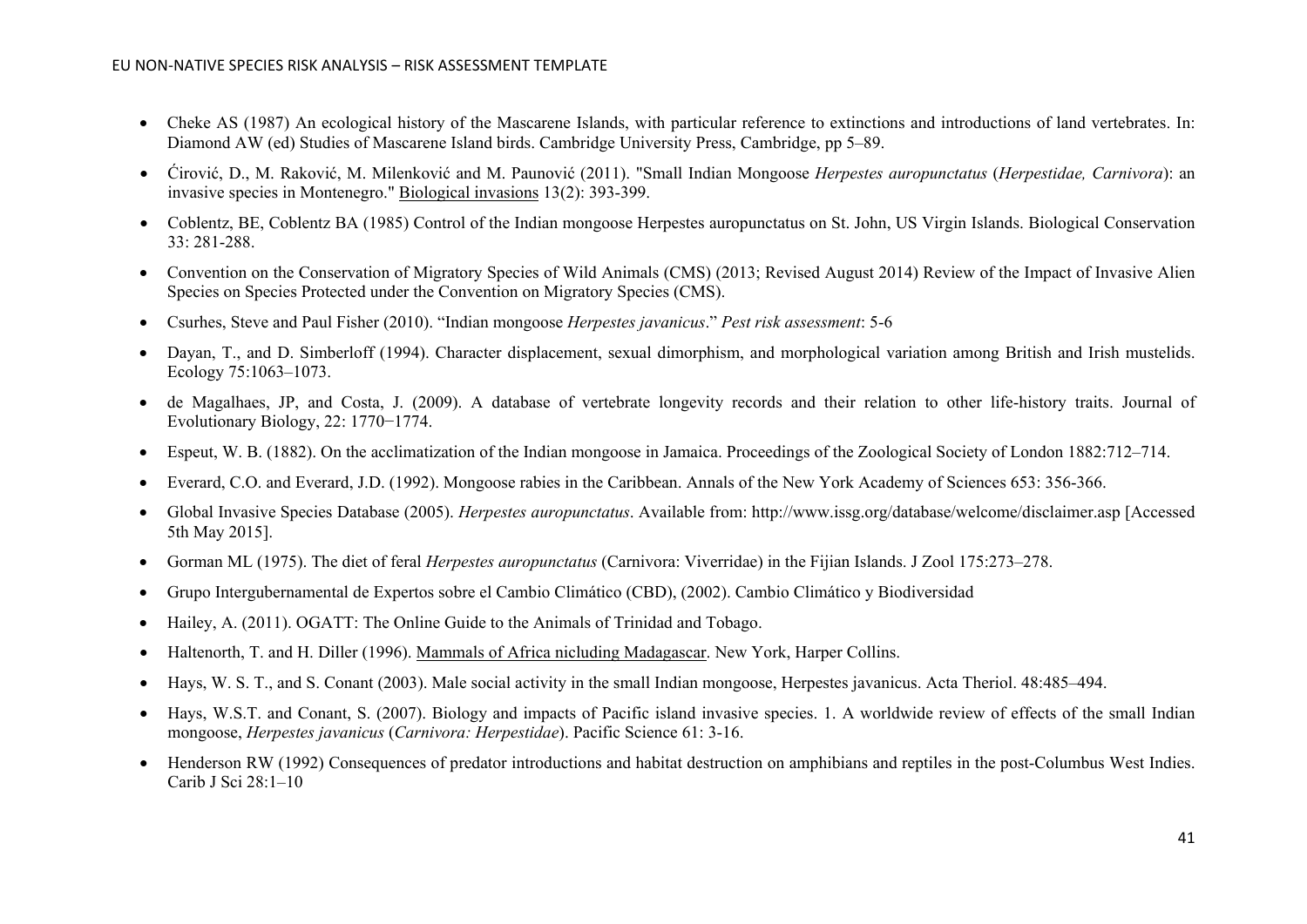- Hinton, H., A. Dunn. 1967. Mongooses: Their Natural History & Behavior. London: Oliver & Boyd Ltd.
- Hinton, H.E.& Dunn, A.M.S. (1967). Mongooses: their natural history and behavior. London: Oliver and Boyd Ltd.
- Hoagland, D. B., G. R. Horst, and C. W. Kilpatrick (1989). Biogeography and population biology of the mongoose in the West Indies. Pages 611–634 in C. A. Woods, editor. Biogeography of the West Indies. Sand Hill Crane Press, Gainesville, Florida, USA.
- Honegger RE (1981) List of amphibians and reptiles either known or thought to have become extinct since 1600. Biol Conserv 19:141–158
- http://www.magrama.gob.es/es/biodiversidad/temas/espacios-protegidos/red-natura-2000/rn\_pres\_const\_reg\_biogeo\_y\_marinas.aspx.
- Jones, C. G. (1987). The larger land birds of Mauritius. Studies of Mascarene Island birds. A. W. Diamond. Cambridge, Cambridge University Press.
- Kamara J.R. Rhynd et al (2014). Prevalence of Salmonella spp. and Thermophilic Campylobacter spp. in the Small Asian Mongoose (Herpestes javanicus) in Barbados, West Indies.
- Lahmar, S., B. Boufana, S. Lahmar, S. Inoubli, M. Guadraoui, M. Dhibi, H. Bradshaw and P. Craig (2009). "Echinococcus in the wild carnivores and stray dogs of northern Tunisia: the results of a pilot survey." Annals of tropical medicine and parasitology 103(4): 323-331.
- Leighton, P. A.; Horrocks, J. A.; Kramer, D. L. (2011). Predicting nest survival in sea turtles: when and where are eggs most vulnerable to predation? Animal Conservation. 14(2). APR 2011. 186-195.
- Leighton, Patrick A.; Horrocks, Julia A.; Kramer, Donald L. (2009). How depth alters detection and capture of buried prey: exploitation of sea turtle eggs by mongooses. Behavioral Ecology. 20(6). NOV-DEC 2009. 1299-1306.
- Leighton, Patrick A.; Horrocks, Julia A.; Kramer, Donald L., 2010. Conservation and the scarecrow effect: Can human activity benefit threatened species by displacing predators? Biological Conservation. 143(9). SEP 2010. 2156-2163.
- Leighton, Patrick A.; Horrocks, Julia A.; Krueger, Barry H.; Beggs, Jennifer A.; Kramer, Donald L. (2008). Predicting species interactions from edge responses: mongoose predation on hawksbill sea turtle nests in fragmented beach habitat. Proceedings of the Royal Society Biological Sciences Series B. 275(1650). NOV 7 2008. 2465-2472.
- Lekagul, B. & McNeely, J. A. (1977). Mammals of Thailand. Bangkok: Association for the Conservation of Wildlife.
- Long JL (2003) Introduced mammals of the world. CSIRO Publishing, Canberra, Australia.
- Lutz, J. (2003). "*Herpestes javanicus*" (On-line), Animal Diversity Web. Accessed May 05, 2015 at [http://animaldiversity.org/accoun](http://animaldiversity.org/accounts/Herpestes_javanicus/)ts/Herpestes\_javanicus/.
- Mallory, J. P. and D. Q. Adams (1997). Encyclopedia of Indo-European Culture, Taylor & Francis.
- Meiri, S. (2005). Small carnivores on small islands: new data based on old skulls. *Small Carnivore Conservation* 33: 21-23.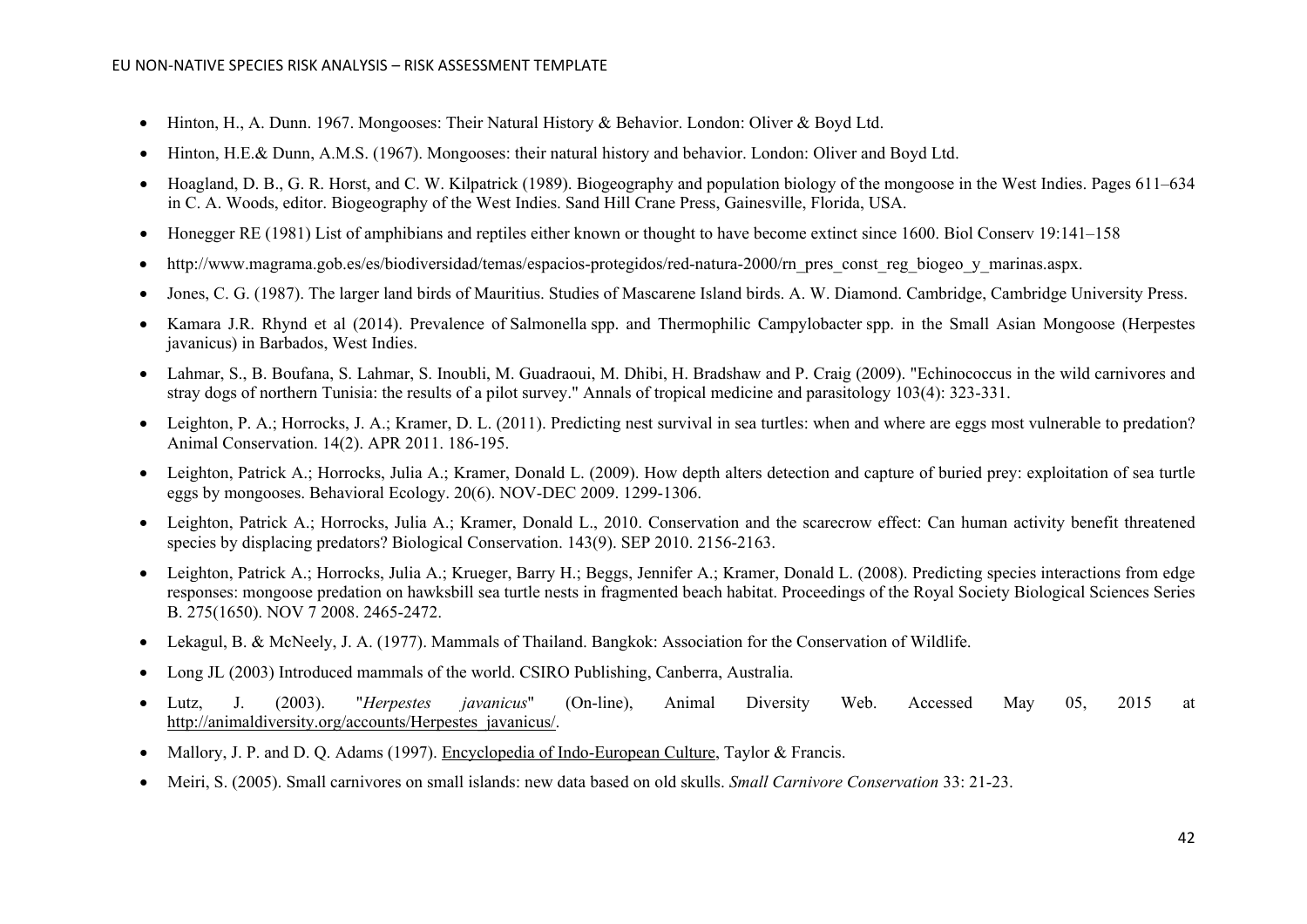- Miller S., Zieger U., Ganser C., Satterlee S. A., Bankovich B., Amadi V., Hariharan H., Stone D., and Wisely S. M. (2015) INFLUENCE OF LAND USE AND CLIMATE ON SALMONELLA CARRIER STATUS IN THE SMALL INDIAN MONGOOSE (HERPESTES AUROPUNCTATUS) IN GRENADA, WEST INDIES. Journal of Wildlife Diseases: January 2015, Vol. 51, No. 1, pp. 60-68.
- Mitchell-Jones, A. J., G. Amori, W. Bogdanowicz, B. Krystufek, P. Reijnders, F. Spitzenberger, M. Stubbe, J. Thissen, V. Vohralik and J. Zima (1999). "The atlas of European mammals."
- Morley, C. G. and L. Winder (2013). "The Effect of the Small Indian Mongoose (Urva auropunctatus), Island Quality and Habitat on the Distribution of Native and Endemic Birds on Small Islands within Fiji." PloS one 8(1): e53842.
- Mowlavi, G., J. Massoud and M. Rokni (2000). "Herpestes auropunctatus as a new reservoir host of Trichinella spiralis in Iran." Iranian Journal of Public Health 29(1/4): 67-70, Pe207.
- Nellis DW, Dewey RA, Hewitt MA et al (1984) Population status of zenaida doves and other Columbids in the Virgin Islands. J Wildl Manag 48:889–894.
- Nellis DW, Small V (1983) Mongoose predation on sea turtle eggs and nests. Biotropica 15:159–160.
- Nellis, D.W., and C.O.R. Everard (1983). "The biology of the mongoose in the Caribbean." Stud.Fauna Curacao Caribbean Islands, 64: 1-162.
- Nellis, D.W., and J.J. McManus (1974). "Thermal tolerance of the mongoose, Herpestes auropunctatus." *J.Mamm.*, 55: 645-646
- Nonnative Wildlife Invasion Prevention Act. Master of Public Administration in Environmental Science and Policy Fall (2009). Workshop in Applied Earth Systems Management I Final Report.
- Patou, M.-L., P. A. Mclenachan, C. G. Morley, A. Couloux, A. P. Jennings and G. Veron (2009). "Molecular phylogeny of the Herpestidae (Mammalia, Carnivora) with a special emphasis on the Asian< i>Herpestes</i>." Molecular phylogenetics and evolution 53(1): 69-80.
- Peel, M. C., Finlayson, B. L., and McMahon, T. A.: Updated world map of the Köppen-Geiger climate classification, Hydrol. Earth Syst. Sci., 11, 1633-1644, doi: 10.5194/hess-11-1633-2007, (2007).
- Pimentel D (1955) Biology of the Indian mongoose in Puerto Rico. J Mammal 36:62–68.
- Pimentel, D. (1955b). The control of the mongoose in Puerto Rico. American Journal of Tropical Medicine and Hygiene 4: 147-151.
- Pimentel, D., Lach,L., Zuniga, R., and Morrison, D. (2000). Environmental and economic costs of nonindigenous species in the United States. BioScience 50:53-65.
- Pimentel, D., R. Zuniga and D. Morrison (2005). "Update on the environmental and economic costs associated with alien-invasive species in the United States." Ecological economics 52(3): 273-288.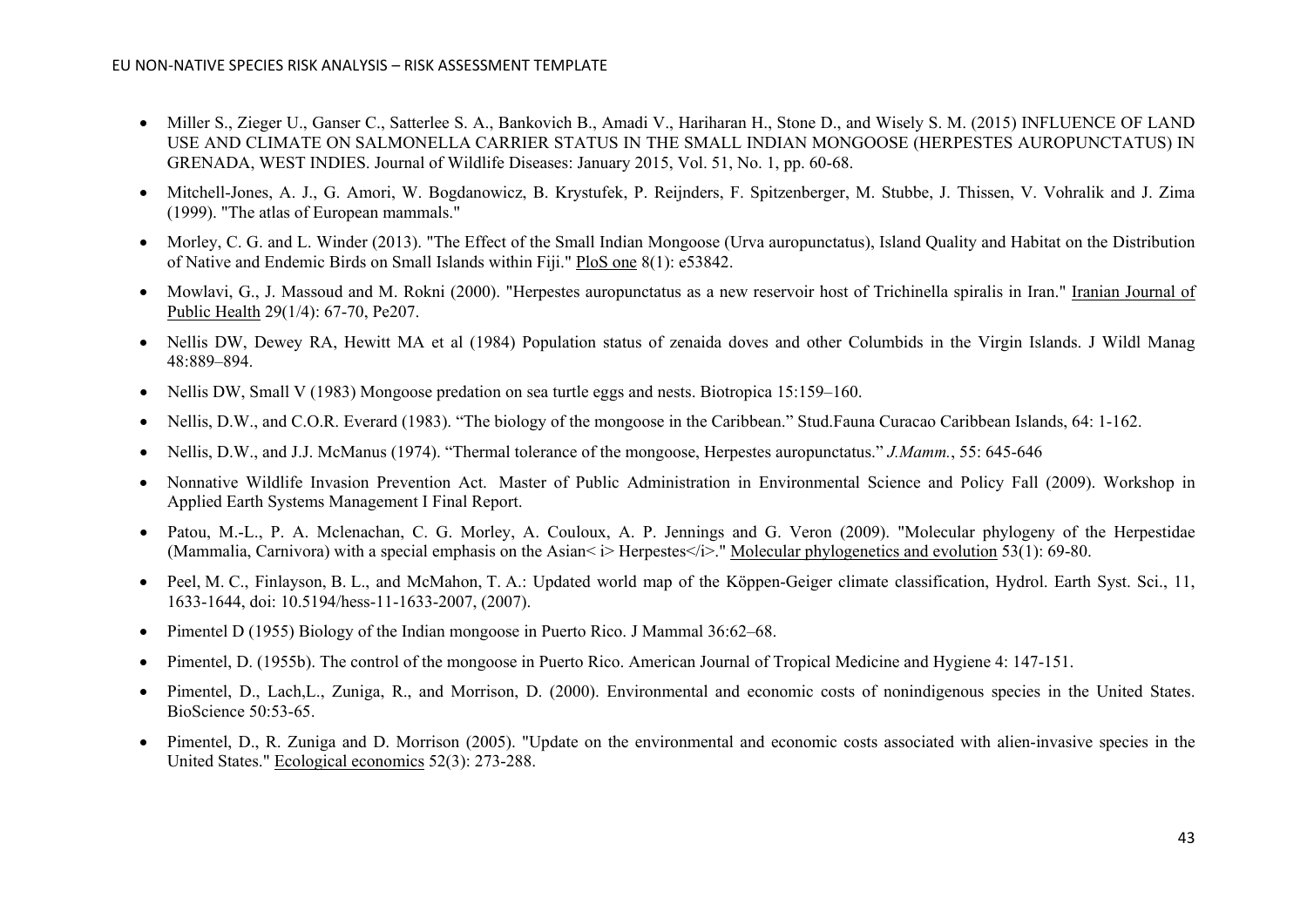- Pitt, William C. and Witmer, Gary W., "Invasive Predators: a synthesis of the past, present, and future" (2007). *USDA National WildlifeResearch Center - Staff Publications.* Paper 715.
- Rakhshandehroo, E. Sharifiyazdi. H., Shayegh, H. and Ahmadi, A. (2014). Small Indian mongoose (*Herpestes auropunctatus*) in Iran: first evidence for the infection with *Spirura* sp. (Nematoda: *Spiruridae*)
- Roots C (1976) Animal invaders. Universe Books, New York
- Roy, S 2006. [Online] Global Invasive Species Database, Invasive Species Specialist Group (ISSG) of the IUCN Species Survival Commission. (accessed 2 September 2009).
- Roy, S. (2001). The ecology and management of the lesser Indian mongoose *Herpestes Javanicus* on Mauritius. PhD, Bristol University.
- [Roy, S. S., C. G. Jones and S. Harris \(2002\). An ecological basis for control of mongoose](http://www.issg.org/database/species/reference_files/herjav/Roy.pdf) Herpestes javanicus in Mauritius: is eradication possible? In Turning the tide: the eradication of invasive species: 266-273. Veitch, C.R. and Clout, M.N.(eds). IUCN SSC Invasive Species Specialist Group. [IUCN. Gland. Switzerland and Cambridge. UK.](http://www.issg.org/database/species/reference_files/herjav/Roy.pdf)
- Seaman G, Randall J (1962). The mongoose as a predator in the Virgin Islands. Journal Mammalogy 43: 544-546.
- Simberloff, D., Dayan, T., Jones C. & Ogura, G. (1999). Character Displacement and Release in the Small Indian Mongoose, *Herpestes javanicus* in *Ecology,* 81(8), 2000, pp. 2086–2099.
- Steven Miller, Ulrike Zieger, Claudia Ganser, S. Andrew Satterlee, Brittany Bankovich, Victor Amadi, Harry Hariharan, Diana Stone, and Samantha M. Wisely (2015) Influence of Land Use and Climate on *Salmonella* Carrier Status in the Small Indian Mongoose (*Herpestes auropunctatus*) in Grenada, West Indies. Journal of Wildlife Diseases: January 2015, Vol. 51, No. 1, pp. 60-68.
- Stone CP, Dusek M, Aeder, M (1994) Use of an anticoagulant to control mongooses in Nene breeding habitat. 'Elepaio 54: 73-78.
- Sugimura K, Sato S, Yamada F et al (2000) Distribution and abundance of the Amami rabbit *Pentalagus furnessi* in the Amami and Tokuno Islands, Japan. Oryx 34:198–206
- Sugimura K, Yamada F (2004) Estimating population size of the Amami rabbit *Pentalagus furnessi* based on fecal pellet counts on Amami Island, Japan. Acta Zool Sin 50:519–526
- Sugimura K, Yamada F, Miyamoto A. (2005) Population trend, habitat change and conservation of the unique wildlife species on Amami Island, Japan. Global Environmental Research 6: 79-89.
- Taylor, M. E. and Matheson, J. (1999). A craniometric comparison of the African and Asian mongooses in the genus *Herpestes* (Carnivora: Herpestidae). *Mammalia* 63: 449-464.
- The State of Queensland, Department of Employment, Economic Development and Innovation, (2010). Pest animal risk assessment: Indian mongoose (*Herpestes javanicus*).